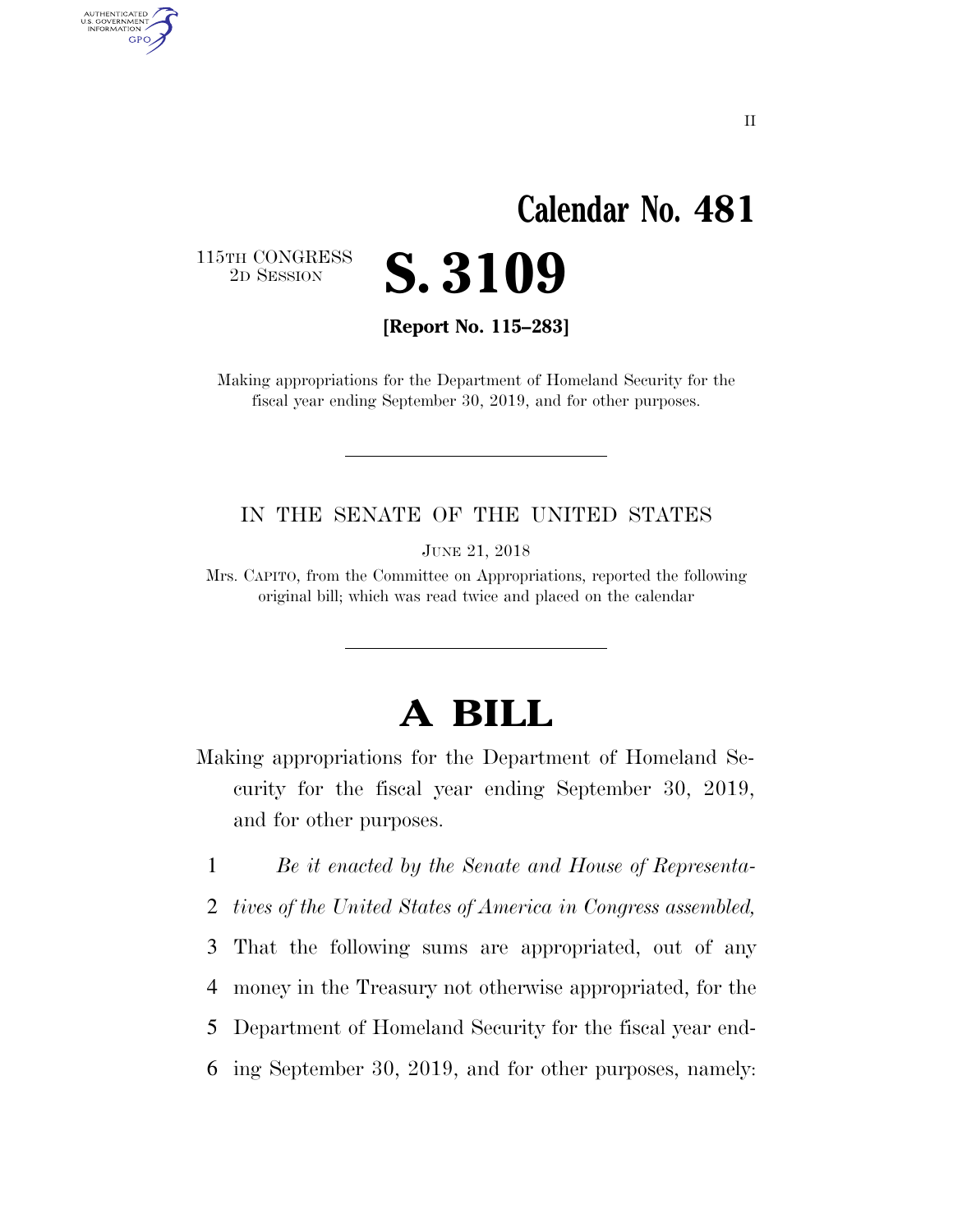| $\mathbf{1}$   | <b>TITLE I</b>                                                     |
|----------------|--------------------------------------------------------------------|
| $\overline{2}$ | DEPARTMENTAL MANAGEMENT, OPERATIONS,                               |
| 3              | INTELLIGENCE, AND OVERSIGHT                                        |
| $\overline{4}$ | OFFICE OF THE SECRETARY AND EXECUTIVE                              |
| 5              | <b>MANAGEMENT</b>                                                  |
| 6              | OPERATIONS AND SUPPORT                                             |
| 7              | For necessary expenses of the Office of the Secretary              |
| 8              | and for executive management for operations and support,           |
| 9              | $$132,904,000: Provided, That not to exceed $30,000 shall$         |
| 10             | be for official reception and representation expenses: Pro-        |
| 11             | <i>vided further</i> , That of the funds provided under this head- |
| 12             | ing, \$13,000,000 shall be withheld from obligation until          |
| 13             | the Secretary complies with section 106 of this Act and            |
| 14             | $$13,000,000$ shall be withheld from obligation until the          |
| 15             | Secretary provides the first report on border apprehen-            |
| 16             | sions required under this heading by the report accom-             |
|                | 17 panying this Act.                                               |
| 18             | <b>MANAGEMENT DIRECTORATE</b>                                      |
| 19             | OPERATIONS AND SUPPORT                                             |
| 20             | For necessary expenses of the Management Direc-                    |
| 21             | torate for operations and support, \$824,479,000: Pro-             |
|                |                                                                    |

*vided*, That not to exceed \$2,000 shall be for official recep-

tion and representation expenses.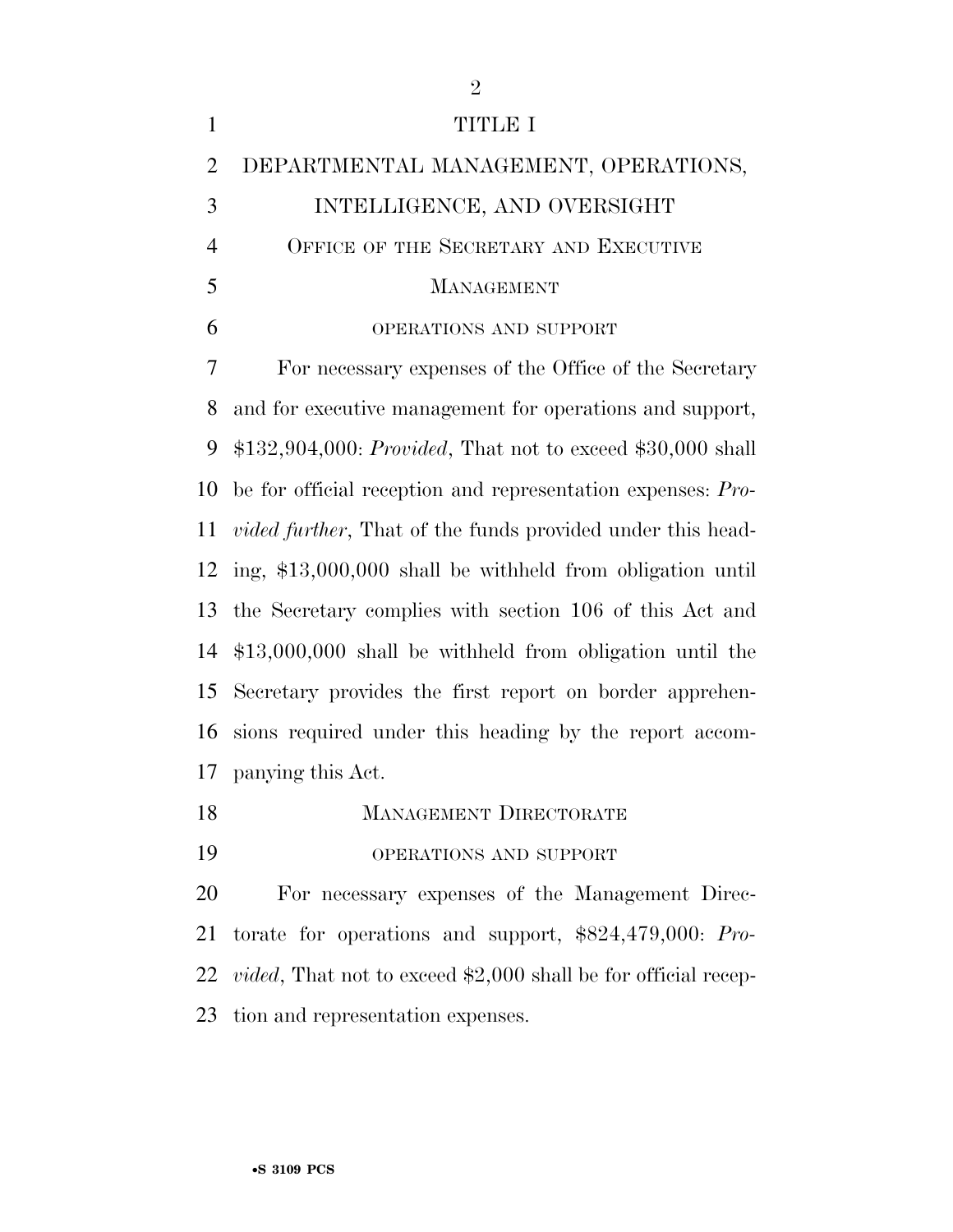PROCUREMENT, CONSTRUCTION, AND IMPROVEMENTS

#### (INCLUDING TRANSFER OF FUNDS)

 For necessary expenses of the Management Direc- torate for procurement, construction, and improvements, \$117,071,000, to remain available until September 30, 2020, of which \$72,000,000 shall be derived by transfer from unobligated balances from prior year appropriations available under the heading ''Disaster Relief Fund'': *Pro- vided*, That no amounts may be transferred from unobli- gated balances that were designated by the Congress as an emergency requirement pursuant to the Concurrent Resolution on the Budget or the Balanced Budget and Emergency Deficit Control Act of 1985 or as being for 14 disaster relief pursuant to section  $251(b)(2)(D)$  of the Balanced Budget and Emergency Deficit Control Act of 1985.

#### RESEARCH AND DEVELOPMENT

 For necessary expenses of the Management Direc- torate for research and development, \$2,545,000, to re-main available until September 30, 2020.

- INTELLIGENCE, ANALYSIS, AND OPERATIONS COORDINATION
- 23 OPERATIONS AND SUPPORT

 For necessary expenses of the Office of Intelligence and Analysis and the Office of Operations Coordination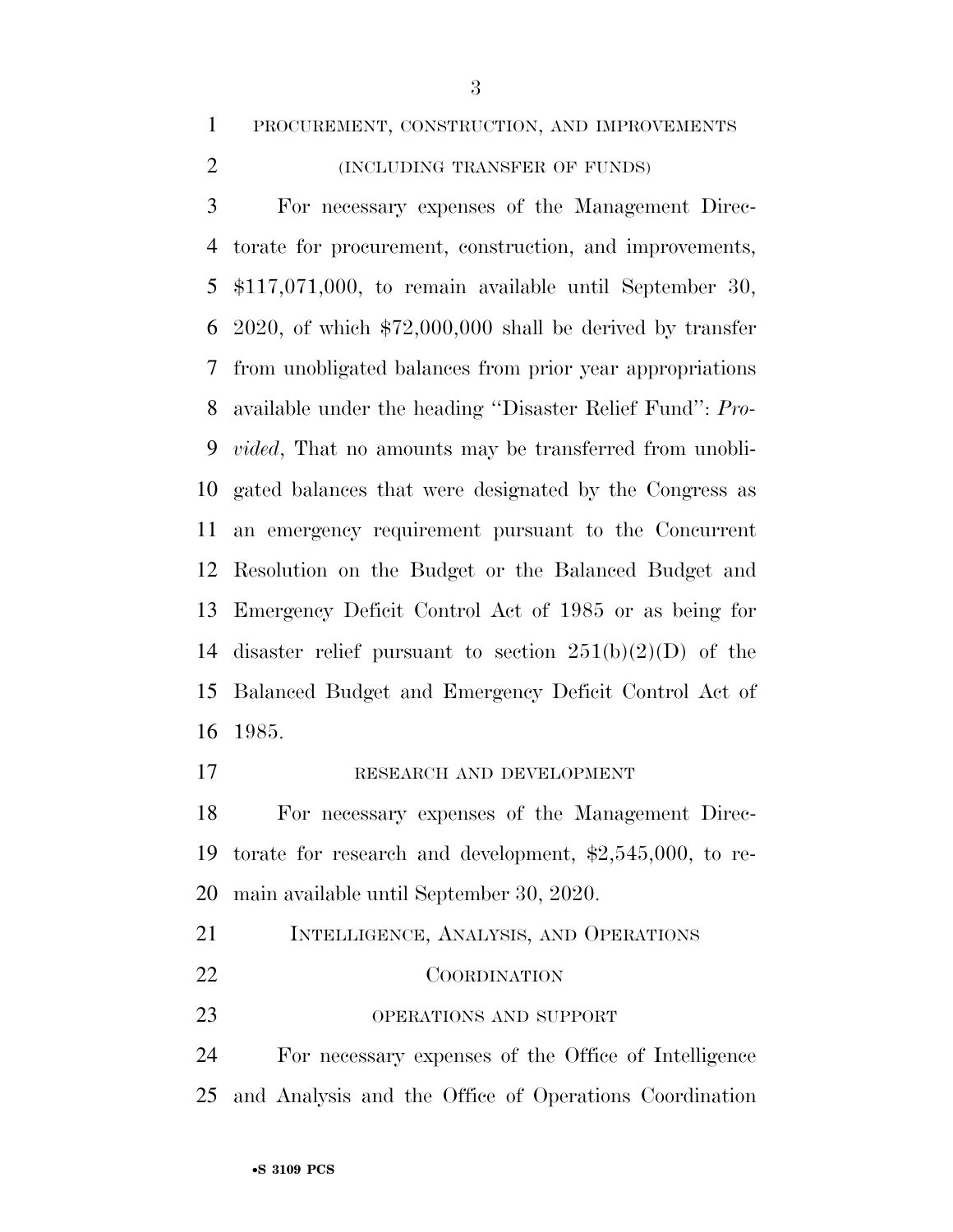for operations and support, \$254,476,000, of which \$78,299,000 shall remain available until September 30, 2020: *Provided*, That not to exceed \$3,825 shall be for official reception and representation expenses and not to exceed \$2,000,000 is available for facility needs associated with secure space at fusion centers, including improve-ments to buildings.

8 OFFICE OF INSPECTOR GENERAL

### OPERATIONS AND SUPPORT

 For necessary expenses of the Office of Inspector General for operations and support, \$168,000,000: *Pro- vided*, That not to exceed \$300,000 may be used for cer- tain confidential operational expenses, including the pay- ment of informants, to be expended at the direction of the Inspector General.

#### ADMINISTRATIVE PROVISIONS

 SEC. 101. Not later than 30 days after the last day of each month, the Chief Financial Officer of the Depart- ment of Homeland Security shall submit to the Commit- tees on Appropriations of the Senate and the House of Representatives a monthly budget and staffing report that includes total obligations of the Department for that month and for the fiscal year at the appropriation and program, project, and activity levels, by the source year of the appropriation.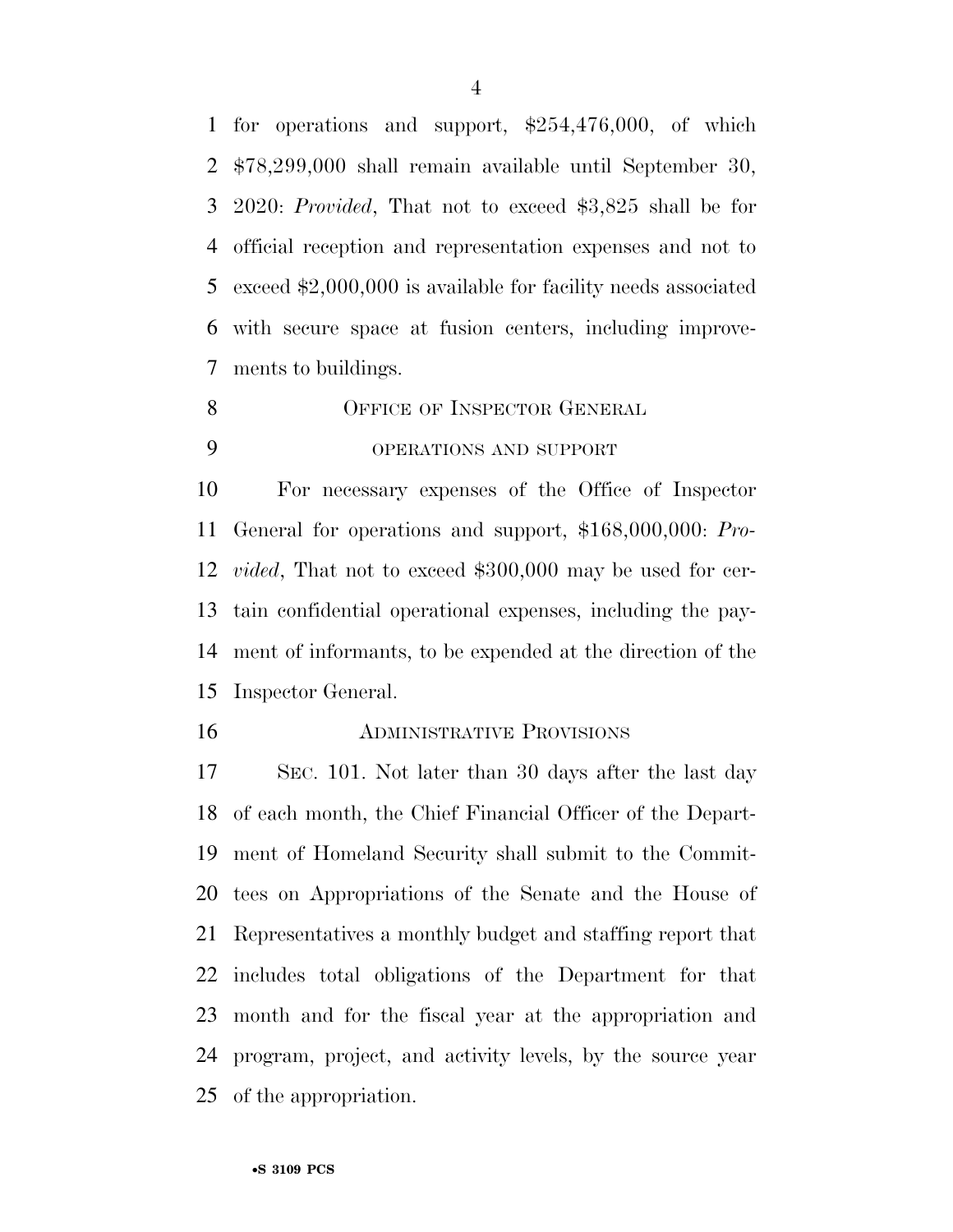SEC. 102. (a) Notwithstanding section 518 of division F of the Consolidated Appropriations Act, 2016 (Public Law 114–113), the Secretary of Homeland Security shall submit a report not later than October 15, 2019, to the Inspector General of the Department of Homeland Secu- rity listing all grants and contracts awarded by any means other than full and open competition during fiscal years 2018 and 2019.

 (b) The Inspector General shall review the report re- quired by subsection (a) to assess departmental compli- ance with applicable laws and regulations and report the results of that review to the Committees on Appropriations of the Senate and the House of Representatives not later than February 15, 2020.

 SEC. 103. The Secretary of Homeland Security shall require that all contracts of the Department of Homeland Security that provide award fees link such fees to success- ful acquisition outcomes, which shall be specified in terms of cost, schedule, and performance.

 SEC. 104. The Secretary of Homeland Security, in consultation with the Secretary of the Treasury, shall no- tify the Committees on Appropriations of the Senate and the House of Representatives of any proposed transfers 24 of funds available under section  $9703(g)(4)(B)$  of title 31, United States Code (as added by Public Law 102–393)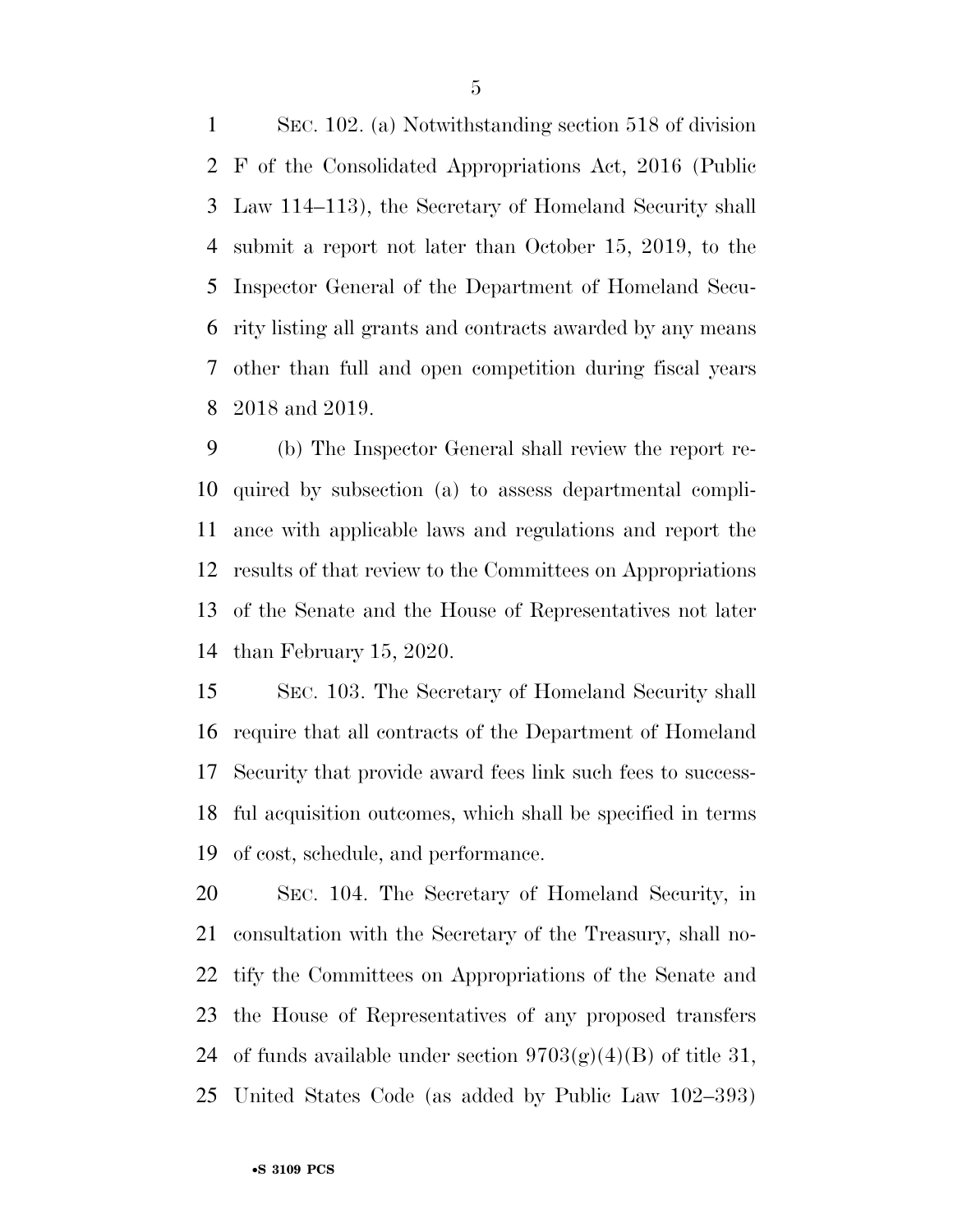from the Department of the Treasury Forfeiture Fund to any agency within the Department of Homeland Security: *Provided*, That none of the funds identified for such a transfer may be obligated until the Committees on Appro- priations of the Senate and the House of Representatives are notified of the proposed transfers.

 SEC. 105. All official costs associated with the use of Government aircraft by Department of Homeland Secu- rity personnel to support official travel of the Secretary and the Deputy Secretary shall be paid from amounts made available for the Office of the Secretary.

 SEC. 106. (a) Not later than 30 days after the date of enactment of this Act, the Secretary of Homeland Secu- rity shall submit to the Committees on Appropriations of the Senate and the House of Representatives, the Commit- tees on the Judiciary of the Senate and the House of Rep- resentatives, the Committee on Homeland Security and Governmental Affairs of the Senate, and the Committee on Homeland Security of the House of Representatives, a report for fiscal year 2018 on visa overstay data by country as required by section 1376 of title 8, United States Code: *Provided*, That the report on visa overstay data shall also include—

 (1) overstays from all nonimmigrant visa cat-egories under the immigration laws, delineated by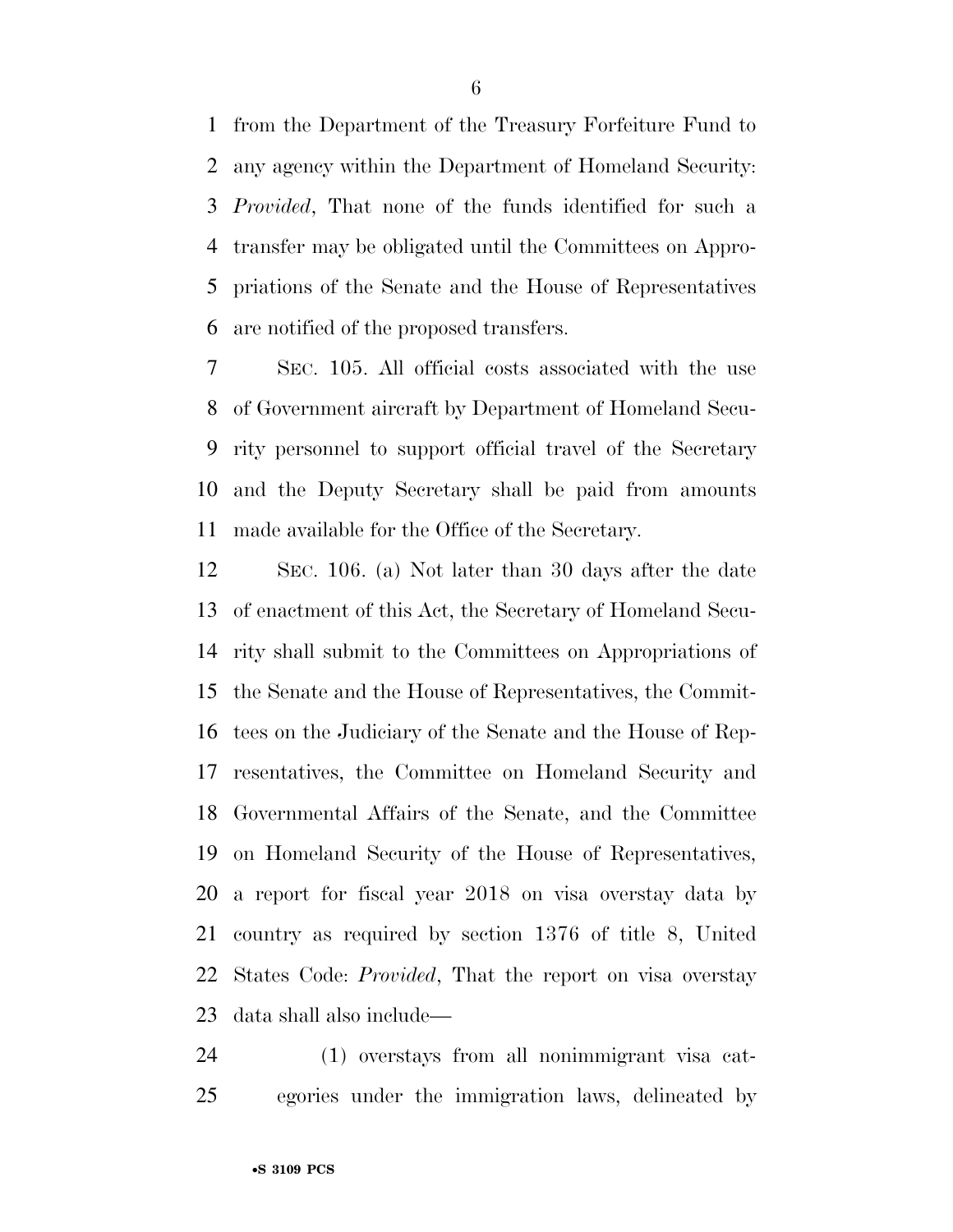each of the classes and sub-classes of such cat-egories; and

 (2) numbers as well as rates of overstays for each class and sub-class of such nonimmigrant cat-egories on a per-country basis.

 (b) The Secretary of Homeland Security shall publish on the Department's website the metrics developed to measure the effectiveness of security between the ports of entry, including the methodology and data supporting the resulting measures.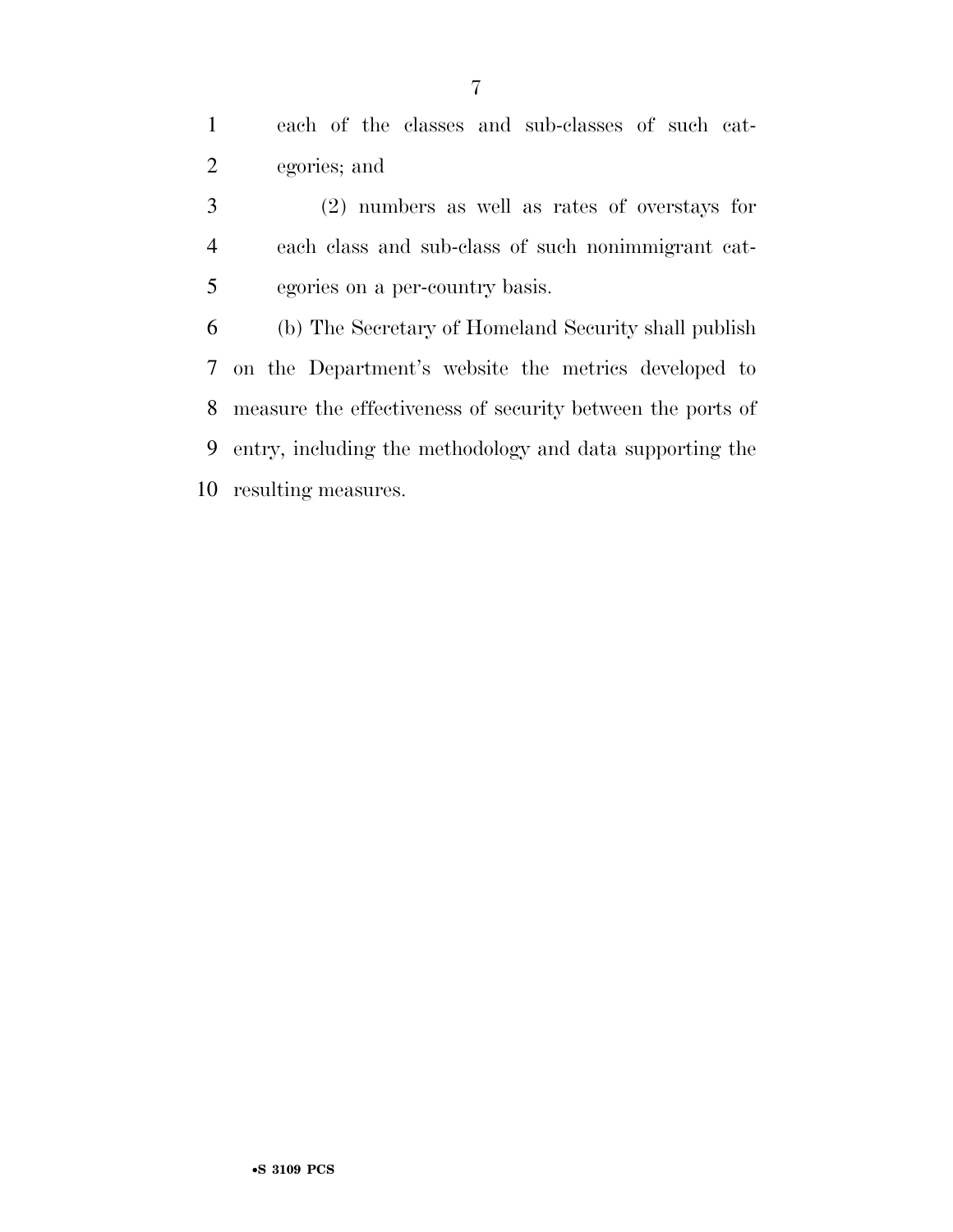| $\mathbf{1}$   | TITLE II                                                       |
|----------------|----------------------------------------------------------------|
| $\overline{2}$ | SECURITY, ENFORCEMENT, AND                                     |
| 3              | <b>INVESTIGATIONS</b>                                          |
| $\overline{4}$ | U.S. CUSTOMS AND BORDER PROTECTION                             |
| 5              | OPERATIONS AND SUPPORT                                         |
| 6              | For necessary expenses of U.S. Customs and Border              |
| 7              | Protection for operations and support, including the trans-    |
| 8              | portation of unaccompanied minor aliens; the provision of      |
| 9              | air and marine support to Federal, State, and local agen-      |
| 10             | cies in the enforcement or administration of laws enforced     |
| 11             | by the Department of Homeland Security; at the discre-         |
| 12             | tion of the Secretary of Homeland Security, the provision      |
| 13             | of such support to Federal, State, and local agencies in       |
| 14             | other law enforcement and emergency humanitarian ef-           |
| 15             | forts; the purchase and lease of up to $7,500$ $(6,500)$ for   |
| 16             | replacement only) police-type vehicles; the purchase, main-    |
| 17             | tenance, or operation of marine vessels, aircraft, and un-     |
| 18             | manned aerial systems; and contracting with individuals        |
| 19             | for personal services abroad; $$11,963,581,000$ ; of which     |
| 20             | \$3,274,000 shall be derived from the Harbor Maintenance       |
| 21             | Trust Fund for administrative expenses related to the col-     |
| 22             | lection of the Harbor Maintenance Fee pursuant to section      |
| 23             | $9505(c)(3)$ of the Internal Revenue Code of 1986 (26)         |
| 24             | U.S.C. $9505(e)(3)$ and notwithstanding<br>section             |
|                | $25 \quad 1511(e)(1)$ of the Homeland Security Act of 2002 (6) |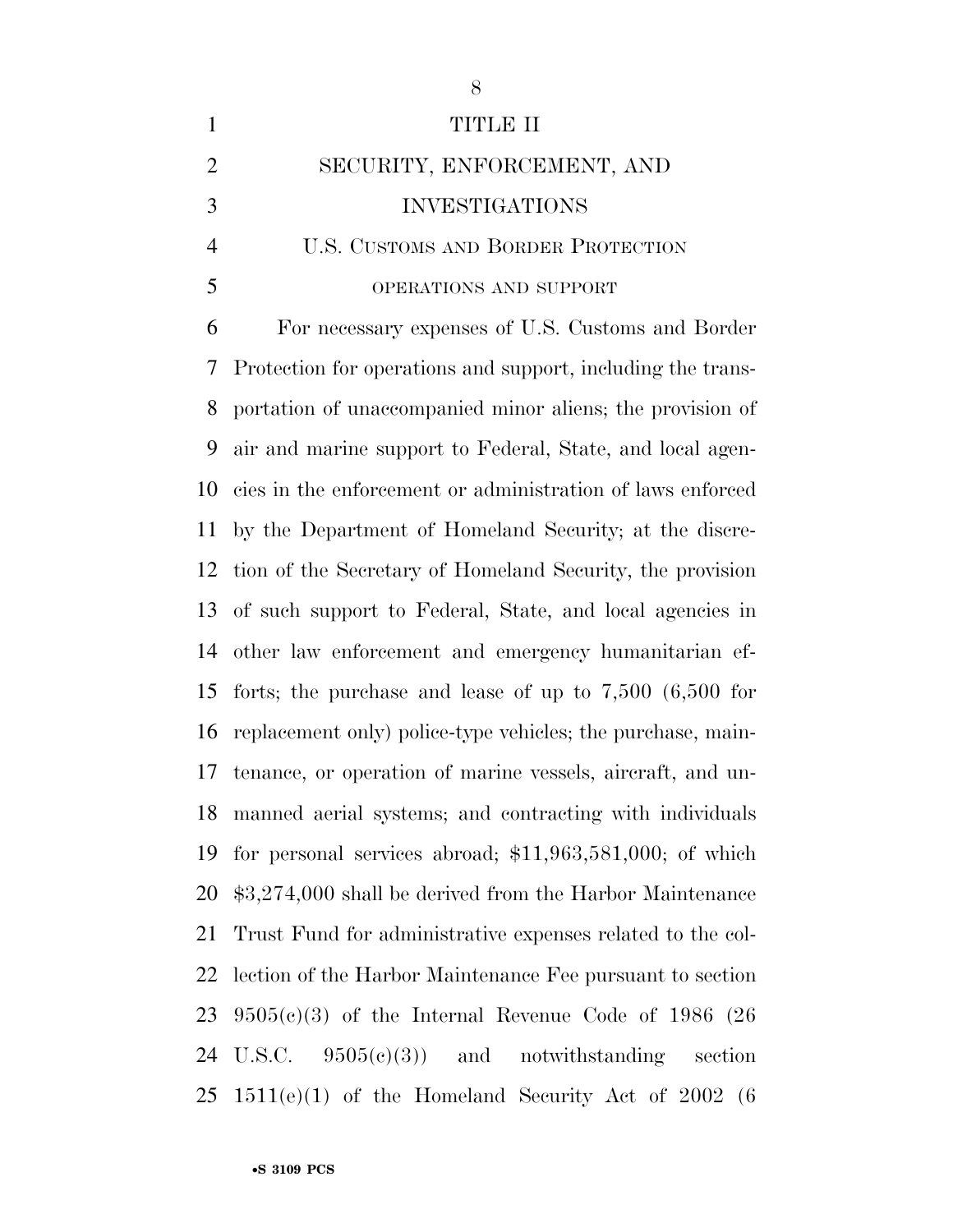U.S.C. 551(e)(1)); of which \$1,555,887,000 shall be avail- able until September 30, 2020; and of which such sums as become available in the Customs User Fee Account, ex- cept sums subject to section 13031(f)(3) of the Consoli- dated Omnibus Budget Reconciliation Act of 1985 (19 U.S.C. 58c(f)(3)), shall be derived from that account: *Pro- vided*, That not to exceed \$34,425 shall be for official re- ception and representation expenses: *Provided further*, That not to exceed \$150,000 shall be available for pay- ment for rental space in connection with preclearance op- erations: *Provided further*, That not to exceed \$1,000,000 shall be for awards of compensation to informants, to be accounted for solely under the certificate of the Secretary of Homeland Security.

#### PROCUREMENT, CONSTRUCTION, AND IMPROVEMENTS

 For necessary expenses of U.S. Customs and Border Protection for procurement, construction, and improve- ments, including procurements to buy marine vessels, air- craft, and unmanned aerial systems, \$2,028,872,000, of which \$193,326,000 shall remain available until Sep- tember 30, 2021, and of which \$1,835,546,000 shall re- main available until September 30, 2023, of which, \$1,600,000,000 shall be available for approximately 65 miles of pedestrian fencing along the southwest border in the Rio Grande Valley Sector: *Provided*, That the condi-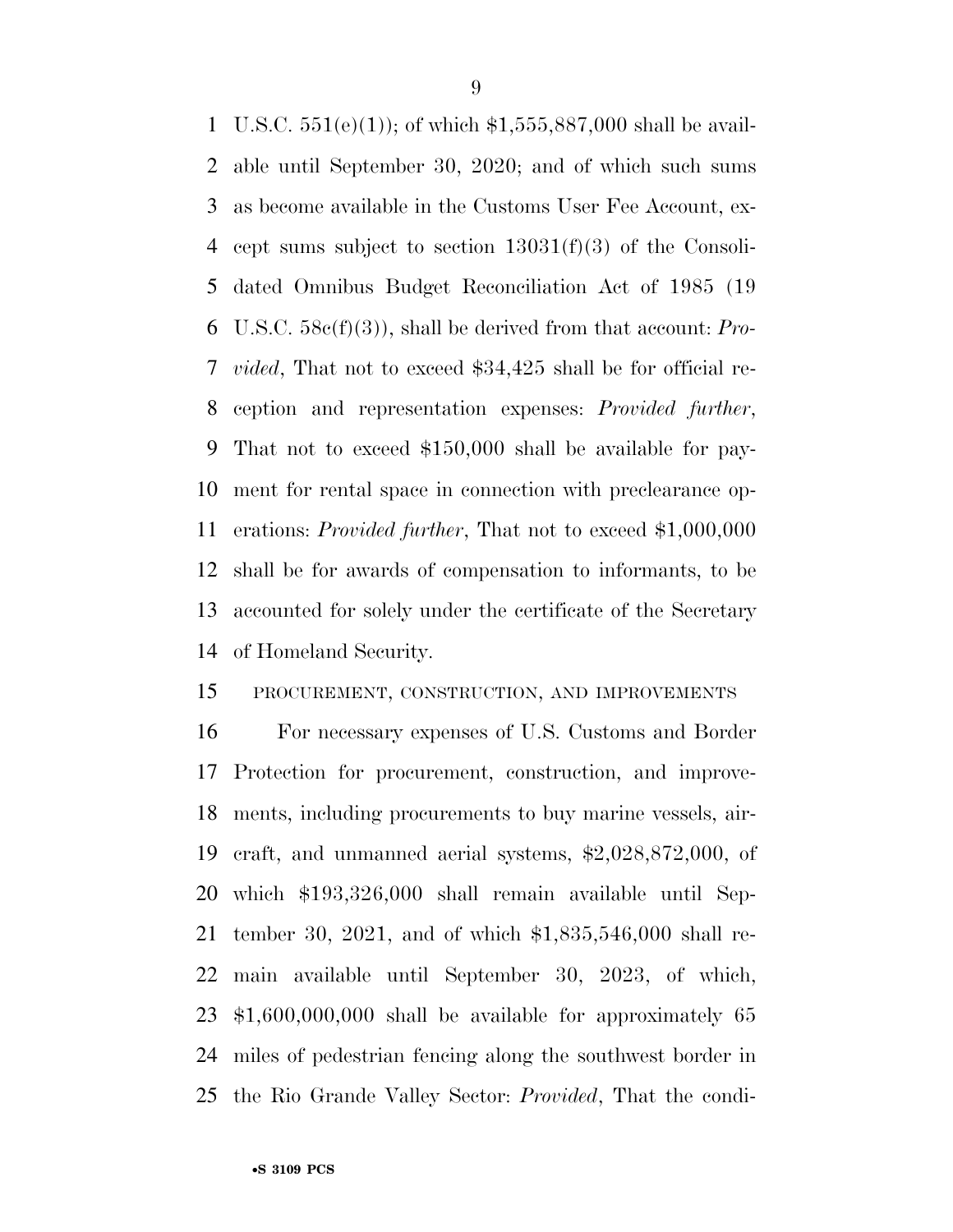tions set forth in subsections (b) and (c) of section 230 of division F of the Consolidated Appropriations Act, 2018 (Public Law 115–141) shall apply during fiscal year 2019 to the amounts made available for pedestrain fencing in the clause preceding this proviso: *Provided further*, That not later than 180 days after the date of the enactment of this Act, the Secretary of Homeland Security shall sub- mit to the Committee on Appropriations of the Senate, the Committee on Appropriations of the House of Rep- resentatives, and the Comptroller General of the United States an updated risk-based plan for improving security along the borders of the United States that includes the elements required under subsection (a) of section 231 of division F of the Consolidated Appropriations Act, 2018 (Public Law 115–141), which shall be evaluated in accord-ance with subsection (b) of such section.

### U.S. IMMIGRATION AND CUSTOMS ENFORCEMENT

#### OPERATIONS AND SUPPORT

 For necessary expenses of U.S. Immigration and Customs Enforcement for operations and support, includ- ing the purchase and lease of up to 3,790 (2,350 for re- placement only) police-type vehicles; overseas vetted units; and maintenance, minor construction, and minor leasehold improvements at owned and leased facilities; \$7,139,842,000; of which \$6,000,000 shall remain avail-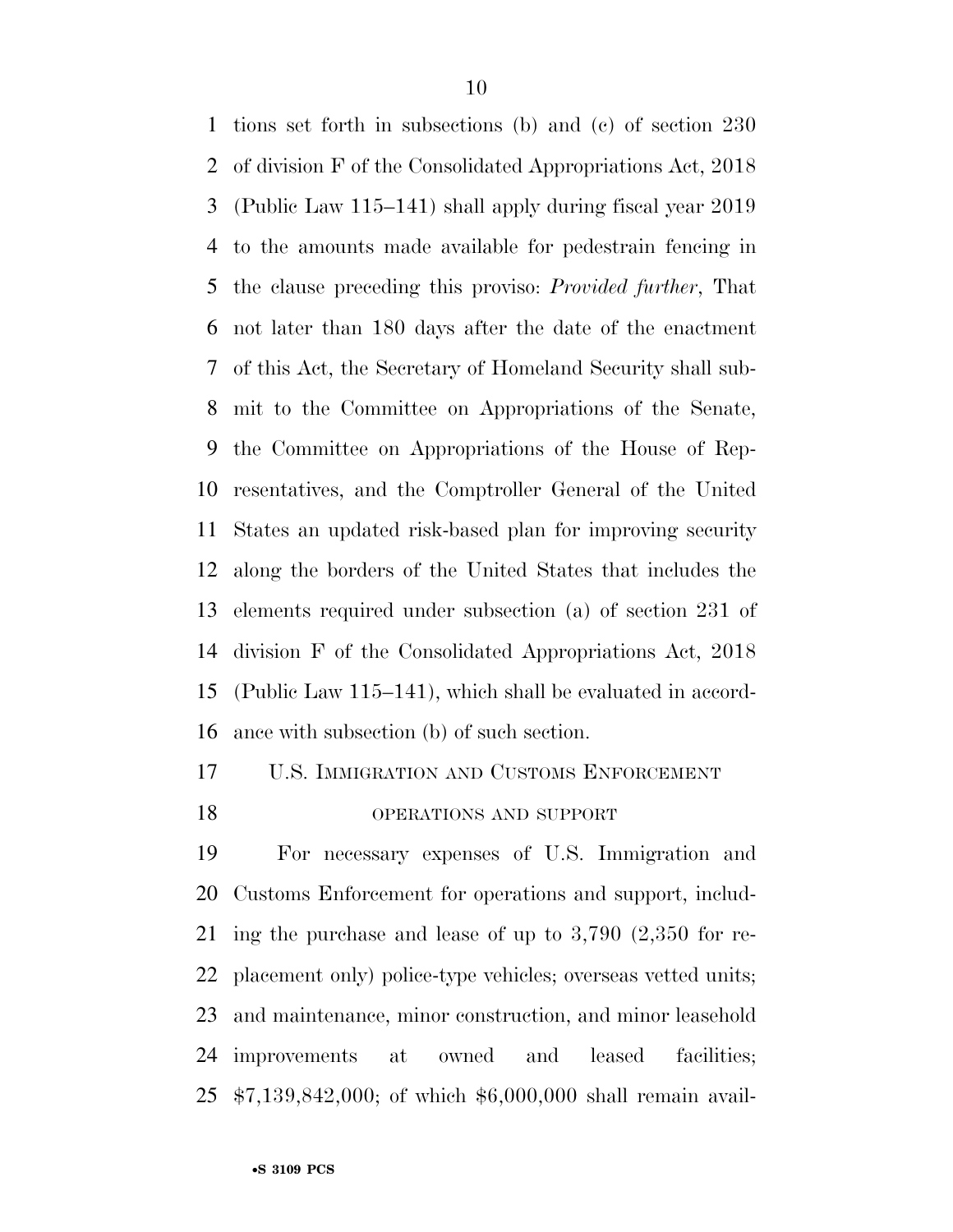able until expended to enforce laws against forced child labor; of which \$13,700,000 shall remain available until September 30, 2020; of which not less than \$15,000,000 shall be available for investigation of intellectual property rights violations, including operation of the National Intel- lectual Property Rights Coordination Center; of which not less than \$9,000,000 shall be available for facilities repair and maintenance projects; of which not less than \$84,000,000 shall be available for vehicle fleet recapital- ization; and of which not less than \$3,837,241,000 shall be for enforcement, detention, and removal operations, in- cluding transportation of unaccompanied minor aliens: *Provided*, That not to exceed \$11,475 shall be for official reception and representation expenses: *Provided further*, That not to exceed \$10,000,000 shall be available until expended for conducting special operations under section 3131 of the Customs Enforcement Act of 1986 (19 U.S.C. 2081): *Provided further*, That not to exceed \$2,000,000 shall be for awards of compensation to informants, to be accounted for solely under the certificate of the Secretary of Homeland Security: *Provided further*, That not to ex- ceed \$11,216,000 shall be available to fund or reimburse other Federal agencies for the costs associated with the care, maintenance, and repatriation of smuggled aliens un-lawfully present in the United States.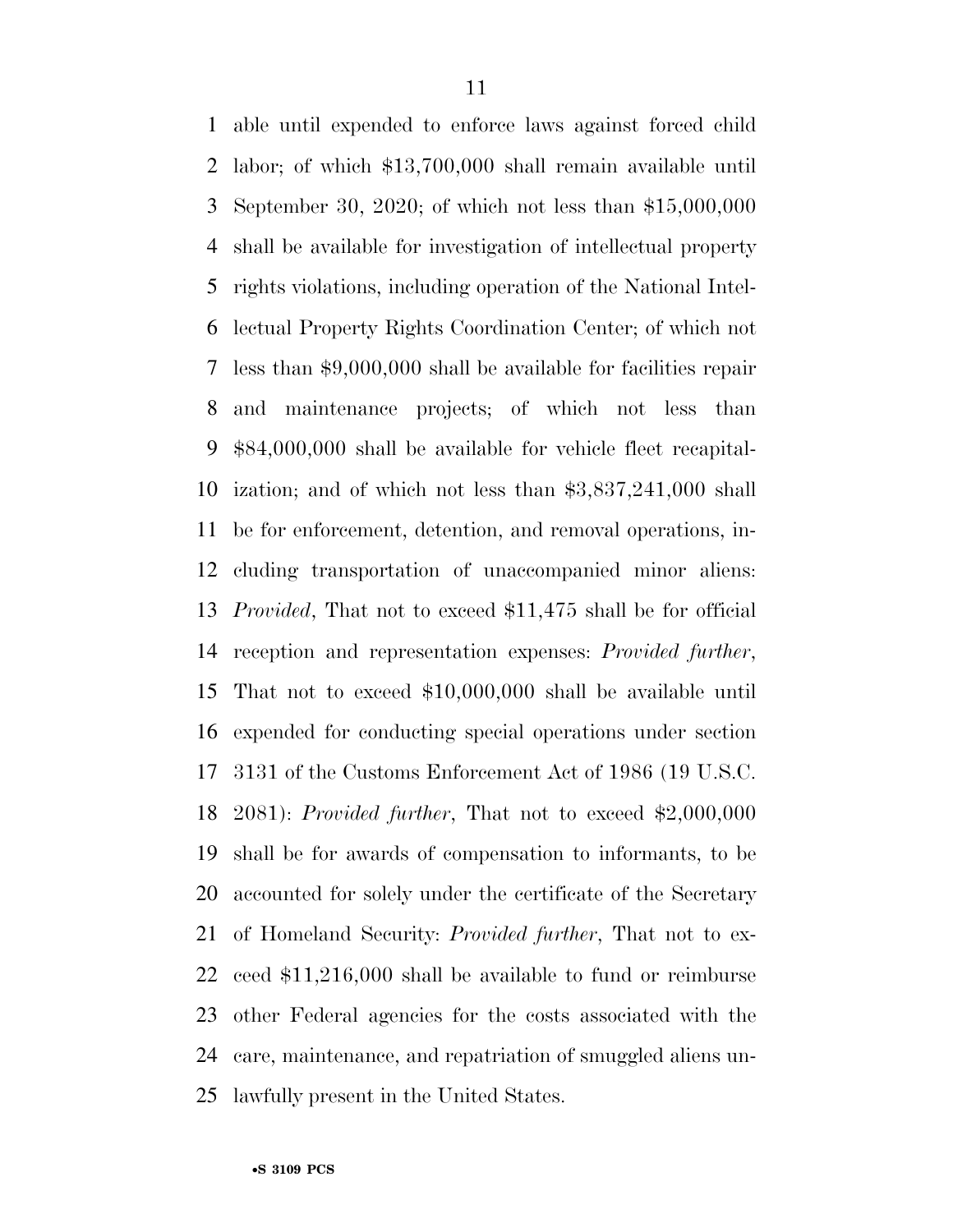be available for facilities repair and maintenance projects. TRANSPORTATION SECURITY ADMINISTRATION

#### 8 OPERATIONS AND SUPPORT

 For necessary expenses of the Transportation Secu- rity Administration for operations and support, \$7,302,455,000, to remain available until September 30, 2020: *Provided*, That not to exceed \$7,650 shall be for official reception and representation expenses: *Provided further*, That security service fees authorized under section 44940 of title 49, United States Code, shall be credited to this appropriation as offsetting collections and shall be available only for aviation security: *Provided further*, That the sum appropriated under this heading from the general fund shall be reduced on a dollar-for-dollar basis as such offsetting collections are received during fiscal year 2019 so as to result in a final fiscal year appropriation from the general fund estimated at not more than \$4,632,455,000.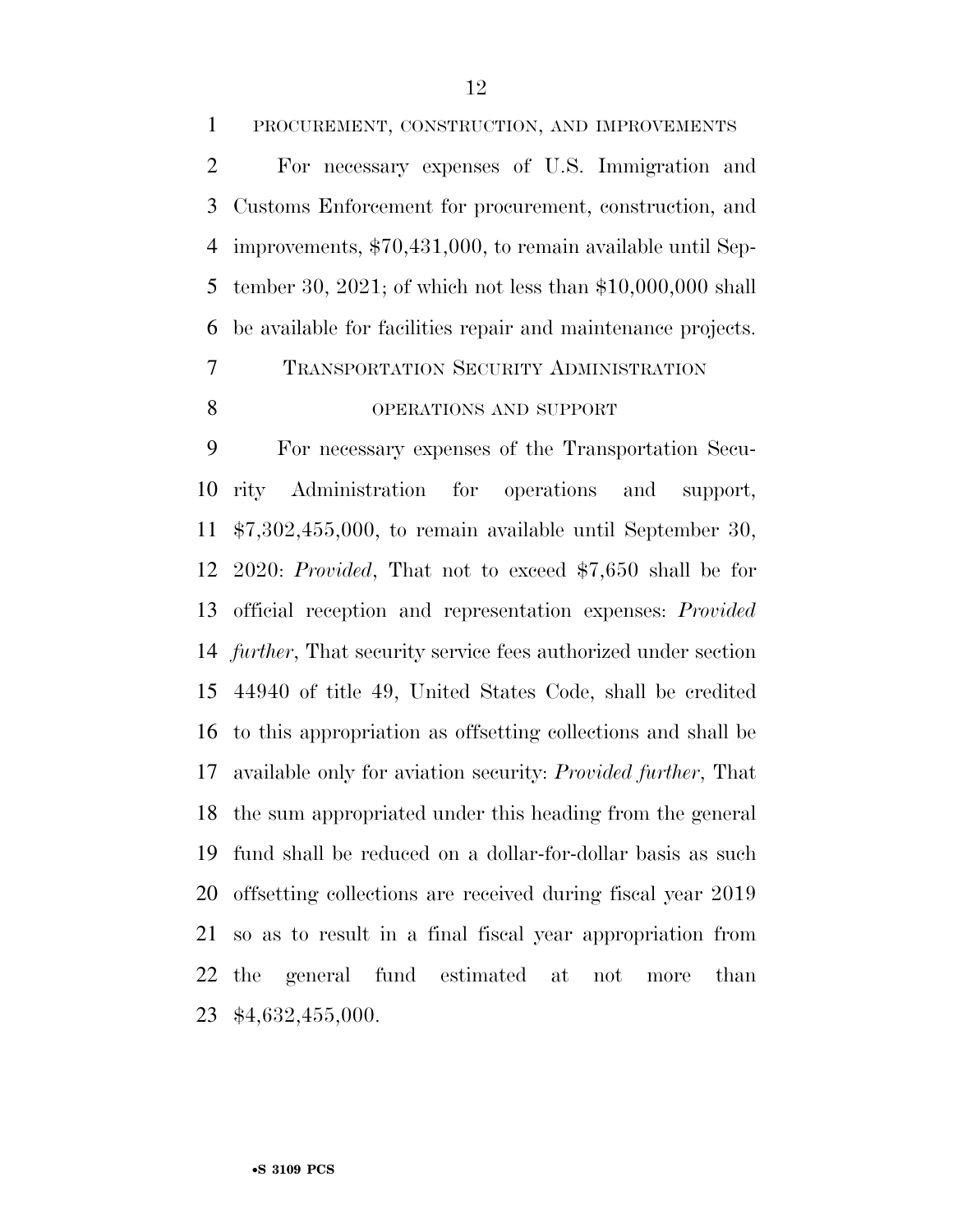PROCUREMENT, CONSTRUCTION, AND IMPROVEMENTS

 For necessary expenses of the Transportation Secu- rity Administration for procurement, construction, and improvements, \$189,629,000, to remain available until September 30, 2021.

#### RESEARCH AND DEVELOPMENT

 For necessary expenses of the Transportation Secu- rity Administration for research and development, \$20,594,000, to remain available until September 30, 2020.

- COAST GUARD
- OPERATIONS AND SUPPORT

 For necessary expenses for the operations and sup- port of the Coast Guard, not otherwise provided for; pur- chase or lease of not to exceed 25 passenger motor vehi- cles, which shall be for replacement only; purchase or lease of small boats for contingent and emergent requirements (at a unit cost of not more than \$700,000) and repairs and service-life replacements, not to exceed a total of \$31,000,000; purchase or lease of boats necessary for overseas deployments and activities; payments pursuant to section 156 of Public Law 97–377 (42 U.S.C. 402 note; 96 Stat. 1920); and recreation and welfare; \$7,792,409,000; of which \$505,000,000 shall be for de-fense-related activities, of which \$165,000,000 is des-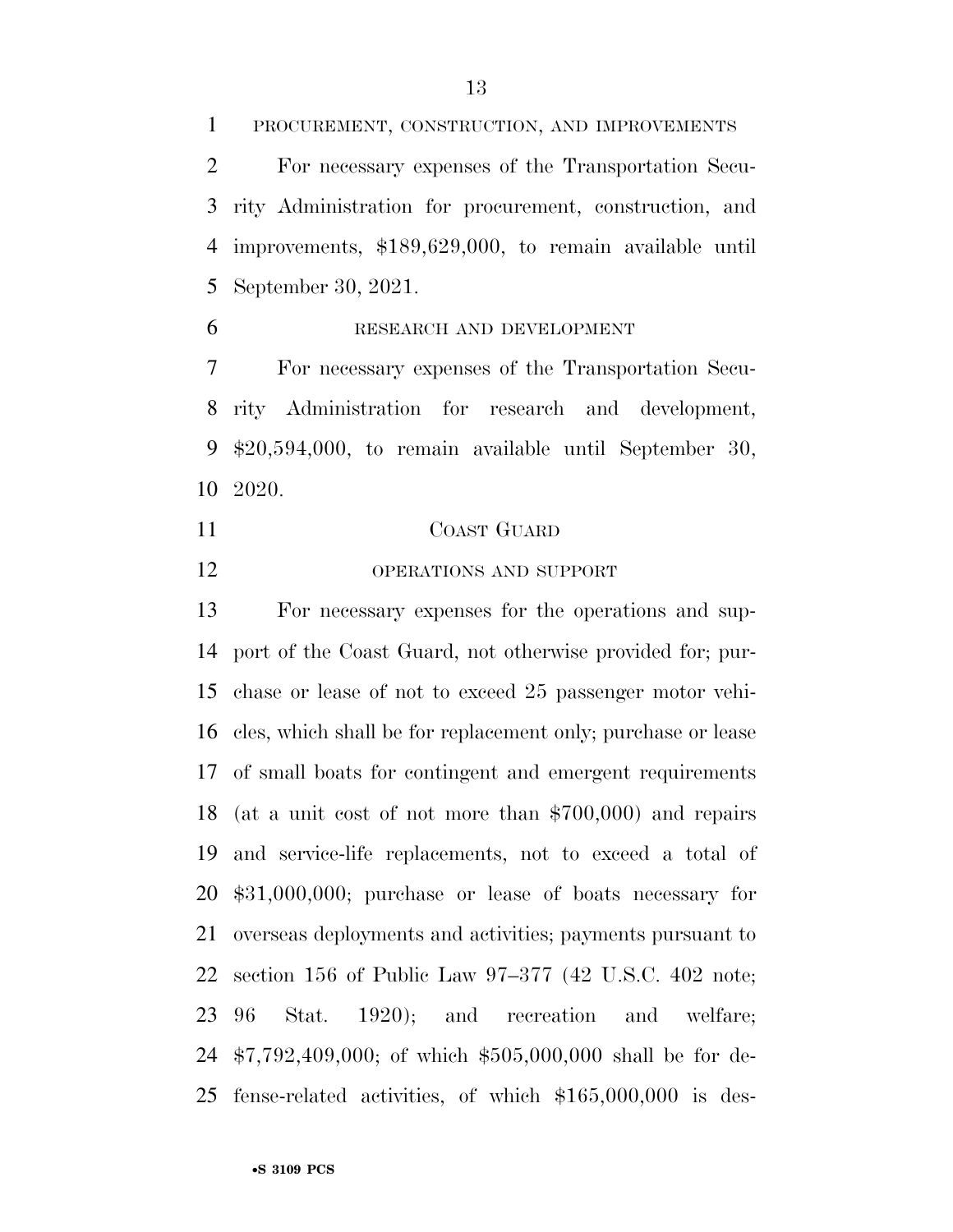ignated by the Congress for Overseas Contingency Oper- ations/Global War on Terrorism pursuant to section  $251(b)(2)(A)(ii)$  of the Balanced Budget and Emergency Deficit Control Act of 1985 and shall be available only if the President subsequently so designates all such amounts and transmits such designations to the Congress; of which \$24,500,000 shall be derived from the Oil Spill Liability Trust Fund to carry out the purposes of section 1012(a)(5) of the Oil Pollution Act of 1990 (33 U.S.C.  $2712(a)(5)$ ; and of which \$11,000,000 shall remain avail- able until September 30, 2021: *Provided*, That not to ex- ceed \$23,000 shall be for official reception and representa- tion expenses: *Provided further*, That \$25,000,000 shall be withheld from obligation for Coast Guard Headquarters Directorates until a future-years capital investment plan for fiscal years 2020 through 2024 is submitted to the Committees on Appropriations of the Senate and the House of Representatives pursuant to section 217 of this Act.

#### ENVIRONMENTAL COMPLIANCE AND RESTORATION

 For necessary expenses to carry out the environ- mental compliance and restoration functions of the Coast Guard under chapter 19 of title 14, United States Code, \$13,429,000, to remain available until September 30, 2023.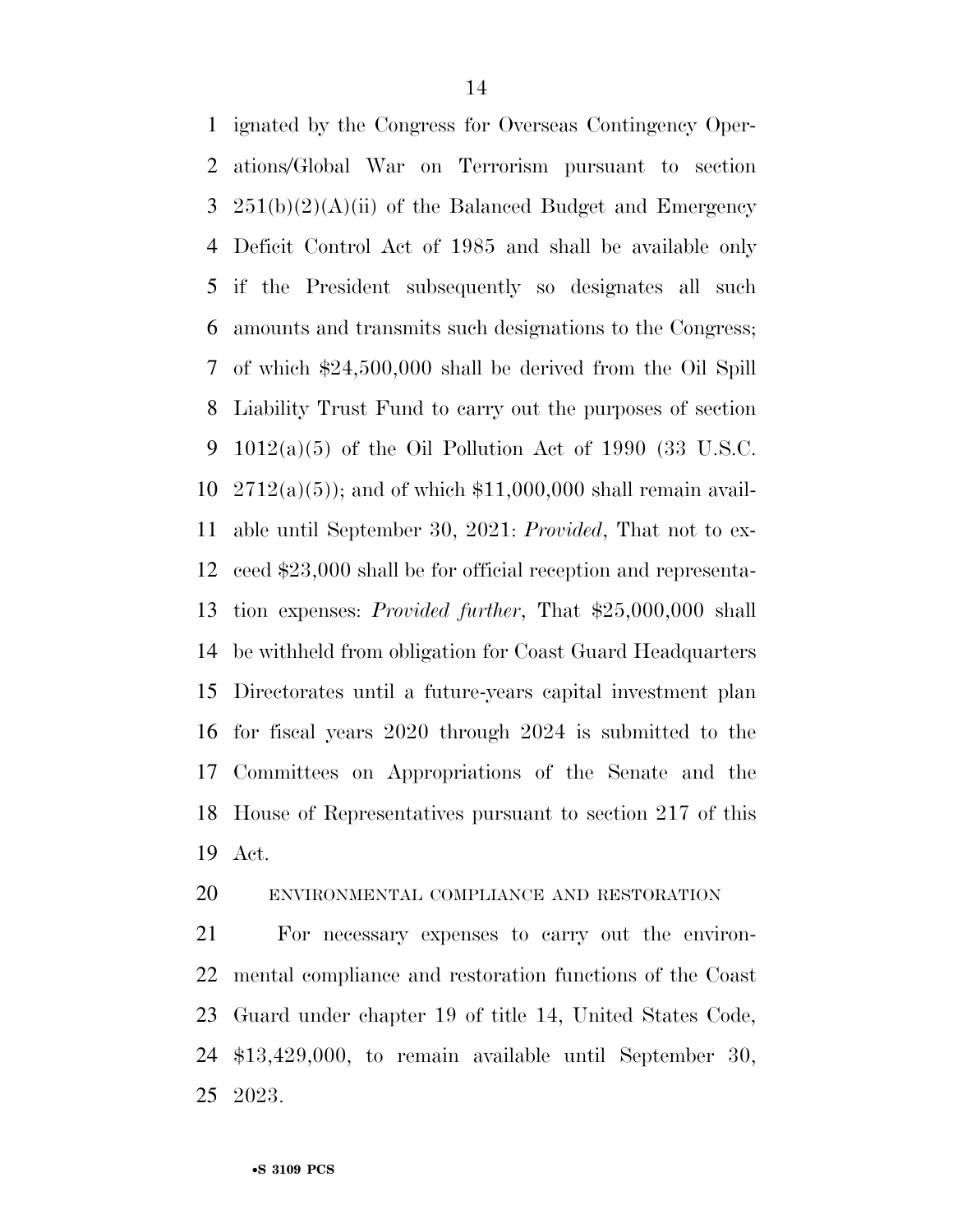PROCUREMENT, CONSTRUCTION, AND IMPROVEMENTS

 For necessary expenses of the Coast Guard for acqui- sition, construction, renovation, and improvement of aids to navigation, shore facilities (including facilities at De- partment of Defense installations used by the Coast Guard), vessels, and aircraft, including equipment related thereto, \$2,169,260,000, to remain available until Sep- tember 30, 2023; of which \$20,000,000 shall be derived from the Oil Spill Liability Trust Fund to carry out the 10 purposes of section  $1012(a)(5)$  of the Oil Pollution Act of 1990 (33 U.S.C. 2712(a)(5)).

#### RESEARCH AND DEVELOPMENT

 For necessary expenses of the Coast Guard for re- search, development, test, and evaluation; and for mainte- nance, rehabilitation, lease, and operation of facilities and equipment; \$20,109,000, to remain available until Sep- tember 30, 2021, of which \$500,000 shall be derived from the Oil Spill Liability Trust Fund to carry out the pur-19 poses of section  $1012(a)(5)$  of the Oil Pollution Act of 1990 (33 U.S.C. 2712(a)(5)): *Provided*, That there may be credited to and used for the purposes of this appropria- tion funds received from State and local governments, other public authorities, private sources, and foreign coun- tries for expenses incurred for research, development, test-ing, and evaluation.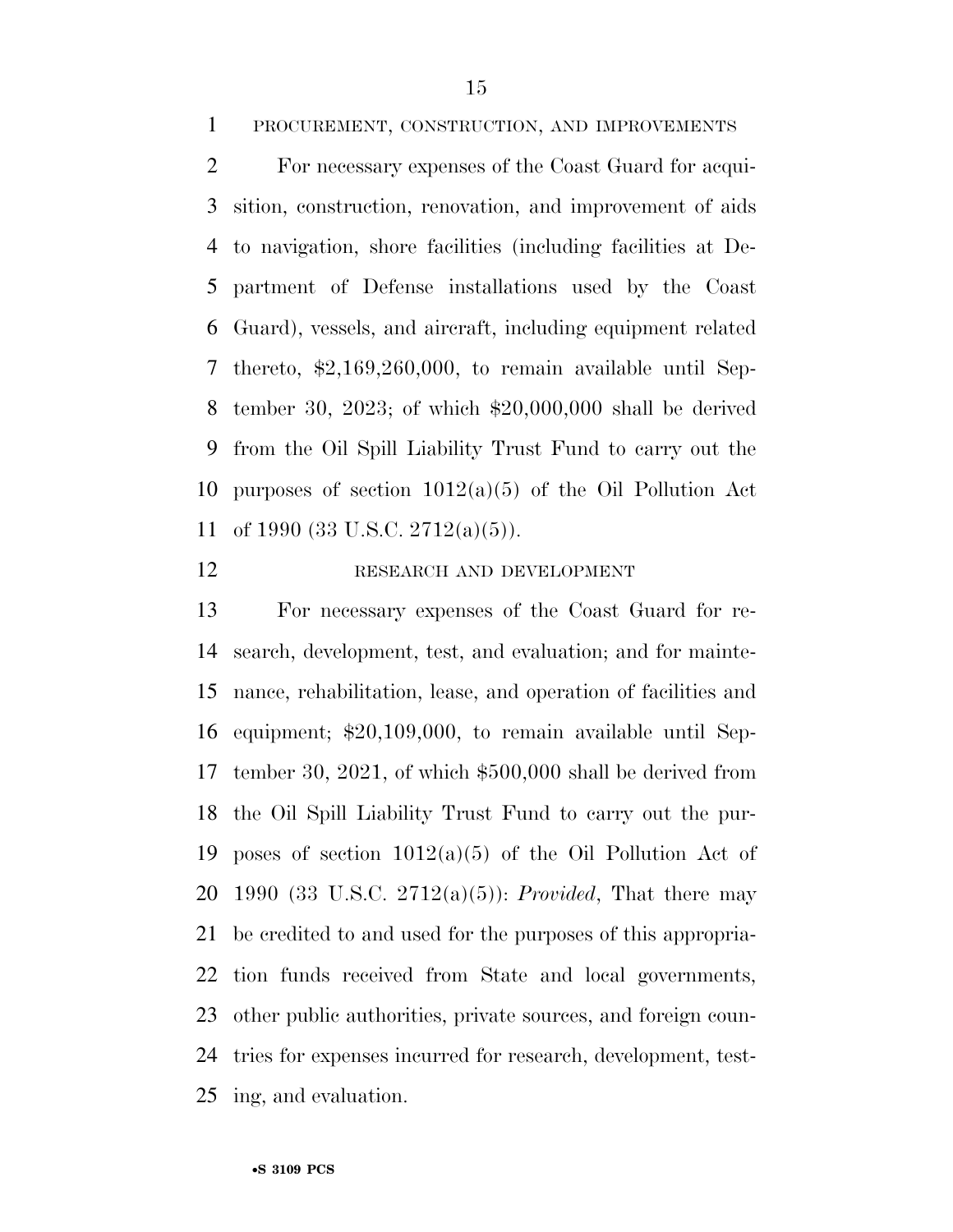#### 1 RETIRED PAY

 For retired pay, including the payment of obligations otherwise chargeable to lapsed appropriations for this pur- pose, payments under the Retired Serviceman's Family Protection and Survivor Benefits Plans, payment for ca- reer status bonuses, payment of continuation pay under section 356 of title 37, United States Code, concurrent receipts, combat-related special compensation, and pay- ments for medical care of retired personnel and their de- pendents under chapter 55 of title 10, United States Code, \$1,739,844,000, to remain available until expended.

| 12 | <b>UNITED STATES SECRET SERVICE</b> |
|----|-------------------------------------|
| 13 | OPERATIONS AND SUPPORT              |

 For necessary expenses of the United States Secret Service for operations and support, including purchase of not to exceed 652 vehicles for police-type use for replace- ment only; hire of passenger motor vehicles; purchase of motorcycles made in the United States; hire of aircraft; rental of buildings in the District of Columbia; fencing, lighting, guard booths, and other facilities on private or other property not in Government ownership or control, as may be necessary to perform protective functions; con- duct of and participation in firearms matches; presen- tation of awards; conduct of behavioral research in sup-port of protective intelligence and operations; payment in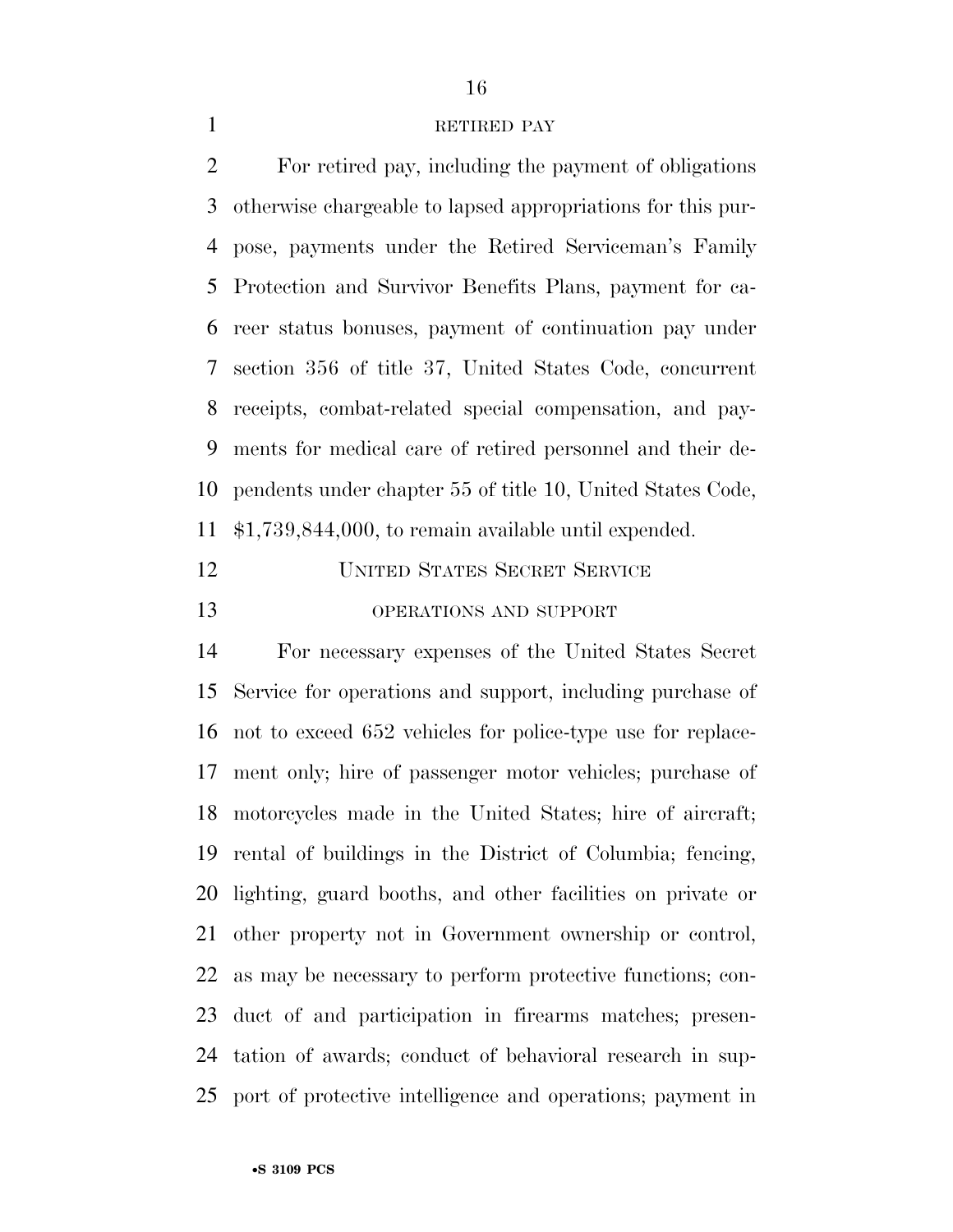advance for commercial accommodations as may be nec- essary to perform protective functions; and payment, with- out regard to section 5702 of title 5, United States Code, of subsistence expenses of employees who are on protective missions, whether at or away from their duty stations; \$2,093,684,000; of which \$6,782,000 shall remain avail- able until September 30, 2020, and of which \$6,000,000 shall be for a grant for activities related to investigations of missing and exploited children: *Provided*, That not to exceed \$19,125 shall be for official reception and represen- tation expenses: *Provided further*, That not to exceed \$100,000 shall be to provide technical assistance and equipment to foreign law enforcement organizations in counterfeit investigations.

#### PROCUREMENT, CONSTRUCTION, AND IMPROVEMENTS

 For necessary expenses of the United States Secret Service for procurement, construction, and improvements, \$83,531,000, to remain available until September 30, 2021.

RESEARCH AND DEVELOPMENT

 For necessary expenses of the United States Secret Service for research and development, \$2,500,000, to re-main available until September 30, 2020.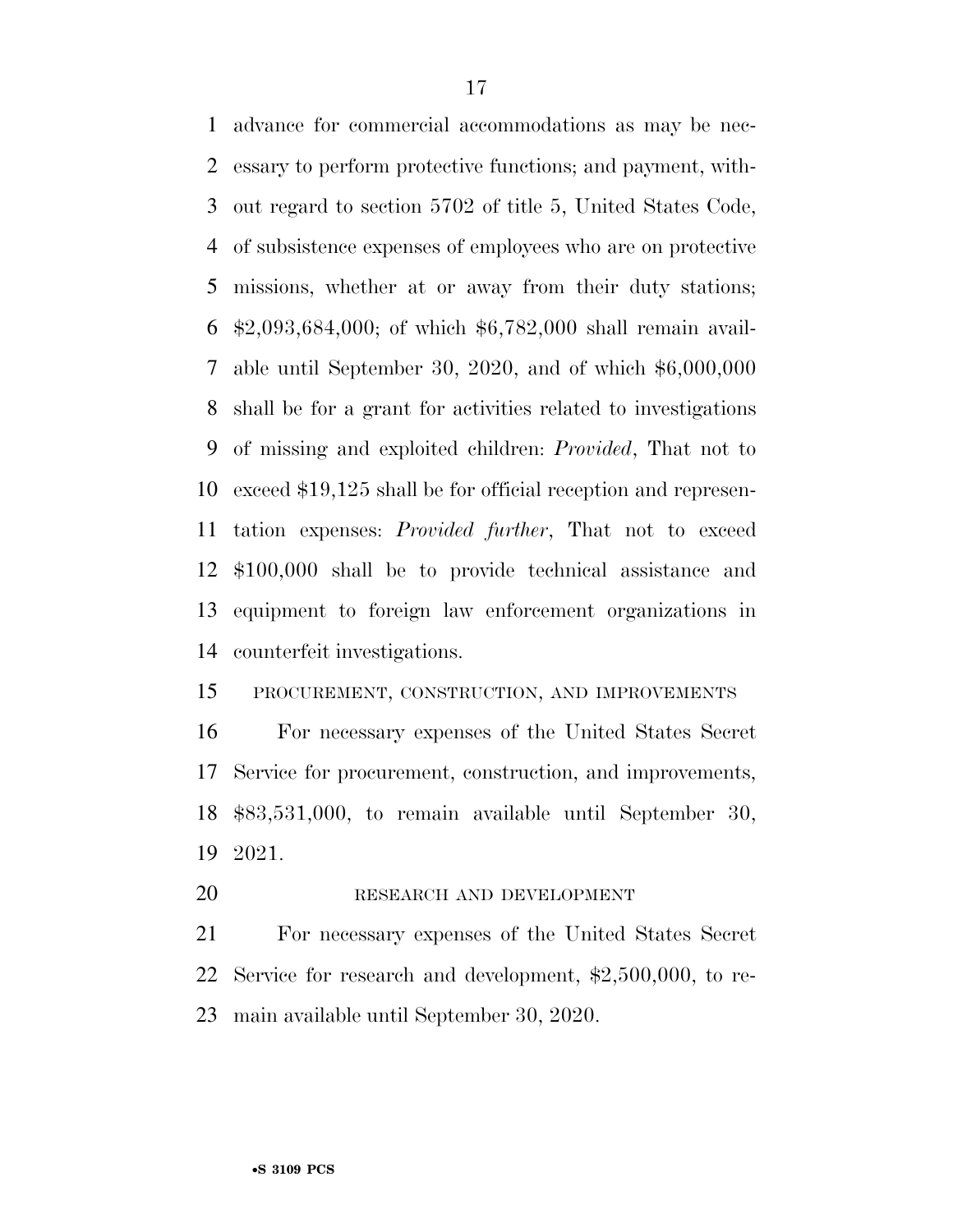#### ADMINISTRATIVE PROVISIONS

 SEC. 201. (a) For fiscal year 2019, the overtime limi-3 tation prescribed in section  $5(e)(1)$  of the Act of February 4 13, 1911 (19 U.S.C. 267(c)(1)) shall be \$45,000; and not- withstanding any other provision of law, none of the funds appropriated by this Act shall be available to compensate any employee of U.S. Customs and Border Protection for overtime, from whatever source, in an amount that ex- ceeds such limitation, except in individual cases deter- mined by the Secretary of Homeland Security, or the des- ignee of the Secretary, to be necessary for national secu- rity purposes, to prevent excessive costs, or in cases of immigration emergencies.

 (b) None of the funds made available by this Act for the following accounts shall be available to compensate any employee for overtime in an annual amount in excess of \$45,000:

 (1) ''U.S. Immigration and Customs Enforce- ment—Operations and Support'', except that the Secretary of Homeland Security, or the designee of the Secretary, may waive such amount as necessary for national security purposes and in cases of immi-gration emergencies.

 (2) ''United States Secret Service—Operations and Support'', except that the Secretary of Home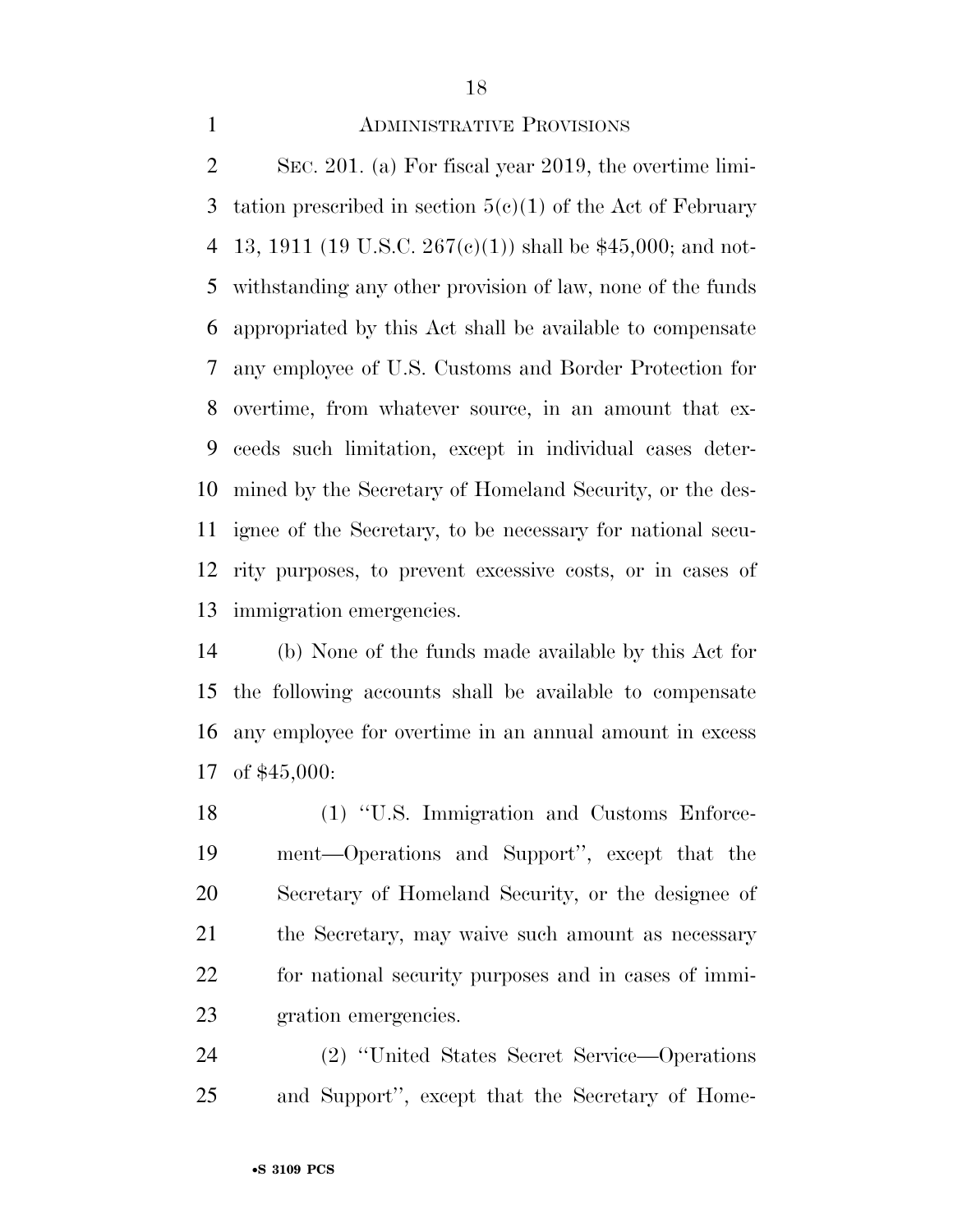land Security, or the designee of the Secretary, may waive such amount as necessary for national security purposes.

 SEC. 202. Funding made available under the heading ''U.S. Customs and Border Protection—Operations and Support'' and ''U.S. Customs and Border Protection— Procurement, Construction, and Improvements'' shall be available for customs expenses when necessary to maintain operations and prevent adverse personnel actions in Puer- to Rico in addition to funding provided by 48 U.S.C. 740. SEC. 203. As authorized by section 601(b) of the United States-Colombia Trade Promotion Agreement Im- plementation Act (Public Law 112–42), fees collected from passengers arriving from Canada, Mexico, or an ad- jacent island pursuant to section 13031(a)(5) of the Con- solidated Omnibus Budget Reconciliation Act of 1985 (19 U.S.C. 58c(a)(5)) shall be available until expended.

 SEC. 204. For an additional amount for ''U.S. Cus- toms and Border Protection—Operations and Support'', \$31,000,000, to remain available until expended, to be re- duced by amounts collected and credited to this appropria- tion in fiscal year 2019 from amounts authorized to be collected by section 286(i) of the Immigration and Nation- ality Act (8 U.S.C. 1356(i)), section 10412 of the Farm Security and Rural Investment Act of 2002 (7 U.S.C.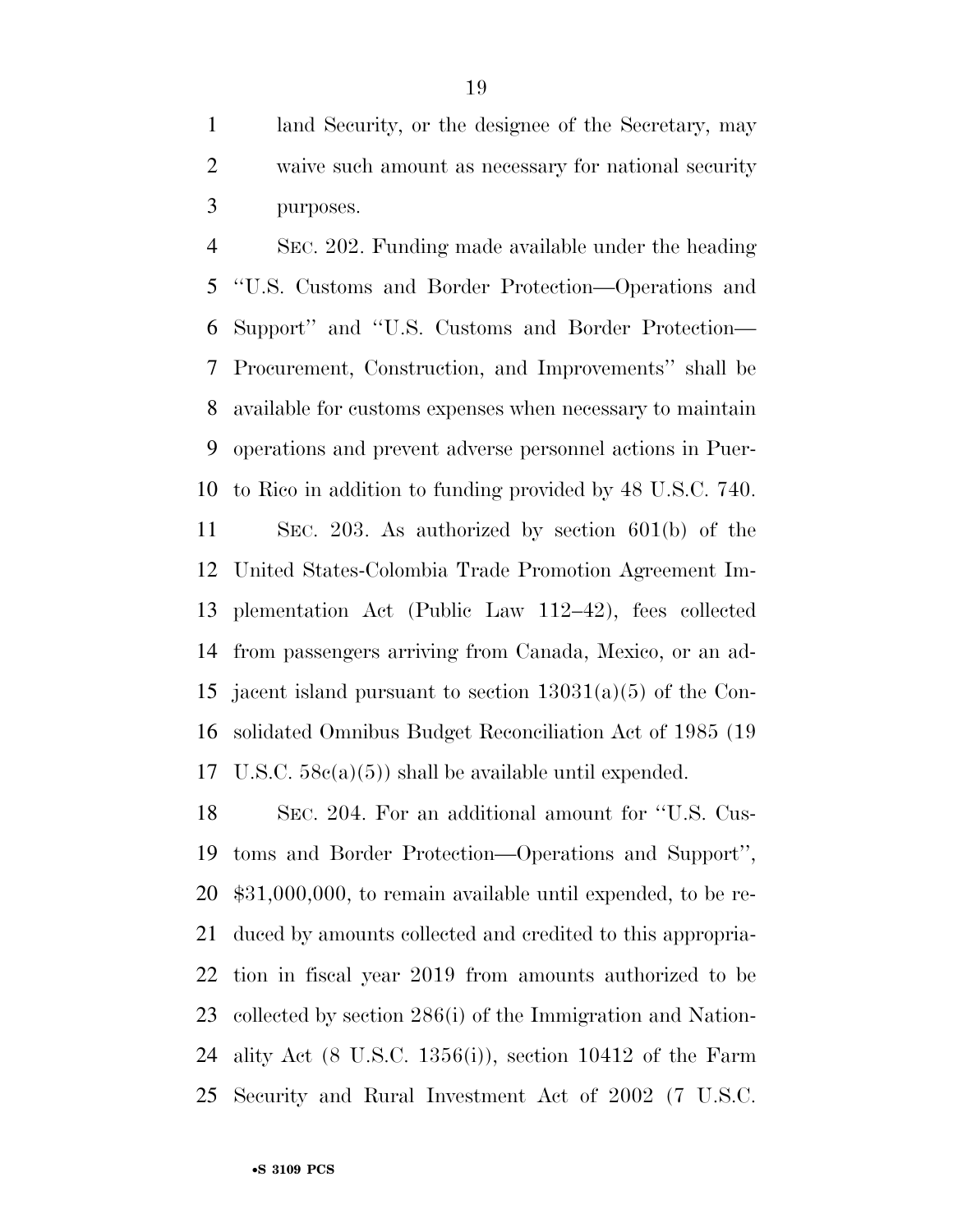8311), and section 817 of the Trade Facilitation and Trade Enforcement Act of 2015 (Public Law 114–25), or other such authorizing language: *Provided*, That to the ex- tent that amounts realized from such collections exceed \$31,000,000, those amounts in excess of \$31,000,000 shall be credited to this appropriation, to remain available until expended.

 SEC. 205. None of the funds made available in this Act for U.S. Customs and Border Protection may be used to prevent an individual not in the business of importing 11 a prescription drug (within the meaning of section  $801(g)$ ) of the Federal Food, Drug, and Cosmetic Act) from im- porting a prescription drug from Canada that complies with the Federal Food, Drug, and Cosmetic Act: *Provided*, That this section shall apply only to individuals trans- porting on their person a personal-use quantity of the pre- scription drug, not to exceed a 90-day supply: *Provided further*, That the prescription drug may not be—

 (1) a controlled substance, as defined in section 20 102 of the Controlled Substances Act (21 U.S.C. 802); or

 (2) a biological product, as defined in section 351 of the Public Health Service Act (42 U.S.C. 262).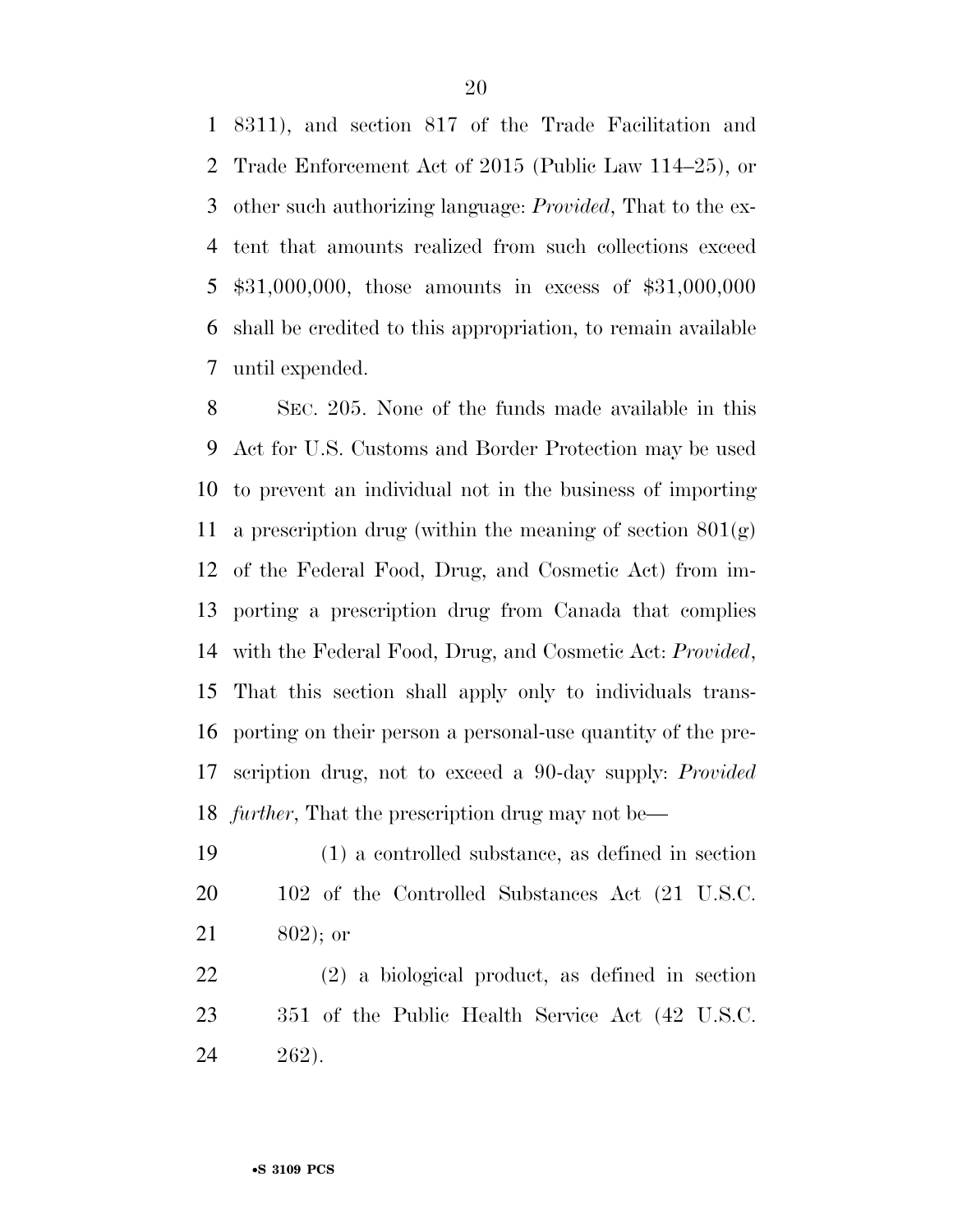SEC. 206. Notwithstanding any other provision of law, none of the funds provided in this or any other Act shall be used to approve a waiver of the navigation and vessel-inspection laws pursuant to section 501(b) of title 46, United States Code, for the transportation of crude oil distributed from and to the Strategic Petroleum Re- serve until the Secretary of Homeland Security, after con- sultation with the Secretaries of the Departments of En- ergy and Transportation and representatives from the United States flag maritime industry, takes adequate measures to ensure the use of United States flag vessels: *Provided*, That the Secretary shall notify the Committees on Appropriations of the Senate and the House of Rep- resentatives, the Committee on Commerce, Science, and Transportation of the Senate, and the Committee on Transportation and Infrastructure of the House of Rep- resentatives within 2 business days of any request for waivers of navigation and vessel-inspection laws pursuant to section 501(b) of title 46, United States Code, with re- spect to such transportation, and the disposition of such requests.

 SEC. 207. (a) Beginning on the date of enactment of this Act, the Secretary of Homeland Security shall not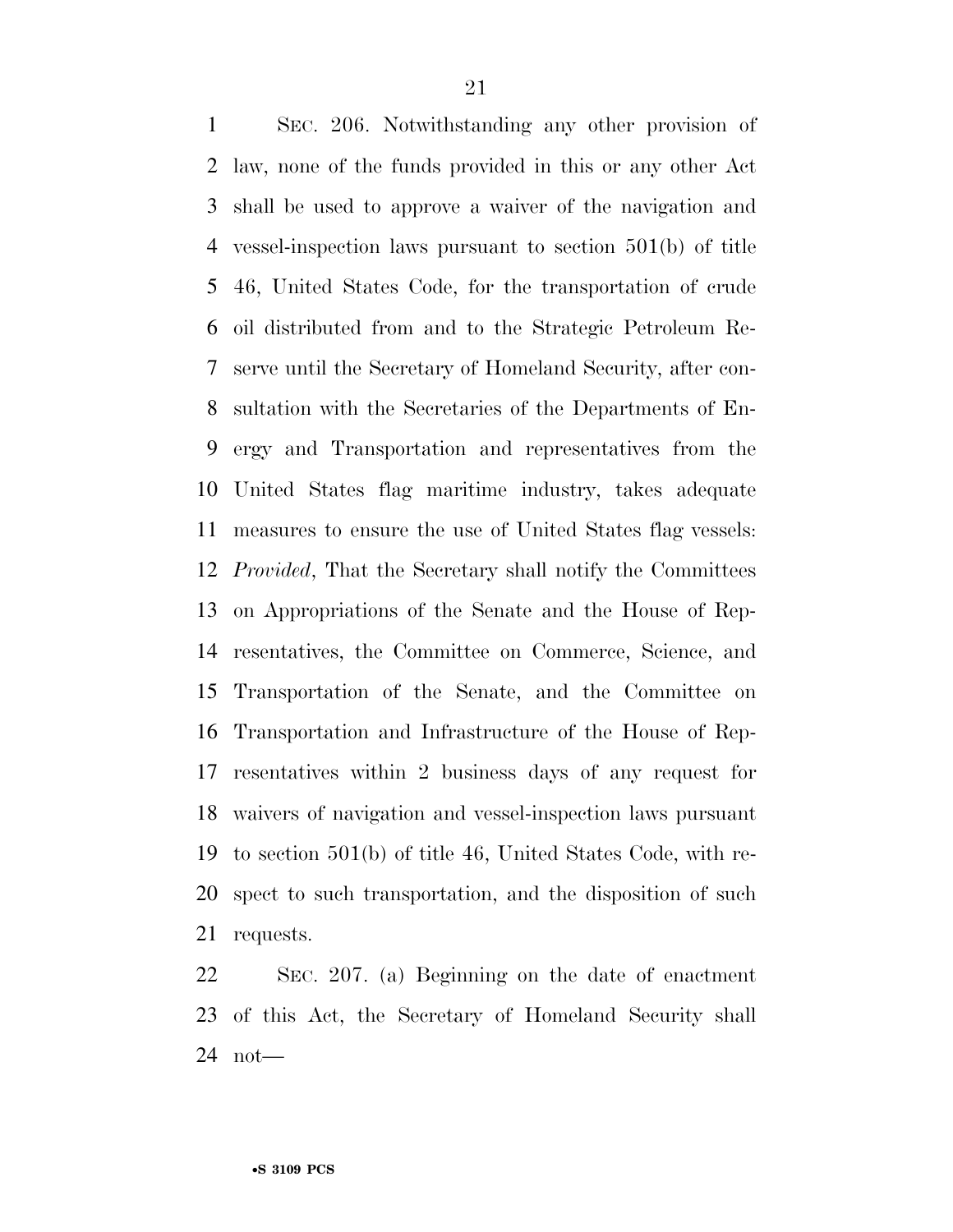(1) establish, collect, or otherwise impose any new border crossing fee on individuals crossing the Southern border or the Northern border at a land port of entry; or

 (2) conduct any study relating to the imposition of a border crossing fee.

 (b) In this section, the term ''border crossing fee'' means a fee that every pedestrian, cyclist, and driver and passenger of a private motor vehicle is required to pay for the privilege of crossing the Southern border or the Northern border at a land port of entry.

 SEC. 208. Without regard to the limitation as to time and condition of section 503(d) of this Act, the Secretary may reprogram within and transfer funds to ''U.S. Immi- gration and Customs Enforcement—Operations and Sup- port'' as necessary to ensure the detention of aliens prioritized for removal.

 SEC. 209. None of the funds provided under the heading ''U.S. Immigration and Customs Enforcement— Operations and Support'' may be used to continue a dele- gation of law enforcement authority authorized under sec- tion 287(g) of the Immigration and Nationality Act (8 U.S.C. 1357(g)) if the Department of Homeland Security Inspector General determines that the terms of the agree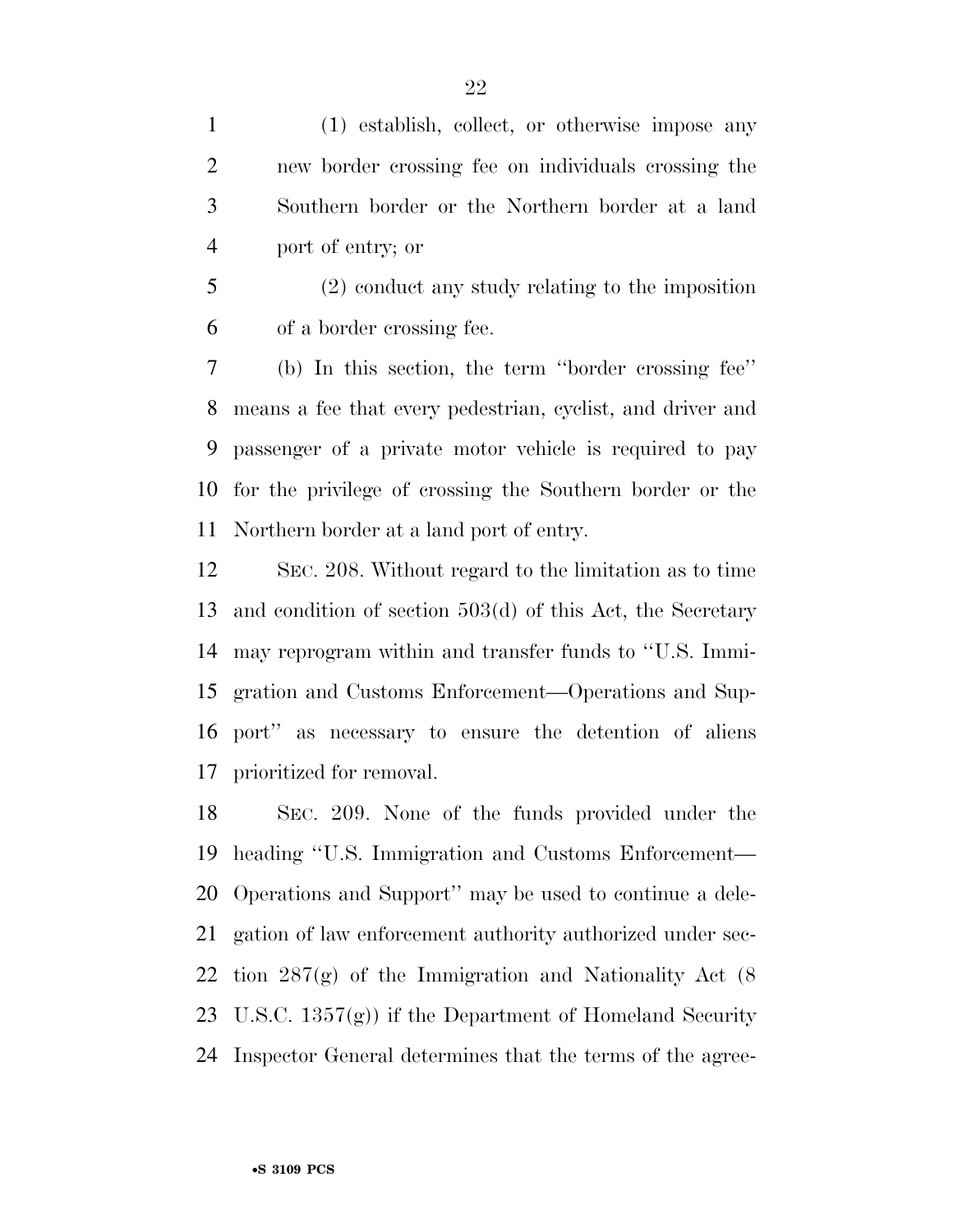ment governing the delegation of authority have been ma-terially violated.

 SEC. 210. None of the funds provided under the heading ''U.S. Immigration and Customs Enforcement— Operations and Support'' may be used to continue any contract for the provision of detention services if the two most recent overall performance evaluations received by the contracted facility are less than ''adequate'' or the equivalent median score in any subsequent performance evaluation system.

 SEC. 211. Members of the United States House of Representatives and the United States Senate, including the leadership; the heads of Federal agencies and commis- sions, including the Secretary, Deputy Secretary, Under Secretaries, and Assistant Secretaries of the Department of Homeland Security; the United States Attorney Gen- eral, Deputy Attorney General, Assistant Attorneys Gen- eral, and the United States Attorneys; and senior mem- bers of the Executive Office of the President, including the Director of the Office of Management and Budget, shall not be exempt from Federal passenger and baggage screening.

 SEC. 212. Any award by the Transportation Security Administration to deploy explosives detection systems shall be based on risk, the airport's current reliance on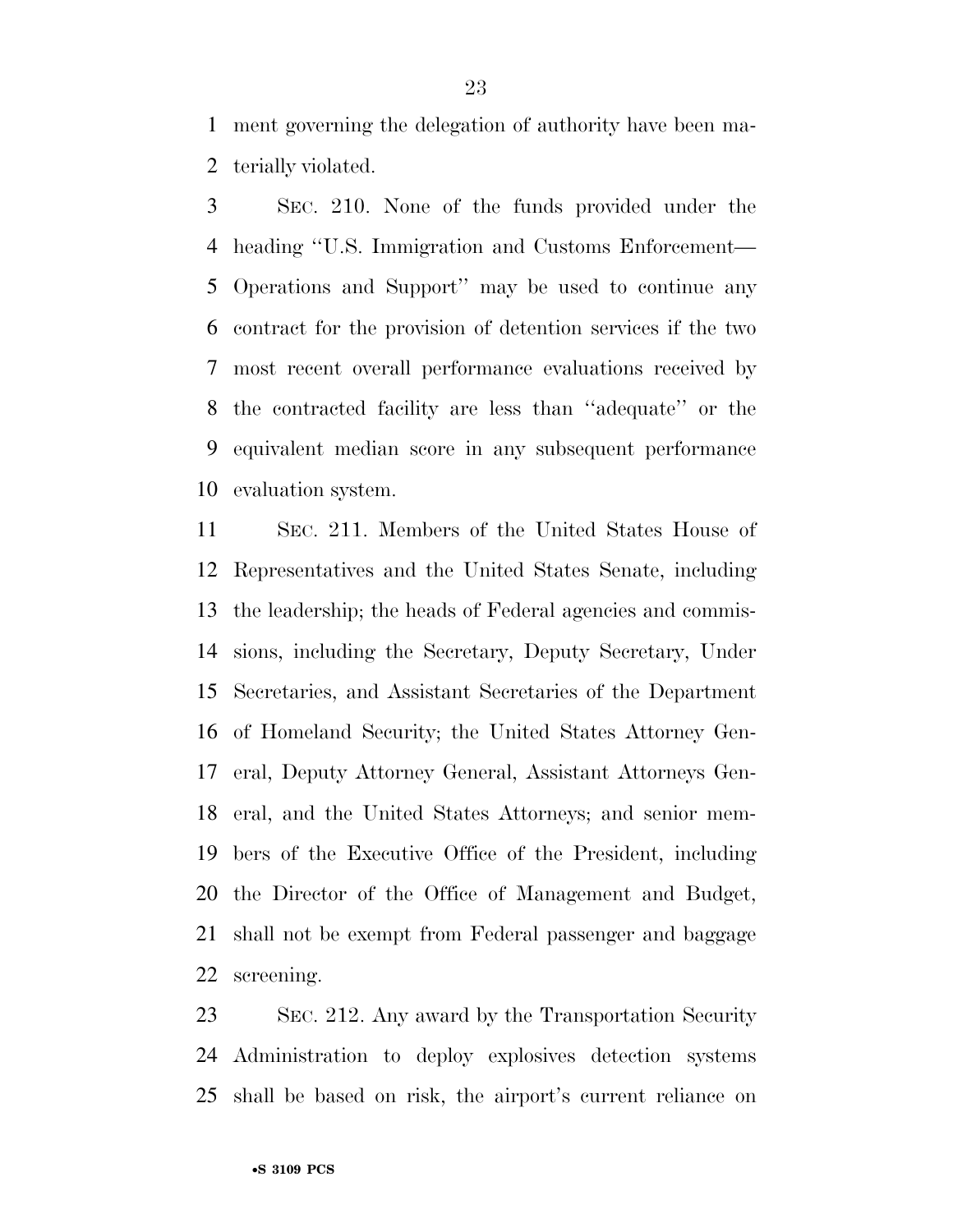other screening solutions, lobby congestion resulting in in- creased security concerns, high injury rates, airport readi-ness, and increased cost effectiveness.

 SEC. 213. Notwithstanding section 44923 of title 49, United States Code, for fiscal year 2019, any funds in the Aviation Security Capital Fund established by section 44923(h) of title 49, United States Code, may be used for the procurement and installation of explosives detec- tion systems or for the issuance of other transaction agree- ments for the purpose of funding projects described in sec-11 tion  $44923(a)$  of such title.

 SEC. 214. None of the funds made available by this or any other Act may be used by the Administrator of the Transportation Security Administration to implement, administer, or enforce, in abrogation of the responsibility 16 described in section  $44903(n)(1)$  of title 49, United States Code, any requirement that airport operators provide air- port-financed staffing to monitor exit points from the ster- ile area of any airport at which the Transportation Secu- rity Administration provided such monitoring as of De-cember 1, 2013.

 SEC. 215. None of the funds made available by this Act under the heading ''Coast Guard—Operations and Support'' shall be for expenses incurred for recreational vessels under section 12114 of title 46, United States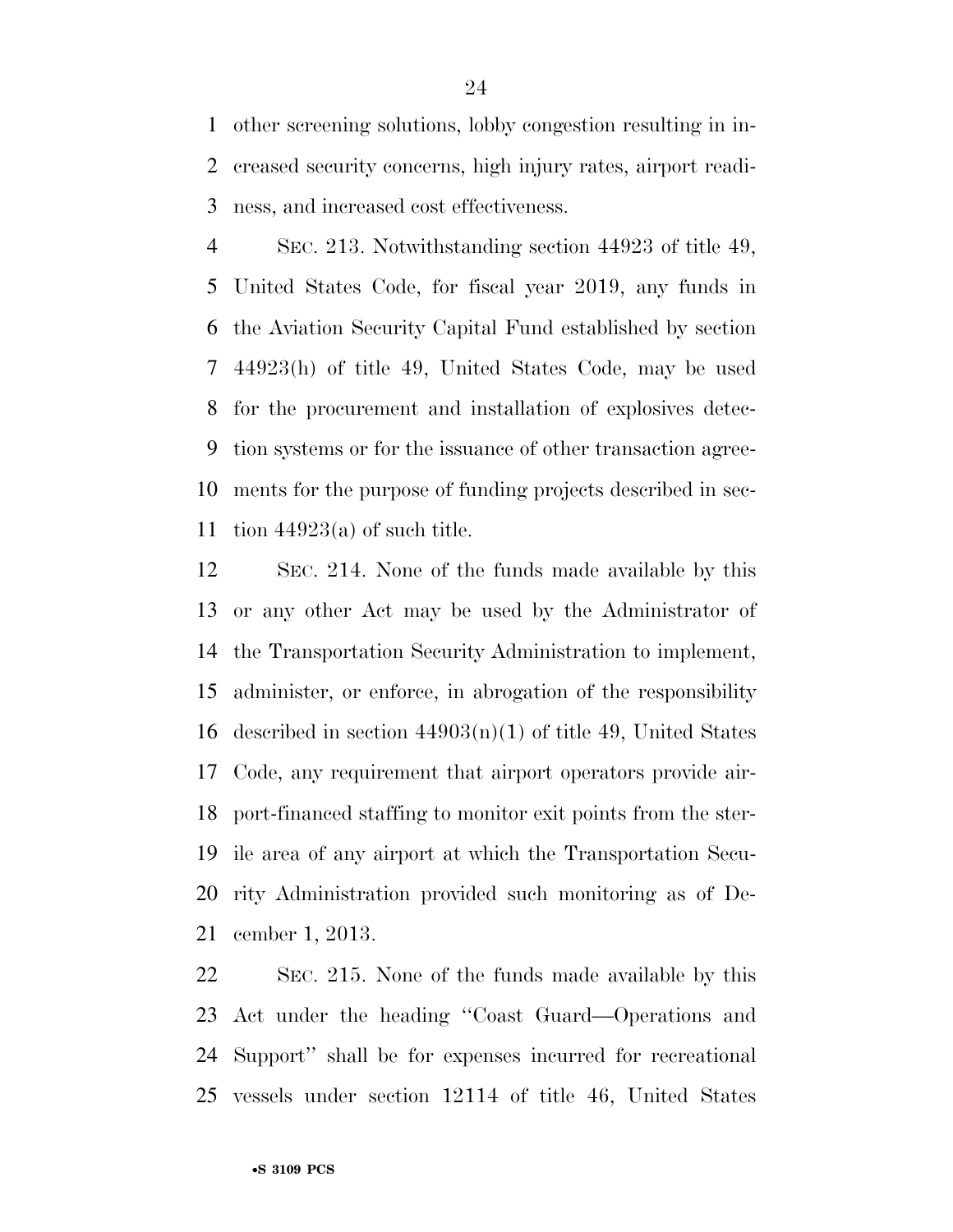Code, except to the extent fees are collected from owners of yachts and credited to the appropriation made available by this Act under the heading ''Coast Guard—Operations and Support'': *Provided*, That to the extent such fees are insufficient to pay expenses of recreational vessel docu- mentation under such section 12114, and there is a back- log of recreational vessel applications, personnel per- forming non-recreational vessel documentation functions under subchapter II of chapter 121 of title 46, United States Code, may perform documentation under section 12114.

 SEC. 216. Without regard to the limitation as to time and condition of section 503(d) of this Act, after June 30, up to \$10,000,000 may be reprogrammed to or from the Military Pay and Allowances funding category within ''Coast Guard—Operations and Support'' in accordance with subsection (a) of section 503 of this Act.

 SEC. 217. Notwithstanding any other provision of law, the Commandant of the Coast Guard shall submit to the Committees on Appropriations of the Senate and the House of Representatives a future-years capital invest- ment plan as described in the second proviso under the heading ''Coast Guard—Acquisition, Construction, and Improvements'' in the Department of Homeland Security Appropriations Act, 2015 (Public Law 114–4), which shall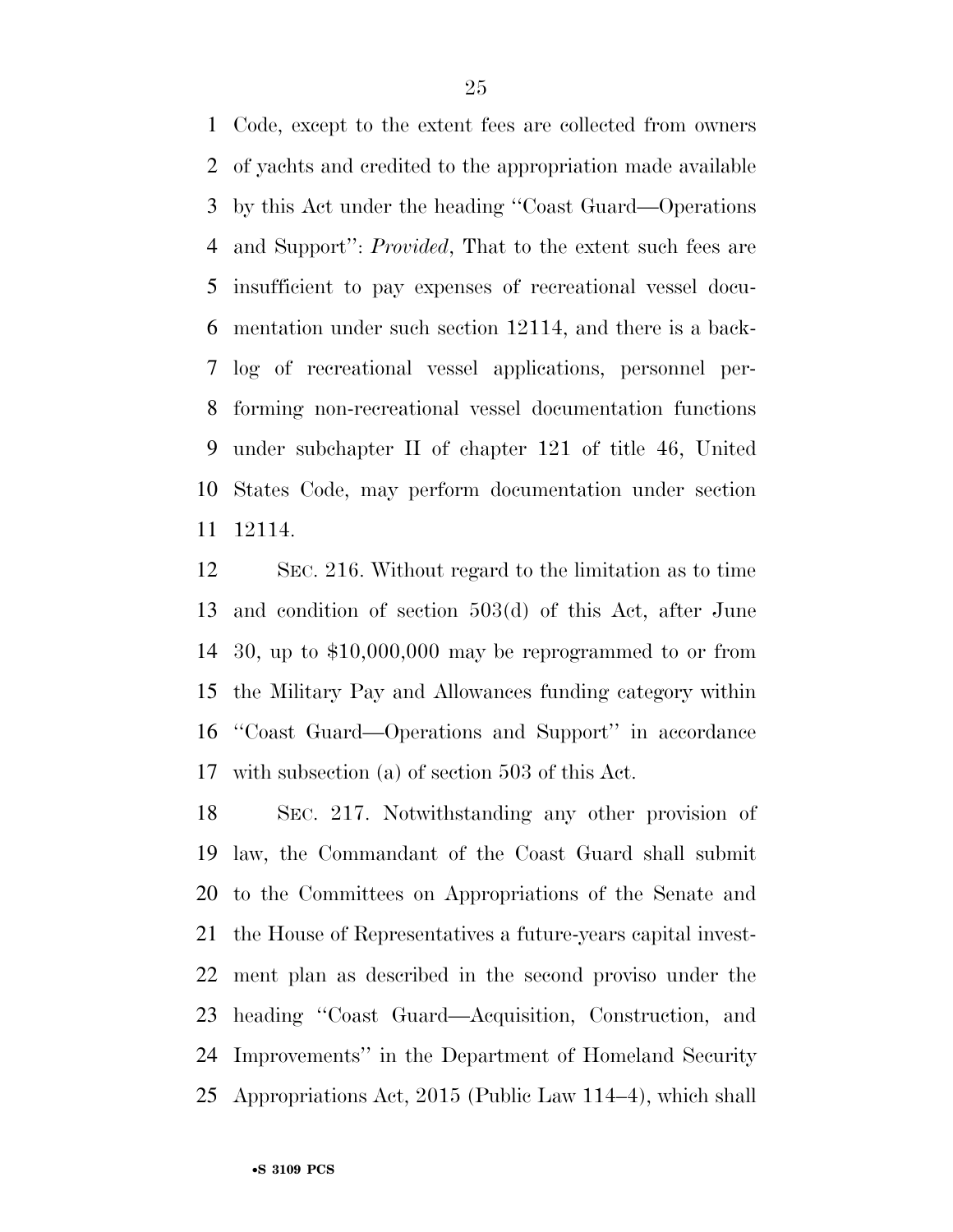be subject to the requirements in the third and fourth pro-visos under such heading.

 SEC. 218. None of the funds in this Act shall be used to reduce the Coast Guard's Operations Systems Center mission or its government-employed or contract staff lev-els.

 SEC. 219. None of the funds appropriated by this Act may be used to conduct, or to implement the results of, a competition under Office of Management and Budget Circular A–76 for activities performed with respect to the Coast Guard National Vessel Documentation Center.

 SEC. 220. Funds made available in this Act may be used to alter operations within the Civil Engineering Pro- gram of the Coast Guard nationwide, including civil engi- neering units, facilities design and construction centers, maintenance and logistics commands, and the Coast Guard Academy, except that none of the funds provided in this Act may be used to reduce operations within any civil engineering unit unless specifically authorized by a statute enacted after the date of enactment of this Act.

 SEC. 221. Funds made available for Overseas Contin- gency Operations/Global War on Terrorism under the heading ''Coast Guard—Operations and Support'' may be allocated by program, project, and activity, notwith-standing section 503 of this Act.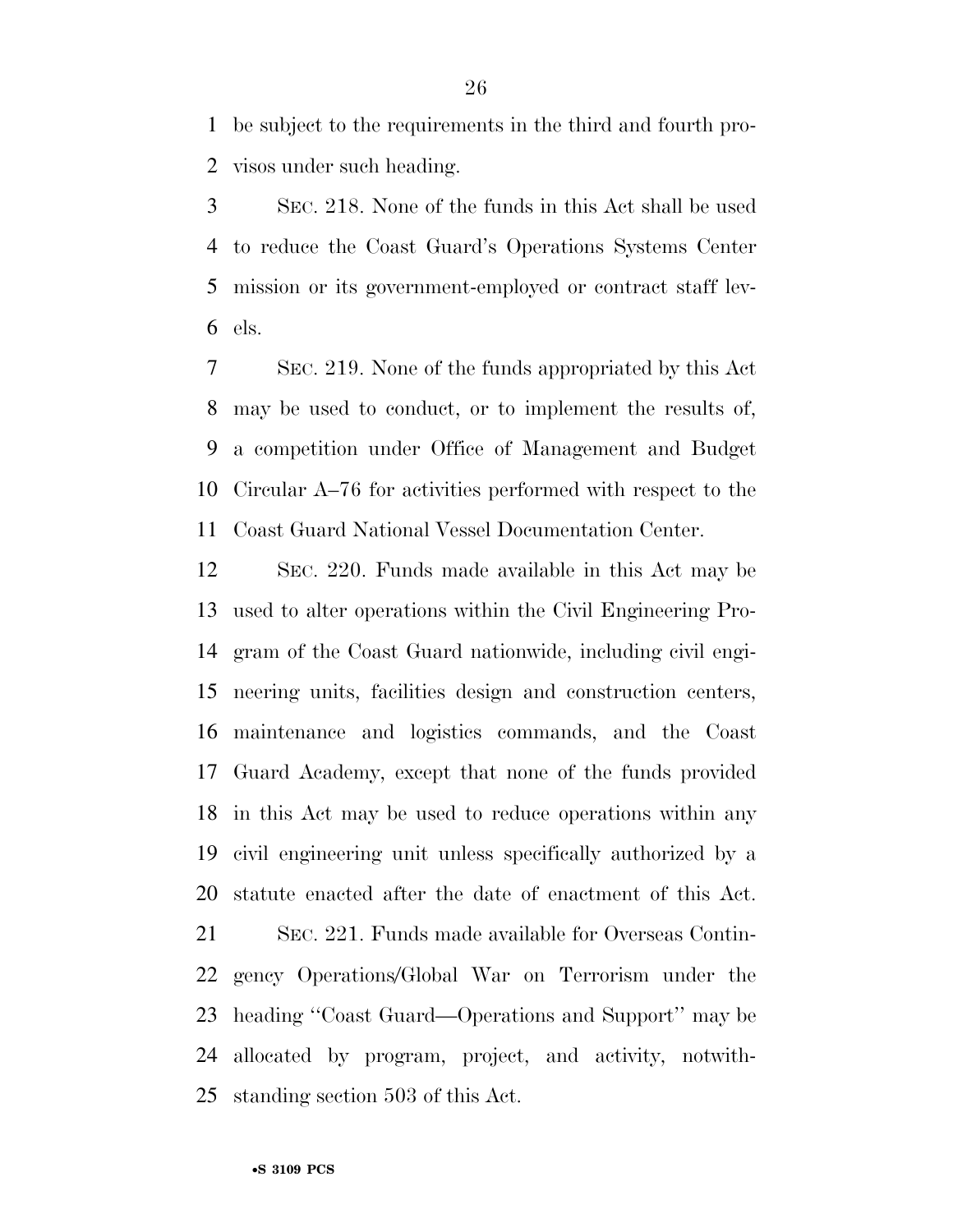SEC. 222. The United States Secret Service is au- thorized to obligate funds in anticipation of reimburse- ments from Federal agencies and entities, as defined in section 105 of title 5, United States Code, for personnel receiving training sponsored by the James J. Rowley Training Center, except that total obligations at the end of the fiscal year shall not exceed total budgetary re- sources available under the heading ''United States Secret Service—Operations and Support'' at the end of the fiscal year.

 SEC. 223. None of the funds made available to the United States Secret Service by this Act or by previous appropriations Acts may be made available for the protec- tion of the head of a Federal agency other than the Sec- retary of Homeland Security: *Provided*, That the Director of the United States Secret Service may enter into agree- ments to provide such protection on a fully reimbursable basis.

19 SEC. 224. For purposes of section  $503(a)(3)$  of this Act, up to \$15,000,000 may be reprogrammed within ''United States Secret Service—Operations and Support''. SEC. 225. Funding made available in this Act for ''United States Secret Service—Operations and Support'' is available for travel of United States Secret Service em-ployees on protective missions without regard to the limi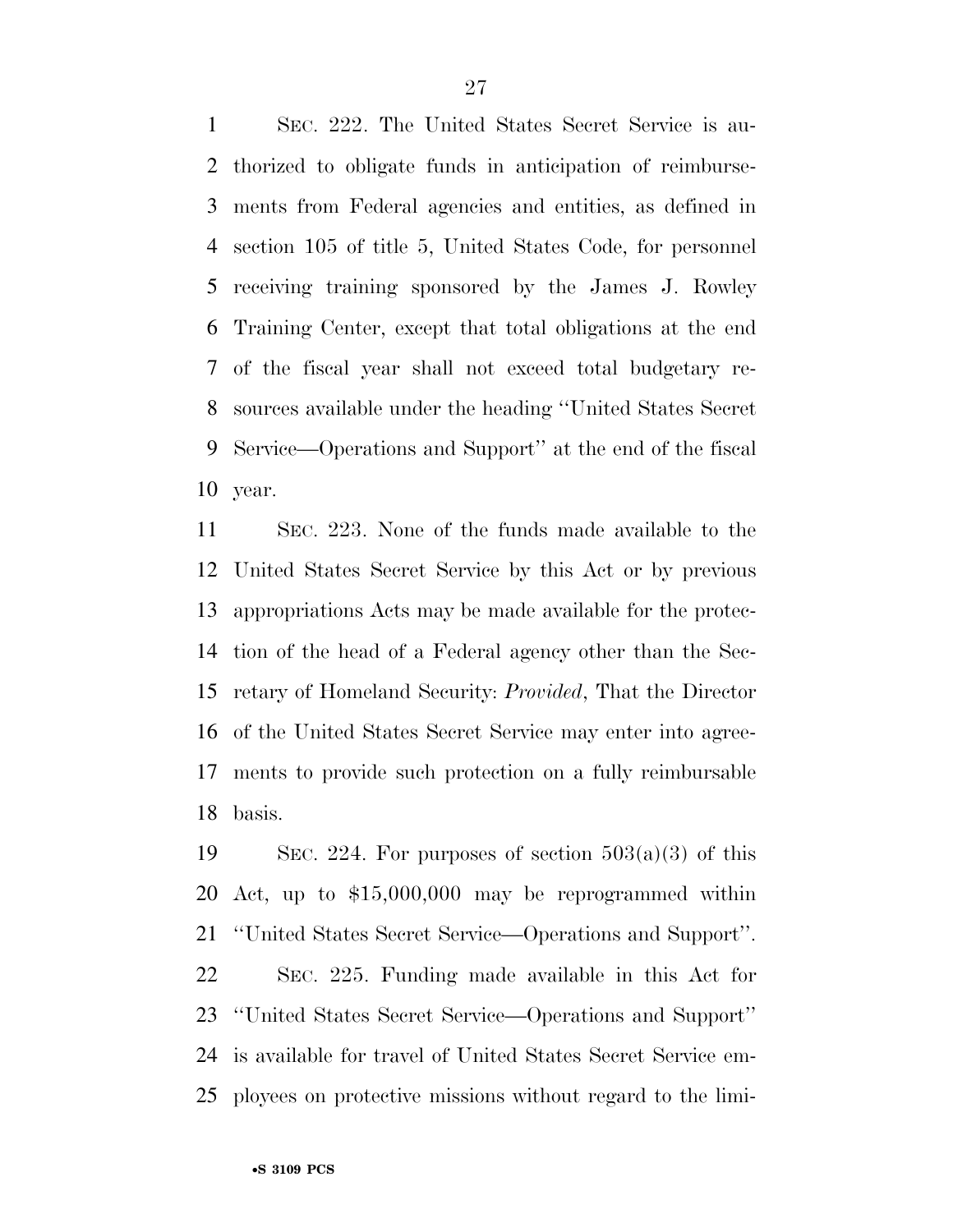tations on such expenditures in this or any other Act if the Director of the United States Secret Service or a des- ignee notifies the Committees on Appropriations of the Senate and the House of Representatives 10 or more days in advance, or as early as practicable, prior to such ex-penditures.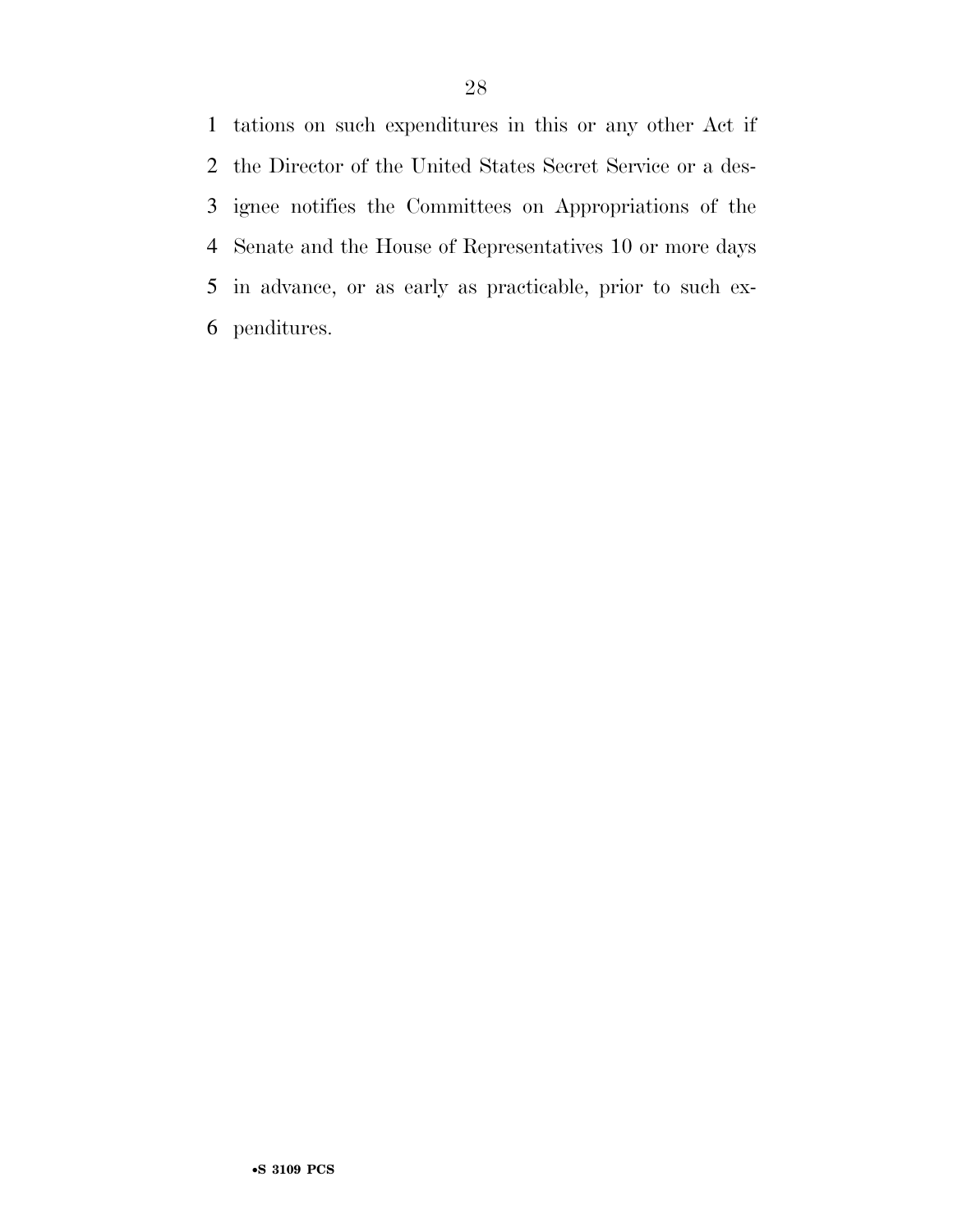| $\mathbf{1}$   | <b>TITLE III</b>                                             |
|----------------|--------------------------------------------------------------|
| $\overline{2}$ | PROTECTION, PREPAREDNESS, RESPONSE, AND                      |
| 3              | <b>RECOVERY</b>                                              |
| $\overline{4}$ | NATIONAL PROTECTION AND PROGRAMS DIRECTORATE                 |
| 5              | OPERATIONS AND SUPPORT                                       |
| 6              | For necessary expenses of the National Protection            |
| 7              | and Programs Directorate for operations and support,         |
| 8              | $$1,568,718,000,$ of which $$18,570,000$ shall remain avail- |
| 9              | able until September 30, 2020: Provided, That not to ex-     |
| 10             | ceed \$3,825 shall be for official reception and representa- |
| 11             | tion expenses.                                               |
| 12             | FEDERAL PROTECTIVE SERVICE                                   |
| 13             | The revenues and collections of security fees credited       |
| 14             | to this account shall be available until expended for nec-   |
| 15             | essary expenses related to the protection of federally       |
|                | 16 owned and leased buildings and for the operations of the  |
| 17             | Federal Protective Service.                                  |
| 18             | PROCUREMENT, CONSTRUCTION, AND IMPROVEMENTS                  |
| 19             | For necessary expenses of the National Protection            |
| 20             | and Programs Directorate for procurement, construction,      |
| 21             | and improvements, \$369,778,000, to remain available         |
| 22             | until September 30, 2020.                                    |
| 23             | RESEARCH AND DEVELOPMENT                                     |
| 24             | For necessary expenses of the National Protection            |

and Programs Directorate for research and development,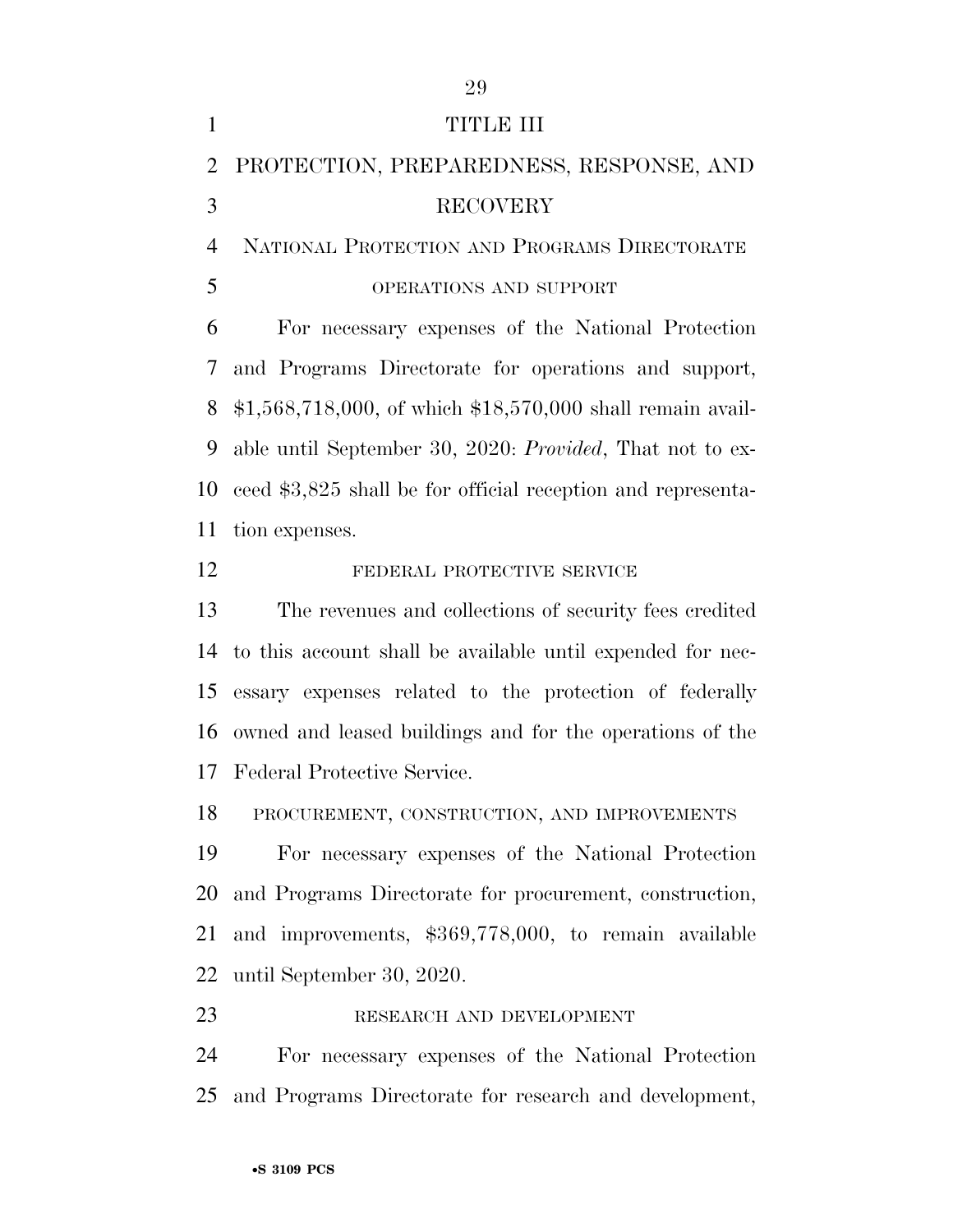\$11,126,000, to remain available until September 30, 2020.

OFFICE OF HEALTH AFFAIRS

#### OPERATIONS AND SUPPORT

 For necessary expenses of the Office of Health Af- fairs for operations and support, \$121,569,000, of which \$14,020,000 shall remain available until September 30, 2020.

### FEDERAL EMERGENCY MANAGEMENT AGENCY 10 OPERATIONS AND SUPPORT

 For necessary expenses of the Federal Emergency Management Agency for operations and support, \$1,054,838,000: *Provided*, That not to exceed \$2,250 shall be for official reception and representation expenses.

PROCUREMENT, CONSTRUCTION, AND IMPROVEMENTS

 For necessary expenses of the Federal Emergency Management Agency for procurement, construction, and improvements, \$128,349,000, to remain available until September 30, 2021.

- 20 FEDERAL ASSISTANCE
- 21 (INCLUDING TRANSFER OF FUNDS)

 For activities of the Federal Emergency Management Agency for Federal assistance through grants, contracts, cooperative agreements, and other activities, \$3,272,939,000, which shall be allocated as follows: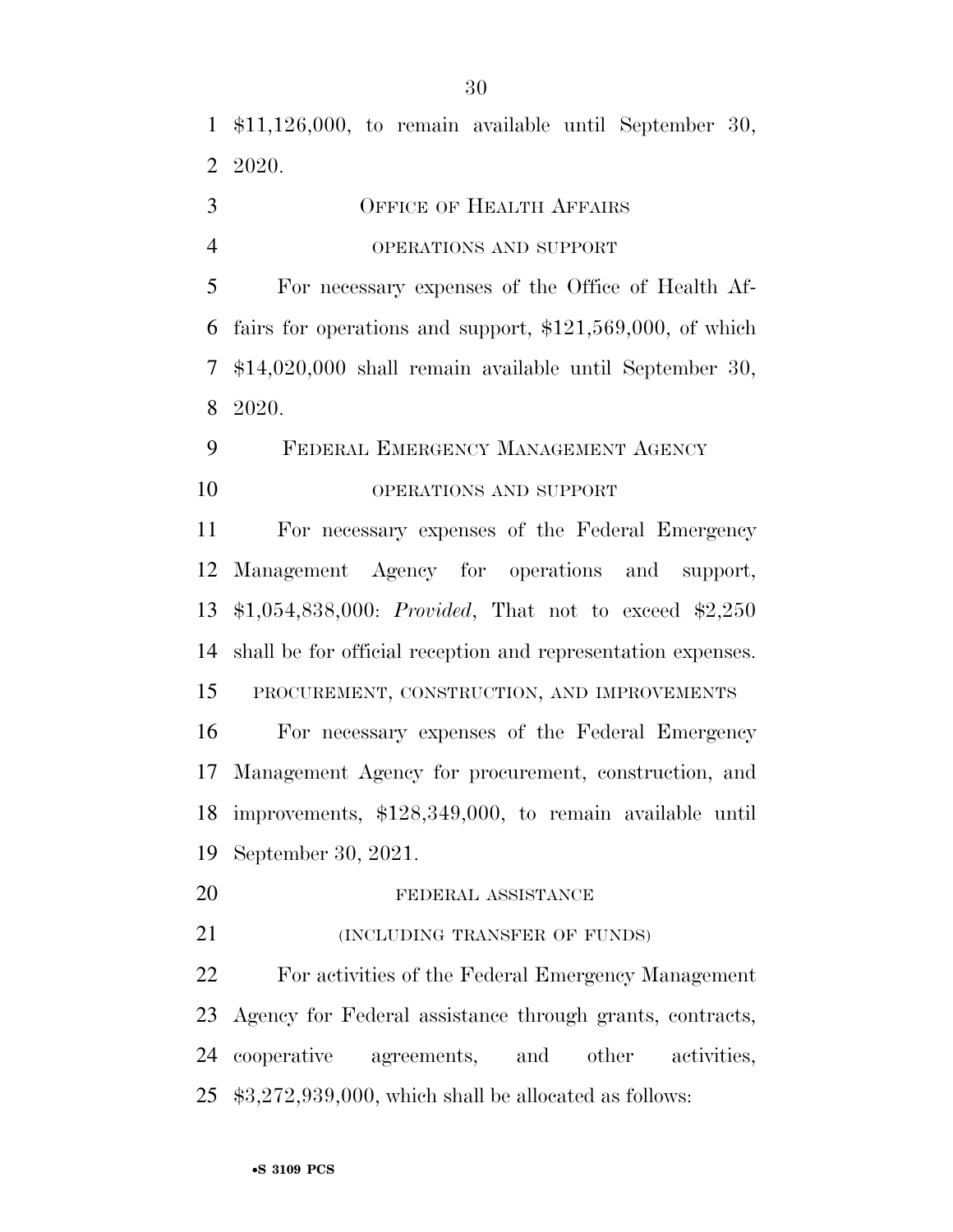(1) \$512,000,000 for the State Homeland Secu- rity Grant Program under section 2004 of the Homeland Security Act of 2002 (6 U.S.C. 605), of which \$90,000,000 shall be for Operation Stonegarden, and \$10,000,000 shall be for organiza-6 tions (as described under section  $501(c)(3)$  of the Internal Revenue Code of 1986 and exempt from tax under such 501(a) of such code) determined by the Secretary of Homeland Security to be at high risk of a terrorist attack: *Provided*, That notwithstanding subsection (c)(4) of such section 2004, for fiscal year 2019, the Commonwealth of Puerto Rico shall make available to local and tribal governments amounts provided to the Commonwealth of Puerto Rico under this paragraph in accordance with sub-16 section  $(c)(1)$  of such section 2004.

 (2) \$605,000,000 for the Urban Area Security Initiative under section 2003 of the Homeland Secu- rity Act of 2002 (6 U.S.C. 604), of which \$25,000,000 shall be for organizations (as described under section 501(c)(3) of the Internal Revenue Code of 1986 and exempt from tax under section 501(a) of such code) determined by the Secretary of Homeland Security to be at high risk of a terrorist attack.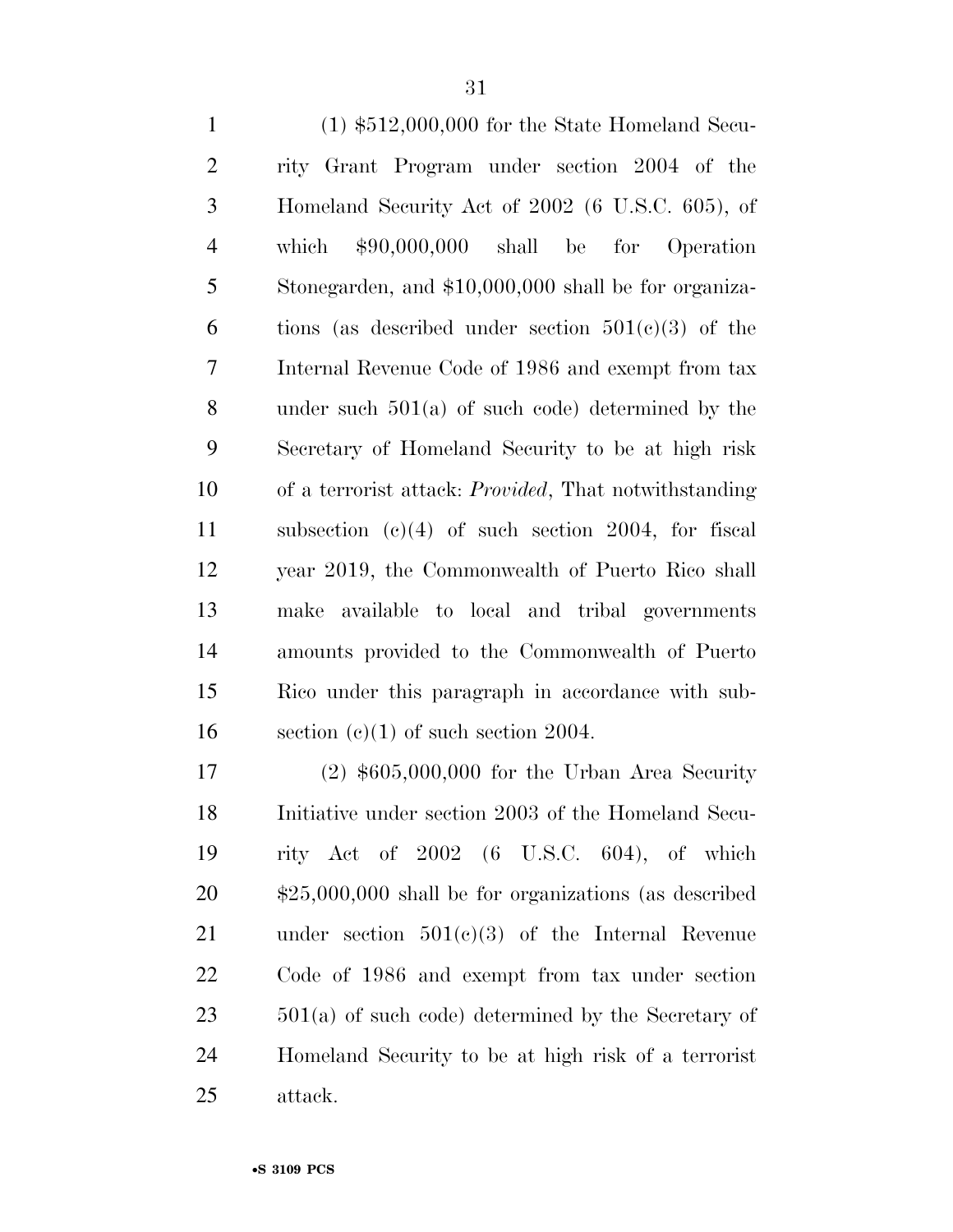(3) \$100,000,000 for Public Transportation Se- curity Assistance, Railroad Security Assistance, and Over-the-Road Bus Security Assistance under sec- tions 1406, 1513, and 1532 of the Implementing Recommendations of the 9/11 Commission Act of 2007 (6 U.S.C. 1135, 1163, and 1182), of which \$10,000,000 shall be for Amtrak security and \$2,000,000 shall be for Over-the-Road Bus Security: *Provided*, That such public transportation security assistance shall be provided directly to public trans-portation agencies.

 (4) \$100,000,000 for Port Security Grants in accordance with section 70107 of title 46, United States Code.

 (5) \$700,000,000, to remain available until September 30, 2020, of which \$350,000,000 shall be for Assistance to Firefighter Grants and \$350,000,000 shall be for Staffing for Adequate Fire and Emergency Response Grants under sec- tions 33 and 34 respectively of the Federal Fire Pre- vention and Control Act of 1974 (15 U.S.C. 2229 and 2229a).

 (6) \$350,000,000 for emergency management performance grants under the National Flood Insur-ance Act of 1968 (42 U.S.C. 4001), the Robert T.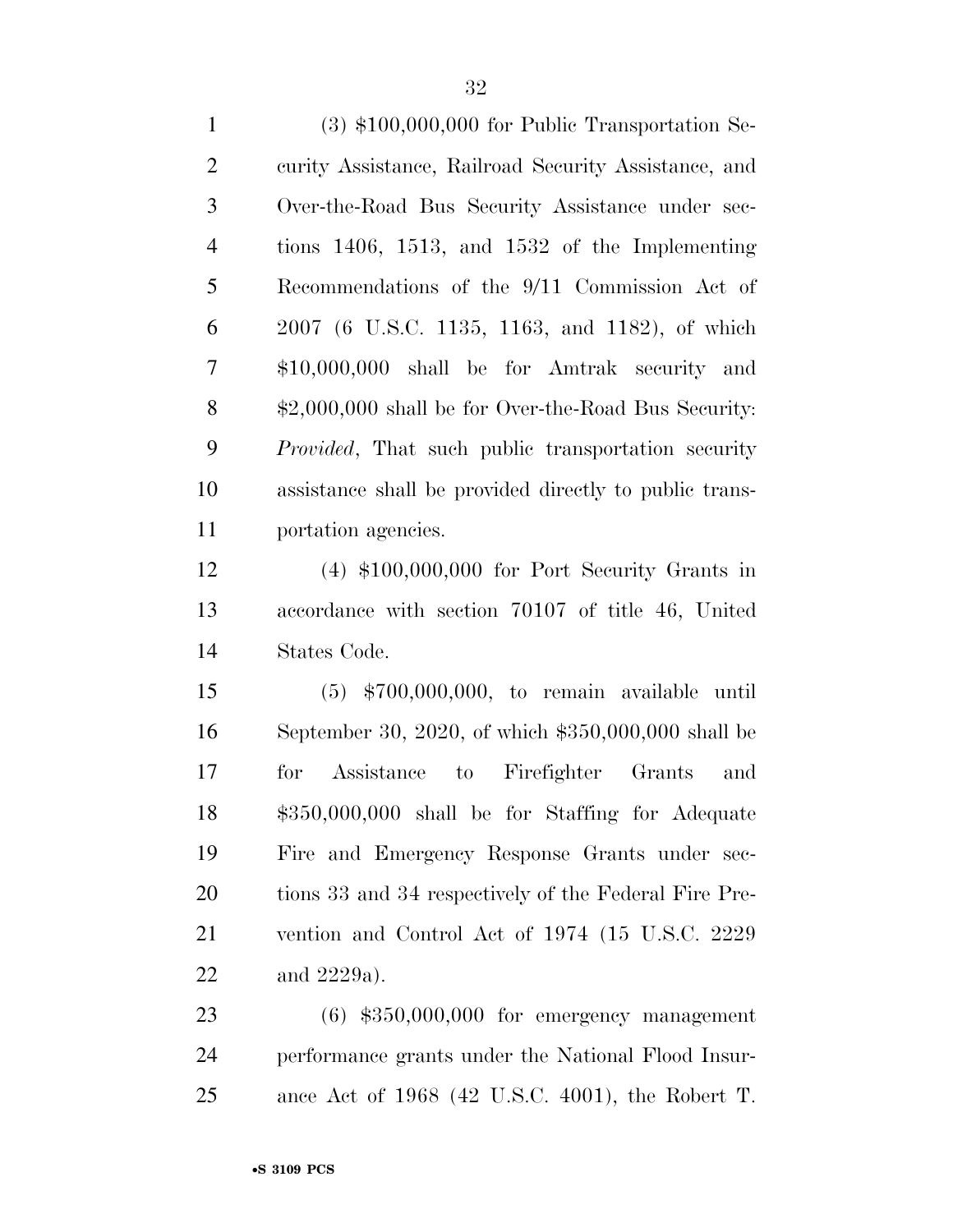| $\mathbf{1}$   | Stafford Disaster Relief and Emergency Assistance      |
|----------------|--------------------------------------------------------|
| $\overline{2}$ | Act (42 U.S.C. 5121), the Earthquake Hazards Re-       |
| 3              | duction Act of 1977 (42 U.S.C. 7701), section 762      |
| $\overline{4}$ | of title 6, United States Code, and Reorganization     |
| 5              | Plan No. 3 of 1978 (5 U.S.C. App.).                    |
| 6              | $(7)$ \$250,000,000 for the National Predisaster       |
| 7              | Mitigation Fund under section 203 of the Robert T.     |
| 8              | Stafford Disaster Relief and Emergency Assistance      |
| 9              | Act (42 U.S.C. 5133), to remain available until ex-    |
| 10             | pended.                                                |
| 11             | $(8)$ \$250,000,000 for necessary expenses for         |
| 12             | Flood Hazard Mapping and Risk Analysis, in addi-       |
| 13             | tion to and to supplement any other sums appro-        |
| 14             | priated under the National Flood Insurance Fund,       |
| 15             | and such additional sums as may be provided by         |
| 16             | States or other political subdivisions for cost-shared |
| 17             | mapping activities under section $1360(f)(2)$ of the   |
| 18             | National Flood Insurance Act of 1968 (42 U.S.C.        |
| 19             | $4101(f)(2)$ , to remain available until expended.     |
| 20             | $(9)$ \$15,000,000 for Regional Catastrophic Pre-      |
| 21             | paredness Grants.                                      |
| 22             | $(10)$ \$15,000,000 for Rehabilitation of High         |
| 23             | Hazard Potential Dams under section 8A of the Na-      |
| 24             | tional Dam Safety Program Act (33 U.S.C. 467f–2).      |
|                |                                                        |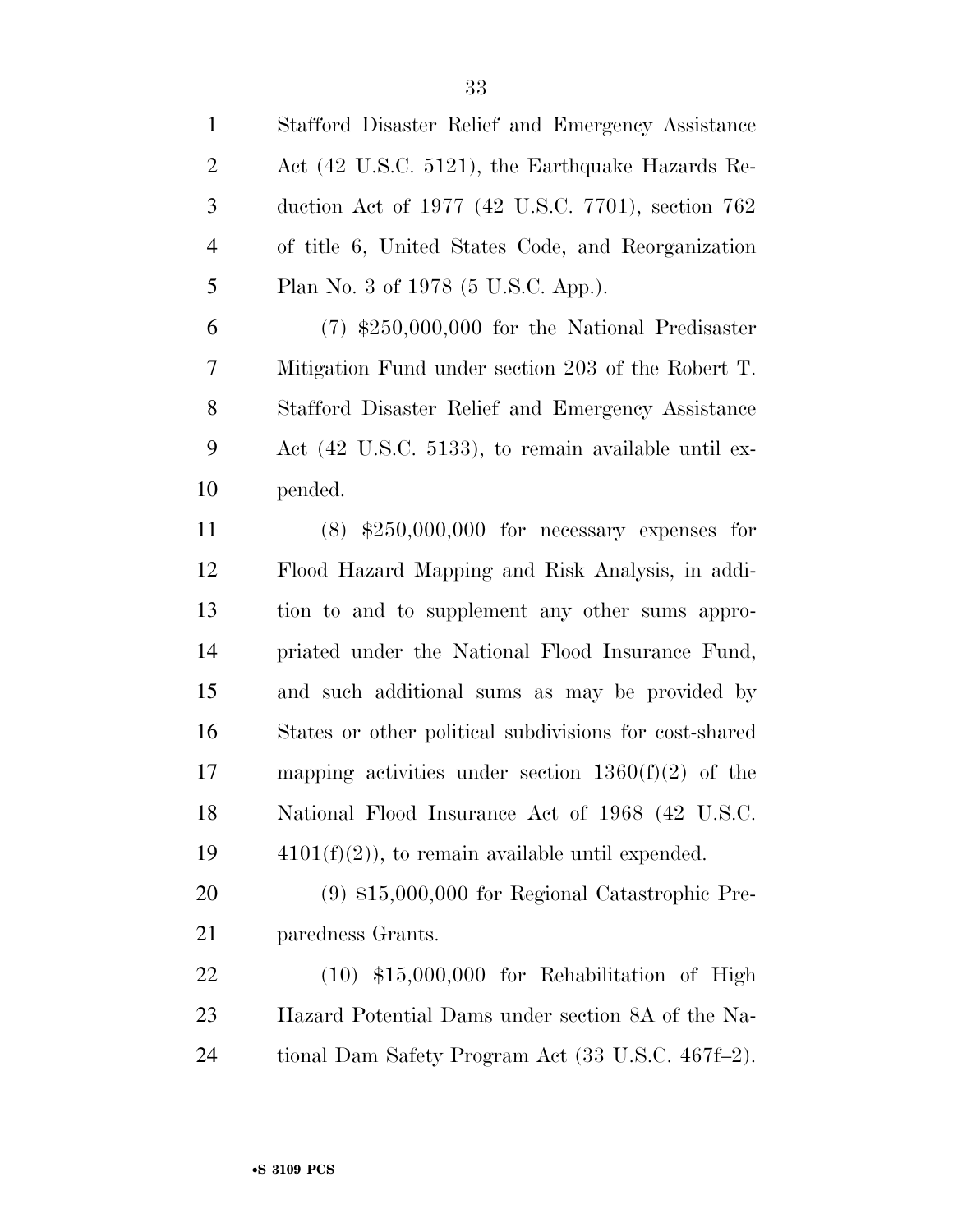| $\mathbf{1}$   | $(11)$ \$100,000,000 for the emergency food and            |
|----------------|------------------------------------------------------------|
| $\overline{2}$ | shelter program under title III of the McKinney-           |
| 3              | Vento Homeless Assistance Act (42 U.S.C. 11331),           |
| $\overline{4}$ | to remain available until expended: <i>Provided</i> , That |
| 5              | not to exceed 3.5 percent shall be for total adminis-      |
| 6              | trative costs.                                             |
| 7              | $(12)$ \$275,939,000 to sustain current oper-              |
| 8              | ations for training, exercises, technical assistance,      |
| 9              | and other programs:                                        |
| 10             | <i>Provided</i> , That, of the amounts provided under this |
| 11             | heading, $$228,000,000$ shall be derived by transfer       |
| 12             | from unobligated balances from prior year appro-           |
| 13             | priations available under the heading "Disaster Re-        |
| 14             | lief Fund", of which $$150,000,000$ , to remain avail-     |
| 15             | able until expended, shall be for the purposes speci-      |
| 16             | fied in paragraph $(7)$ and of which $$78,000,000$ , to    |
| 17             | remain available until expended, shall be for the pur-     |
| 18             | poses specified in paragraph (8): Provided further,        |
| 19             | That no amounts may be transferred from amounts            |
| 20             | that were designated by the Congress as an emer-           |
| 21             | gency requirement pursuant to the Concurrent Reso-         |
| 22             | lution on the Budget or section $251(b)(2)(A)(i)$ of       |
| 23             | the Balanced Budget and Emergency Deficit Control          |
| 24             | Act of 1985 or as being for disaster relief pursuant       |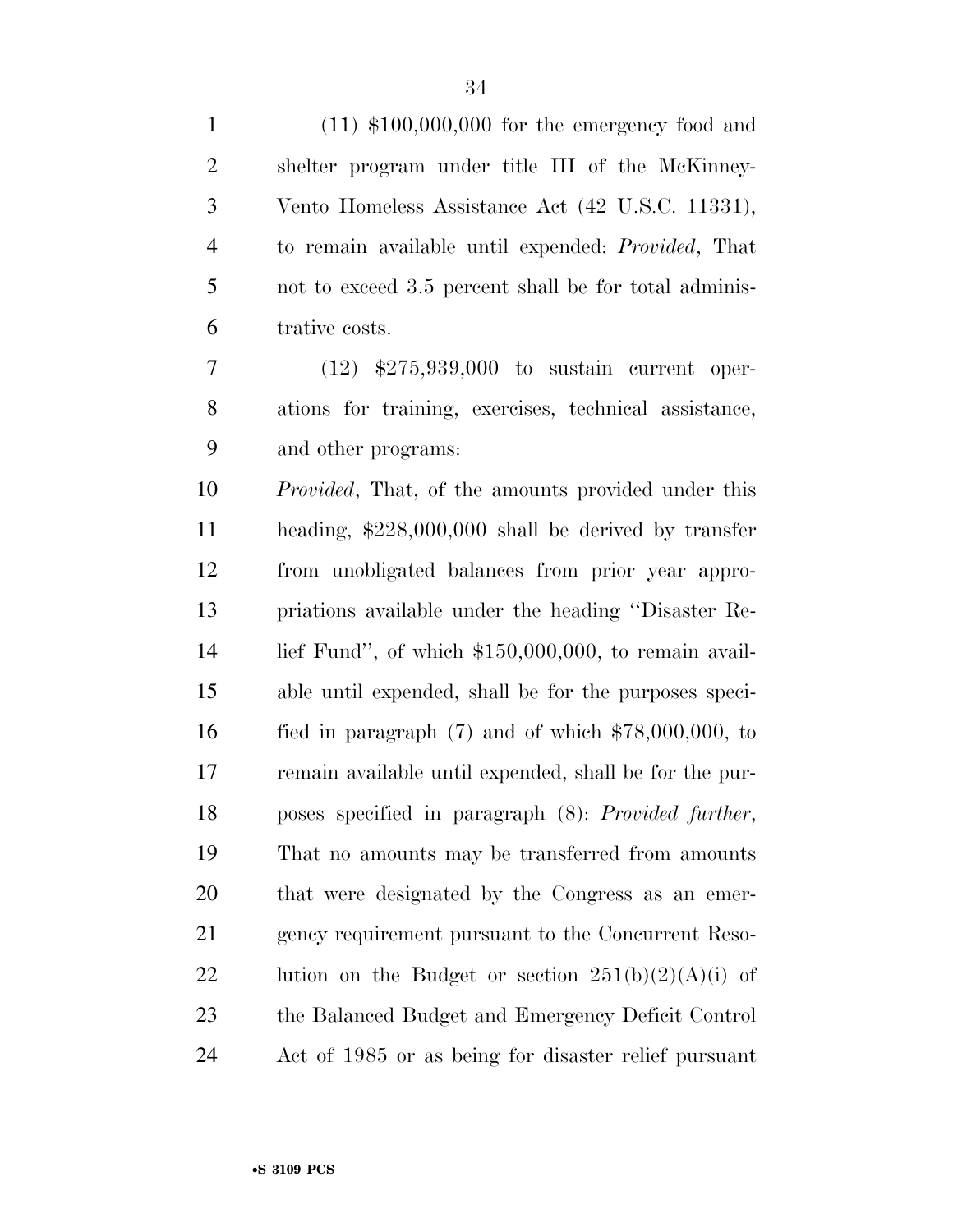|               | to section $251(b)(2)(D)$ of the Balanced Budget and |
|---------------|------------------------------------------------------|
| 2             | Emergency Deficit Control Act of 1985.               |
| $\mathcal{R}$ | DISASTER RELIEF FUND                                 |

 For necessary expenses in carrying out the Robert T. Stafford Disaster Relief and Emergency Assistance Act (42 U.S.C. 5121 et seq.), \$7,234,000,000, to remain avail- able until expended, of which \$6,652,000,000 shall be for major disasters declared pursuant to the Robert T. Staf- ford Disaster Relief and Emergency Assistance Act (42 U.S.C. 5121 et seq.) and is designated by the Congress as being for disaster relief pursuant to section 251(b)(2)(D) of the Balanced Budget and Emergency Deficit Control Act of 1985.

#### NATIONAL FLOOD INSURANCE FUND

 For activities under the National Flood Insurance Act of 1968 (42 U.S.C. 4001 et seq.), the Flood Disaster Protection Act of 1973 (42 U.S.C. 4001 et seq.), the Biggert-Waters Flood Insurance Reform Act of 2012 (Public Law 112–141, 126 Stat. 916), and the Home- owner Flood Insurance Affordability Act of 2014 (Public Law 113–89; 128 Stat. 1020), \$201,691,000, to remain available until September 30, 2020, which shall be derived from offsetting amounts collected under section 1308(d) of the National Flood Insurance Act of 1968 (42 U.S.C.  $4015(d)$ ; of which \$13,784,000 shall be available for mis-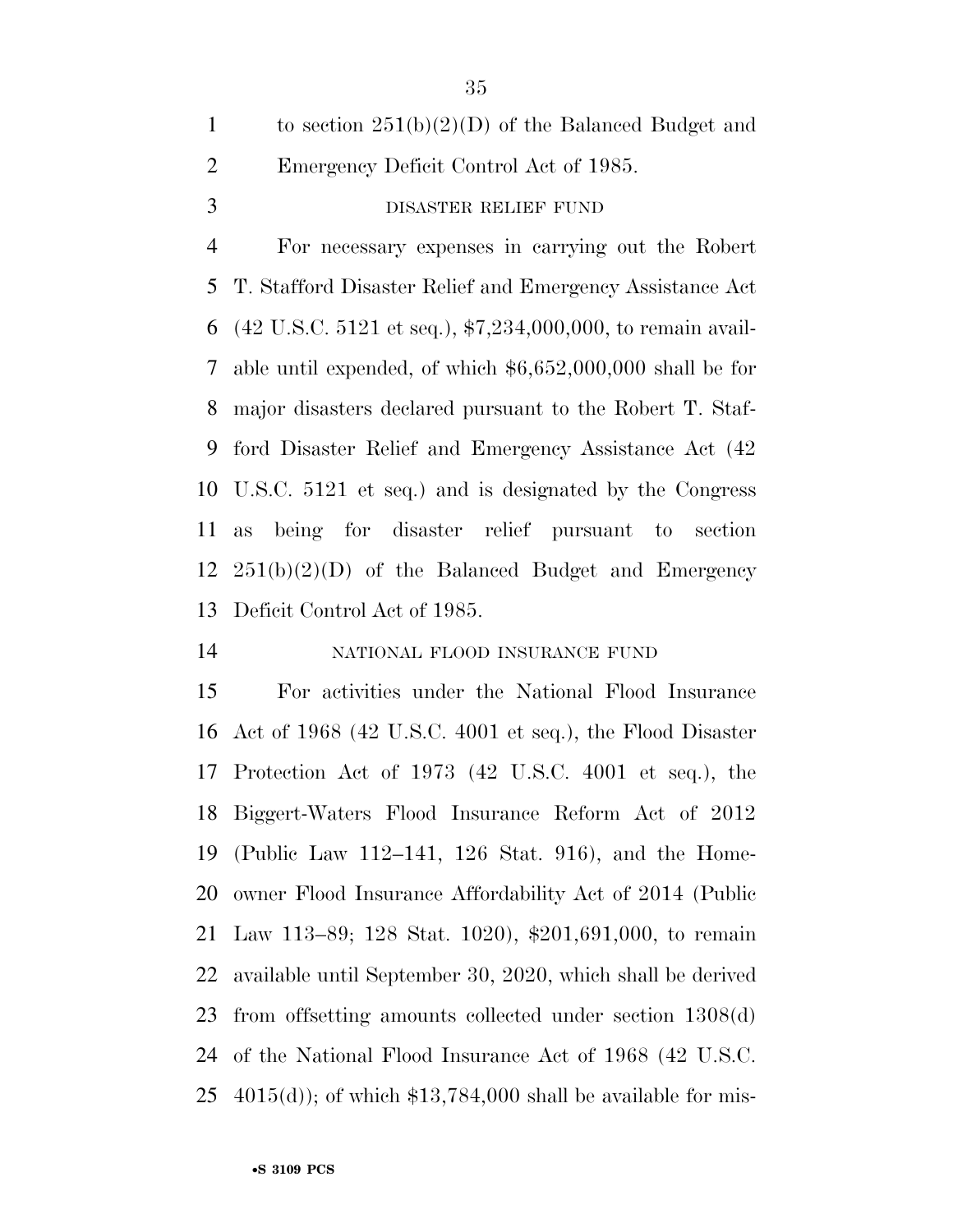sion support associated with flood management; and of which \$187,907,000 shall be available for flood plain man- agement and flood mapping: *Provided*, That any addi- tional fees collected pursuant to section 1308(d) of the National Flood Insurance Act of 1968 (42 U.S.C. 4015(d)) shall be credited as offsetting collections to this account, to be available for flood plain management and flood mapping: *Provided further*, That in fiscal year 2019, no funds shall be available from the National Flood Insur- ance Fund under section 1310 of the National Flood In- surance Act of 1968 (42 U.S.C. 4017) in excess of— (1) \$176,304,000 for operating expenses and salaries and expenses associated with flood insurance operations; (2) \$1,123,000,000 for commissions and taxes of agents; (3) such sums as are necessary for interest on Treasury borrowings; and (4) \$175,000,000, which shall remain available until expended, for flood mitigation actions and for flood mitigation assistance under section 1366 of the National Flood Insurance Act of 1968 (42 U.S.C. 4104c), notwithstanding sections 1366(e) and 1310(a)(7) of such Act (42 U.S.C. 4104c(e), 4017):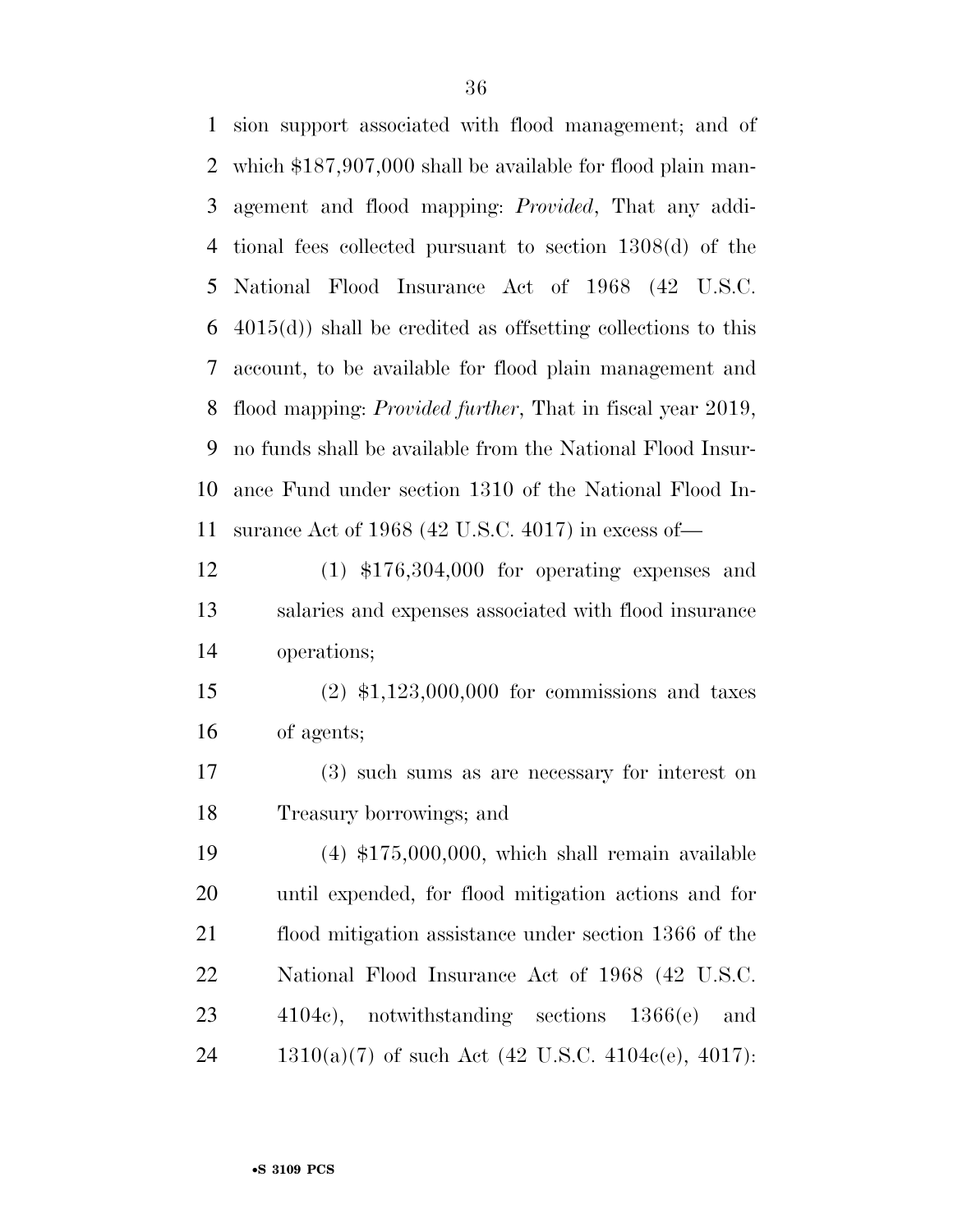*Provided further*, That the amounts collected under section 102 of the Flood Disaster Protection Act of 1973 (42 U.S.C. 4012a) and section 1366(e) of the National Flood Insurance Act of 1968 shall be deposited in the National Flood Insurance Fund to supplement other amounts speci- fied as available for section 1366 of the National Flood Insurance Act of 1968, notwithstanding section 102(f)(8), section 1366(e), and paragraphs (1) through (3) of section 9 1367(b) of such Act  $(42 \text{ U.S.C. } 4012a\text{f})(8)$ ,  $4104c\text{e}$ , 4104d(b)(1)–(3)): *Provided further*, That total administra- tive costs shall not exceed 4 percent of the total appropria- tion: *Provided further*, That up to \$5,000,000 is available to carry out section 24 of the Homeowner Flood Insurance Affordability Act of 2014 (42 U.S.C. 4033).

 DISASTER ASSISTANCE DIRECT LOAN PROGRAM ACCOUNT For administrative expenses to carry out the disaster assistance direct loan program as authorized by section 417 of the Robert T. Stafford Disaster Relief and Emer- gency Assistance Act (42 U.S.C. 5184), \$3,000,000 to re-main available until September 30, 2020.

ADMINISTRATIVE PROVISIONS

22 SEC. 301. Notwithstanding section  $2008(a)(12)$  of 23 the Homeland Security Act of (6 U.S.C.  $609(a)(12)$ ) or any other provision of law, not more than 5 percent of the amount of a grant made available in paragraphs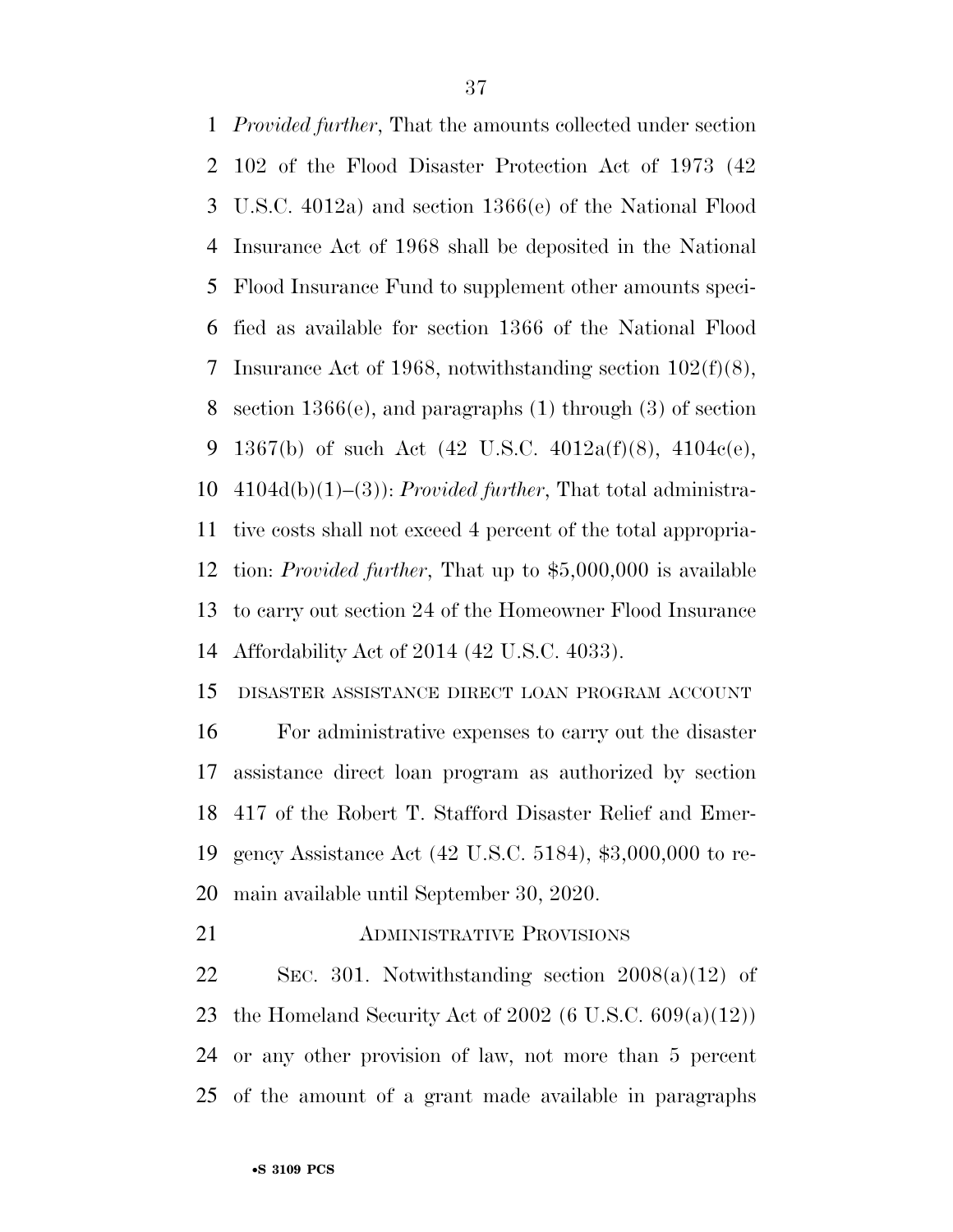(1) through (4) under ''Federal Emergency Management Agency—Federal Assistance'', may be used by the grantee for expenses directly related to administration of the grant.

 SEC. 302. Applications for grants under the heading ''Federal Emergency Management Agency—Federal As- sistance'', for paragraphs (1) through (4), shall be made available to eligible applicants not later than 60 days after the date of enactment of this Act, eligible applicants shall submit applications not later than 80 days after the grant announcement, and the Administrator of the Federal Emergency Management Agency shall act within 65 days after the receipt of an application.

 SEC. 303. Under the heading ''Federal Emergency Management Agency—Federal Assistance'', for grants under paragraphs (1) through (4), (9), and (10), the Ad- ministrator of the Federal Emergency Management Agen- cy shall brief the Committees on Appropriations of the Senate and the House of Representatives 5 full business days in advance of announcing publicly the intention of making an award.

 SEC. 304. Under the heading ''Federal Emergency Management Agency—Federal Assistance'', for grants under paragraphs (1) and (2), the installation of commu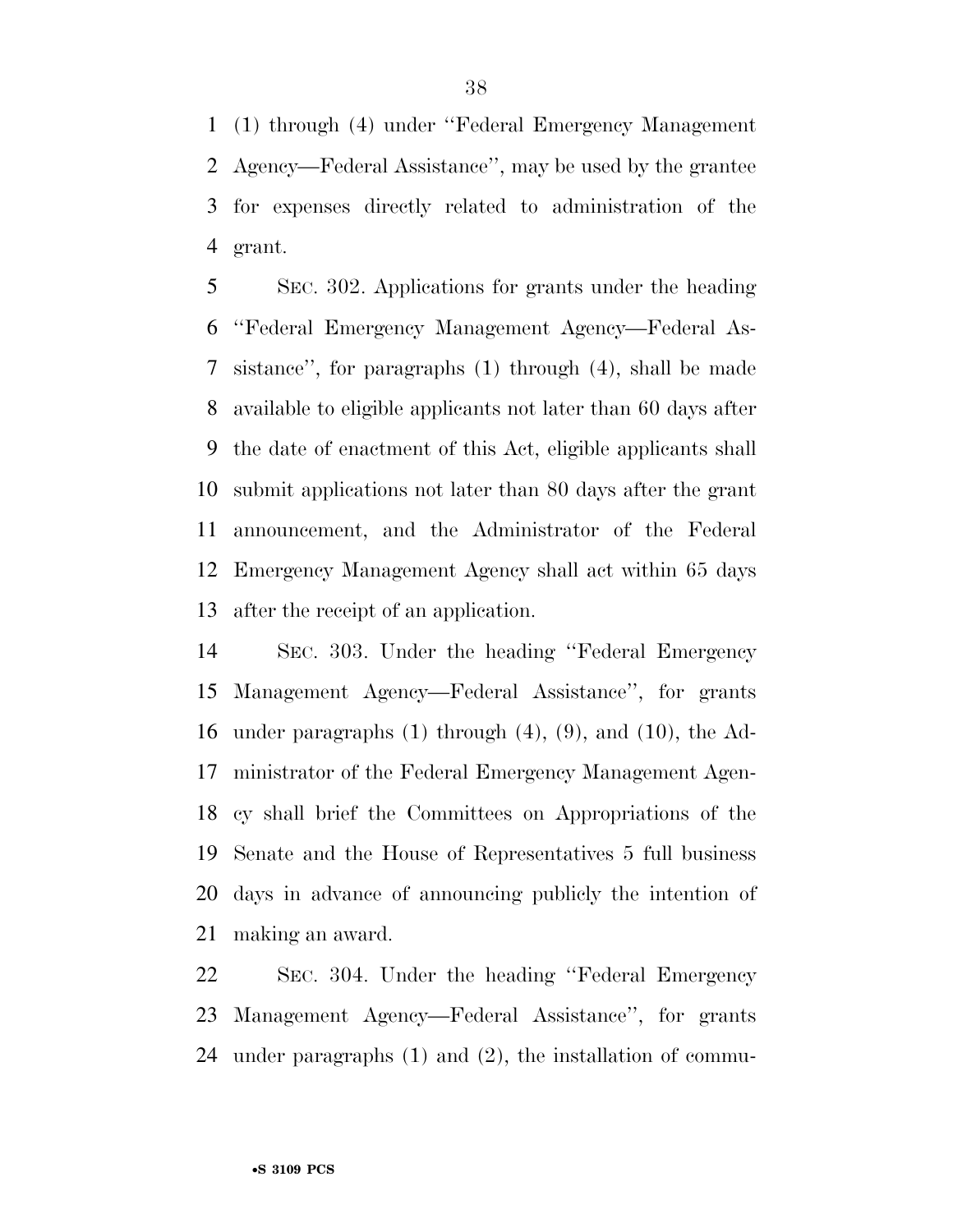nications towers is not considered construction of a build-ing or other physical facility.

 SEC. 305. The reporting requirements in paragraphs (1) and (2) under the heading ''Federal Emergency Man- agement Agency—Disaster Relief Fund'' in the Depart- ment of Homeland Security Appropriations Act, 2015 (Public Law 114–4) shall be applied in fiscal year 2019 with respect to budget year 2020 and current fiscal year 2019, respectively—

 (1) in paragraph (1) by substituting ''fiscal year 2020'' for ''fiscal year 2016''; and

 (2) in paragraph (2) by inserting ''business'' 13 after "fifth".

 SEC. 306. The aggregate charges assessed during fis- cal year 2019, as authorized in title III of the Depart- ments of Veterans Affairs and Housing and Urban Devel- opment, and Independent Agencies Appropriations Act, 1999 (42 U.S.C. 5196e), shall not be less than 100 per- cent of the amounts anticipated by the Department of Homeland Security to be necessary for its Radiological Emergency Preparedness Program for the next fiscal year: *Provided*, That the methodology for assessment and collec- tion of fees shall be fair and equitable and shall reflect costs of providing such services, including administrative costs of collecting such fees: *Provided further*, That such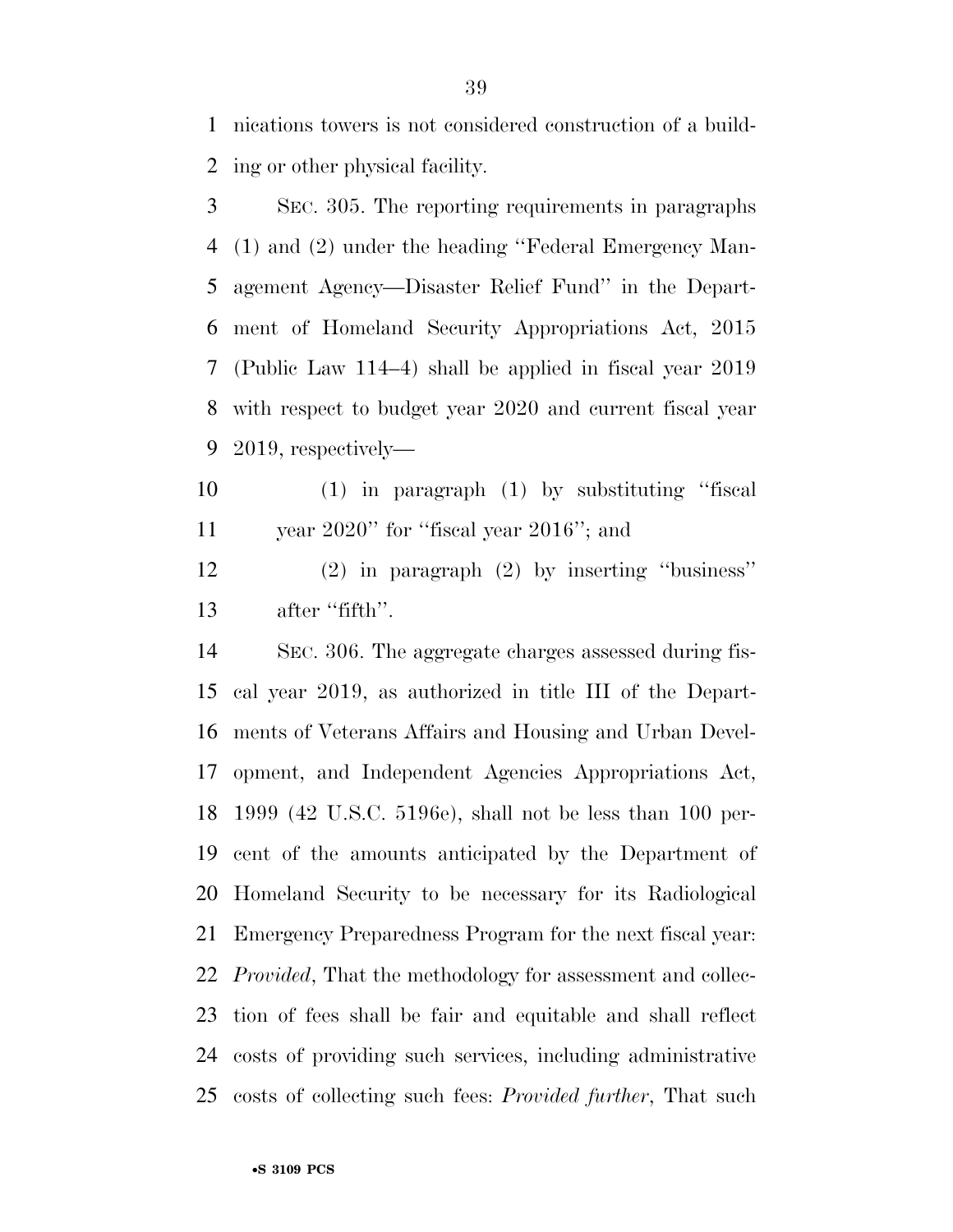fees shall be deposited in a Radiological Emergency Pre- paredness Program account as offsetting collections and will become available for authorized purposes on October 1, 2019, and remain available until expended.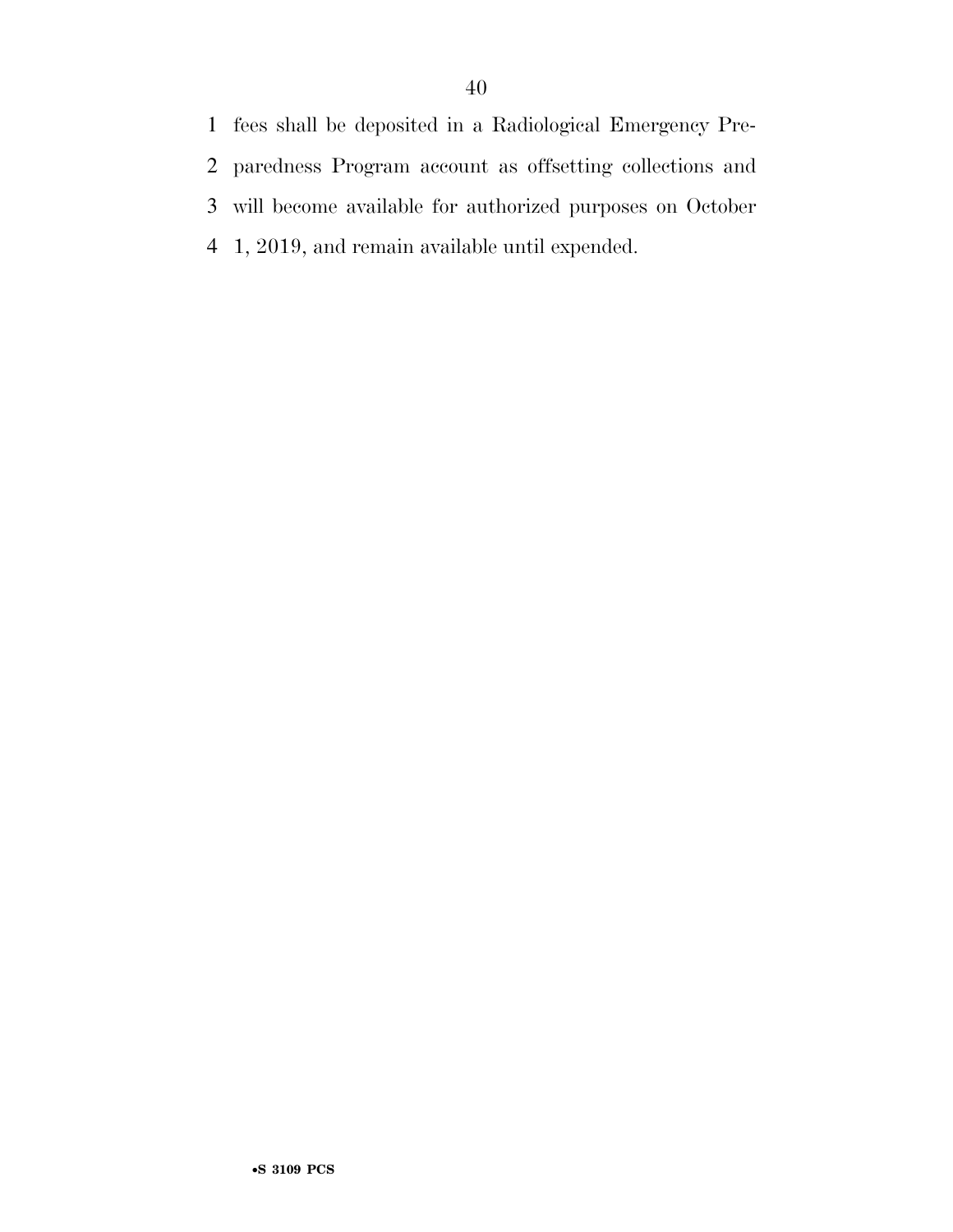| $\mathbf{1}$   | <b>TITLE IV</b>                                               |
|----------------|---------------------------------------------------------------|
| $\overline{2}$ | RESEARCH, DEVELOPMENT, TRAINING, AND                          |
| 3              | <b>SERVICES</b>                                               |
| $\overline{4}$ | U.S. CITIZENSHIP AND IMMIGRATION SERVICES                     |
| 5              | OPERATIONS AND SUPPORT                                        |
| 6              | For necessary expenses of U.S. Citizenship and Im-            |
| 7              | migration Services for operations and support of the E-       |
| 8              | Verify Program, \$109,081,000.                                |
| 9              | PROCUREMENT, CONSTRUCTION, AND IMPROVEMENTS                   |
| 10             | For necessary expenses of U.S. Citizenship and Im-            |
| 11             | migration Services for procurement, construction, and im-     |
| 12             | provements of the E-Verify Program, \$22,838,000, to re-      |
| 13             | main available until September 30, 2021.                      |
| 14             | FEDERAL LAW ENFORCEMENT TRAINING CENTERS                      |
| 15             | OPERATIONS AND SUPPORT                                        |
| 16             | For necessary expenses of the Federal Law Enforce-            |
| 17             | ment Training Centers for operations and support, includ-     |
|                | 18 ing the purchase of not to exceed 117 vehicles for police- |
| 19             | type use and hire of passenger motor vehicles, and services   |
| 20             | as authorized by section 3109 of title 5, United States       |
| 21             | Code, \$275,666,000, of which \$38,874,000 shall remain       |
| 22             | available until September 30, 2020: Provided, That not        |
| 23             | to exceed $$7,180$ shall be for official reception and rep-   |
|                | 24 resentation expenses.                                      |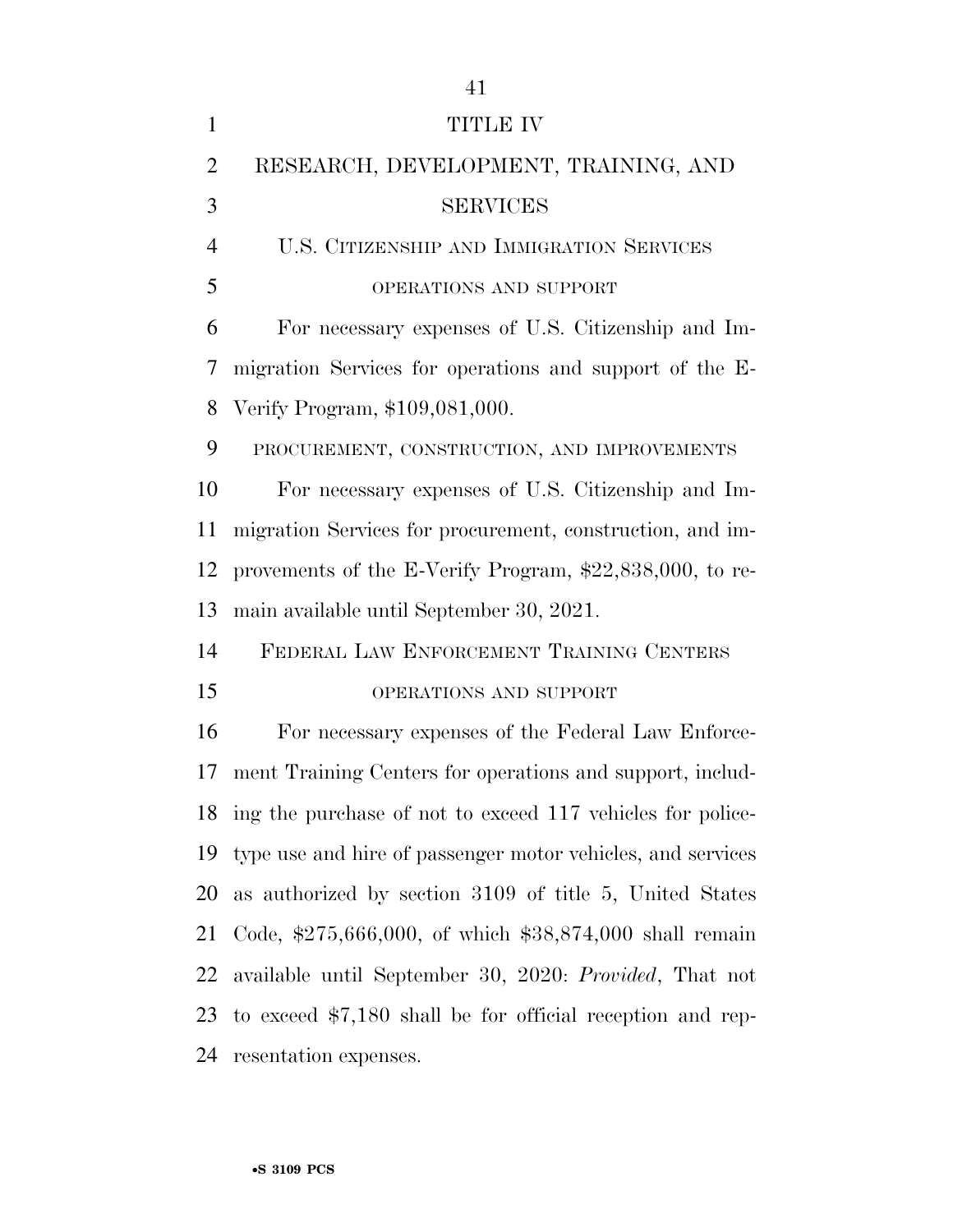PROCUREMENT, CONSTRUCTION, AND IMPROVEMENTS

 For necessary expenses of the Federal Law Enforce- ment Training Centers for procurement, construction, and improvements, including the planning, operational devel- opment, engineering, and purchases prior to sustainment and for information technology-related procurement, con- struction, and improvements, including non-tangible as- sets of the Federal Law Enforcement Training Centers, \$85,577,000, to remain available until September 30, 2023.

 SCIENCE AND TECHNOLOGY DIRECTORATE OPERATIONS AND SUPPORT

 For necessary expenses of the Science and Tech- nology Directorate for operations and support, including the purchase or lease of not to exceed 5 vehicles, \$308,520,000, of which \$170,462,000 shall remain avail- able until September 30, 2020: *Provided*, That not to ex- ceed \$20,000 shall be for official reception and representa-tion expenses.

RESEARCH AND DEVELOPMENT

 For necessary expenses of the Science and Tech- nology Directorate for research and development, \$504,596,000, to remain available until September 30, 2021.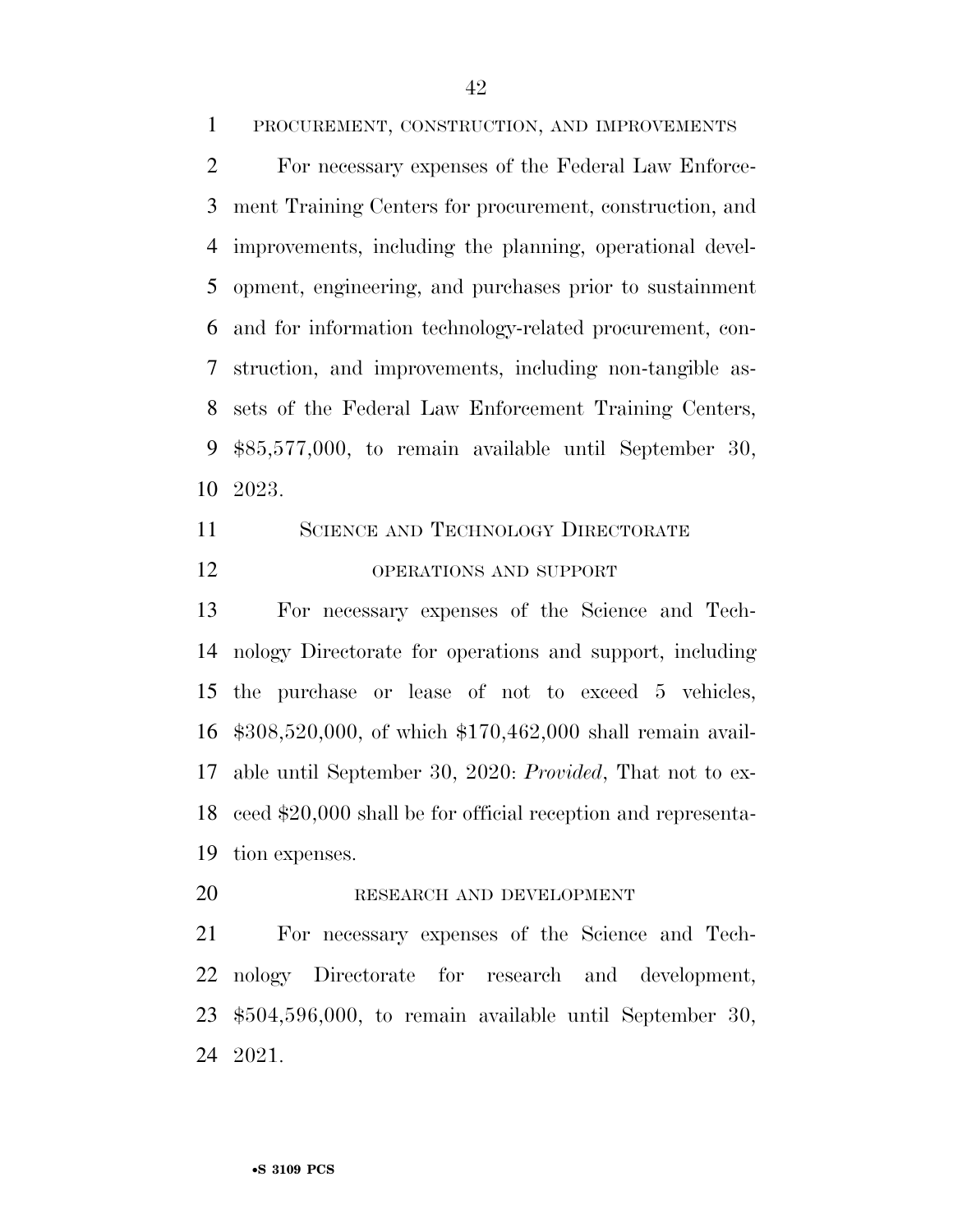For necessary expenses of the Domestic Nuclear De- tection Office for operations and support, \$54,664,000: *Provided*, That not to exceed \$335,440 shall be for official reception and representation expenses.

PROCUREMENT, CONSTRUCTION, AND IMPROVEMENTS

 For necessary expenses of the Domestic Nuclear De- tection Office for procurement, construction, and improve- ments, \$89,096,000, to remain available until September 30, 2021.

RESEARCH AND DEVELOPMENT

 For necessary expenses of the Domestic Nuclear De- tection Office for research and development, \$145,661,000, to remain available until September 30, 2021.

#### 17 FEDERAL ASSISTANCE

 For necessary expenses of the Domestic Nuclear De- tection Office for Federal assistance through grants, con- tracts, cooperative agreements, and other activities, \$46,019,000, to remain available until September 30, 2021.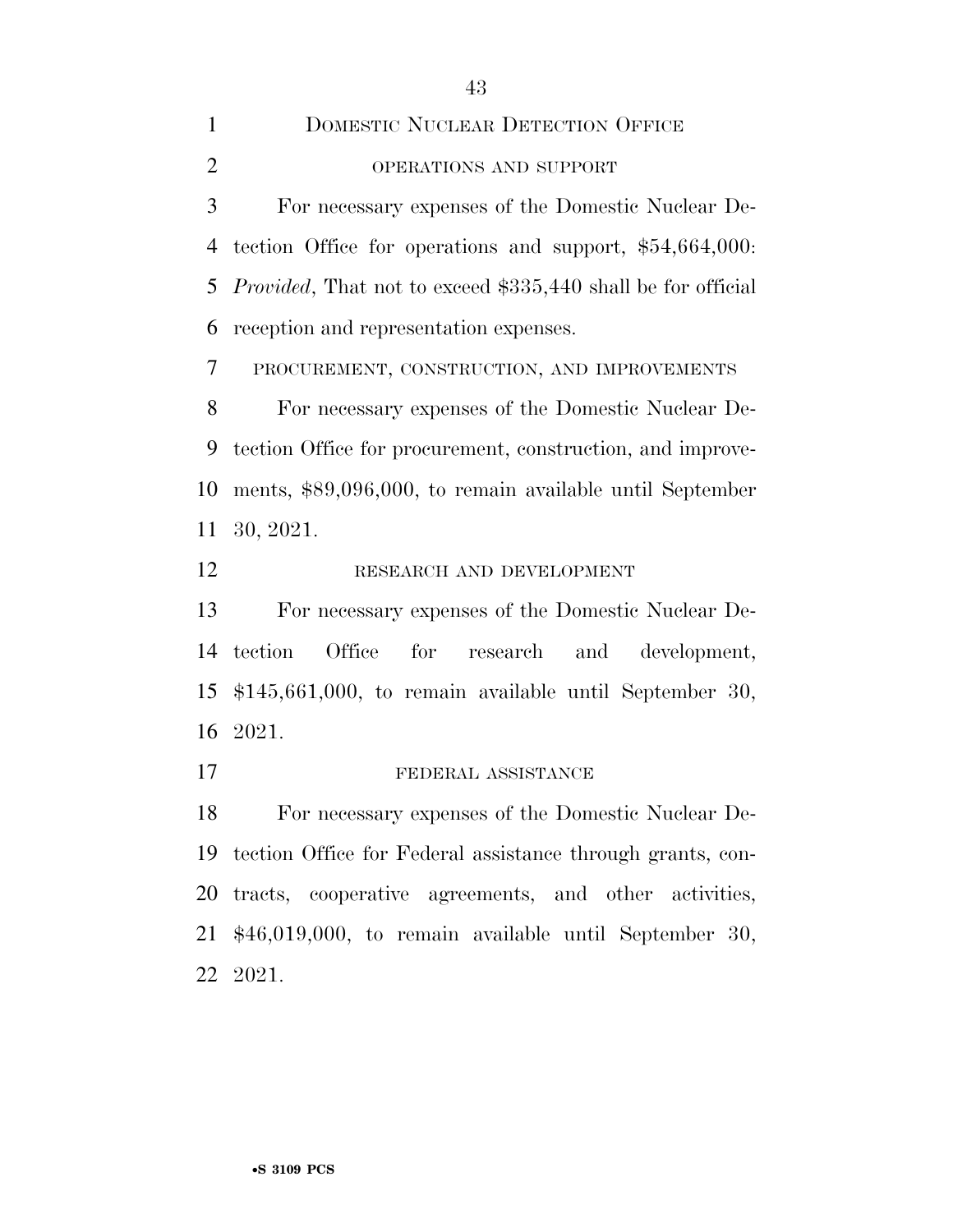#### ADMINISTRATIVE PROVISIONS

(INCLUDING TRANSFER OF FUNDS)

 SEC. 401. Notwithstanding any other provision of law, funds otherwise made available to U.S. Citizenship and Immigration Services may be used to acquire, operate, equip, and dispose of up to 5 vehicles, for replacement only, for areas where the Administrator of General Serv- ices does not provide vehicles for lease: *Provided*, That the Director of U.S. Citizenship and Immigration Services may authorize employees who are assigned to those areas to use such vehicles to travel between the employees' resi-dences and places of employment.

 SEC. 402. None of the funds made available in this Act may be used by U.S. Citizenship and Immigration Services to grant an immigration benefit unless the results of background checks required by law to be completed prior to the granting of the benefit have been received by U.S. Citizenship and Immigration Services, and the re-sults do not preclude the granting of the benefit.

 SEC. 403. None of the funds appropriated by this Act may be used to process or approve a competition under Office of Management and Budget Circular A–76 for serv- ices provided by employees (including employees serving on a temporary or term basis) of U.S. Citizenship and Im-migration Services of the Department of Homeland Secu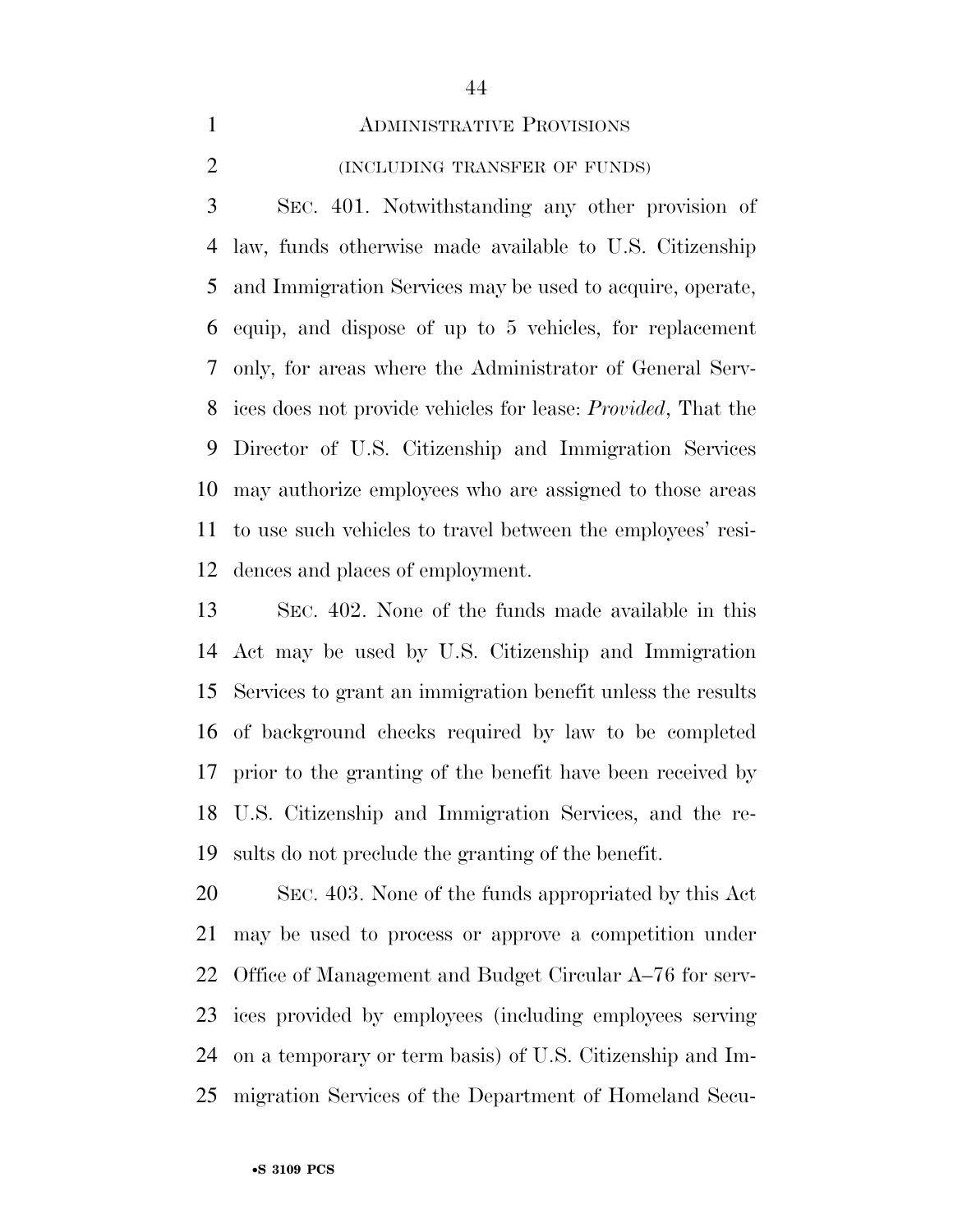rity who are known as Immigration Information Officers, Immigration Service Analysts, Contact Representatives, Investigative Assistants, or Immigration Services Officers. SEC. 404. (a) Notwithstanding section 1356(n) of title 8, United States Code, of the funds deposited into the Immigration Examinations Fee Account, up to \$10,000,000 may be allocated by U.S. Citizenship and Im- migration Services in fiscal year 2019 for the purpose of providing an Immigrant Integration grants program.

 (b) None of the funds made available to U.S. Citizen- ship and Immigration Services for grants for immigrant integration under subsection (a) may be used to provide services to aliens who have not been lawfully admitted for permanent residence.

 SEC. 405. The Director of the Federal Law Enforce- ment Training Centers is authorized to distribute funds to Federal law enforcement agencies for expenses incurred participating in training accreditation.

 SEC. 406. The Federal Law Enforcement Training Accreditation Board, including representatives from the Federal law enforcement community and non-Federal ac- creditation experts involved in law enforcement training, shall lead the Federal law enforcement training accredita-tion process to continue the implementation of measuring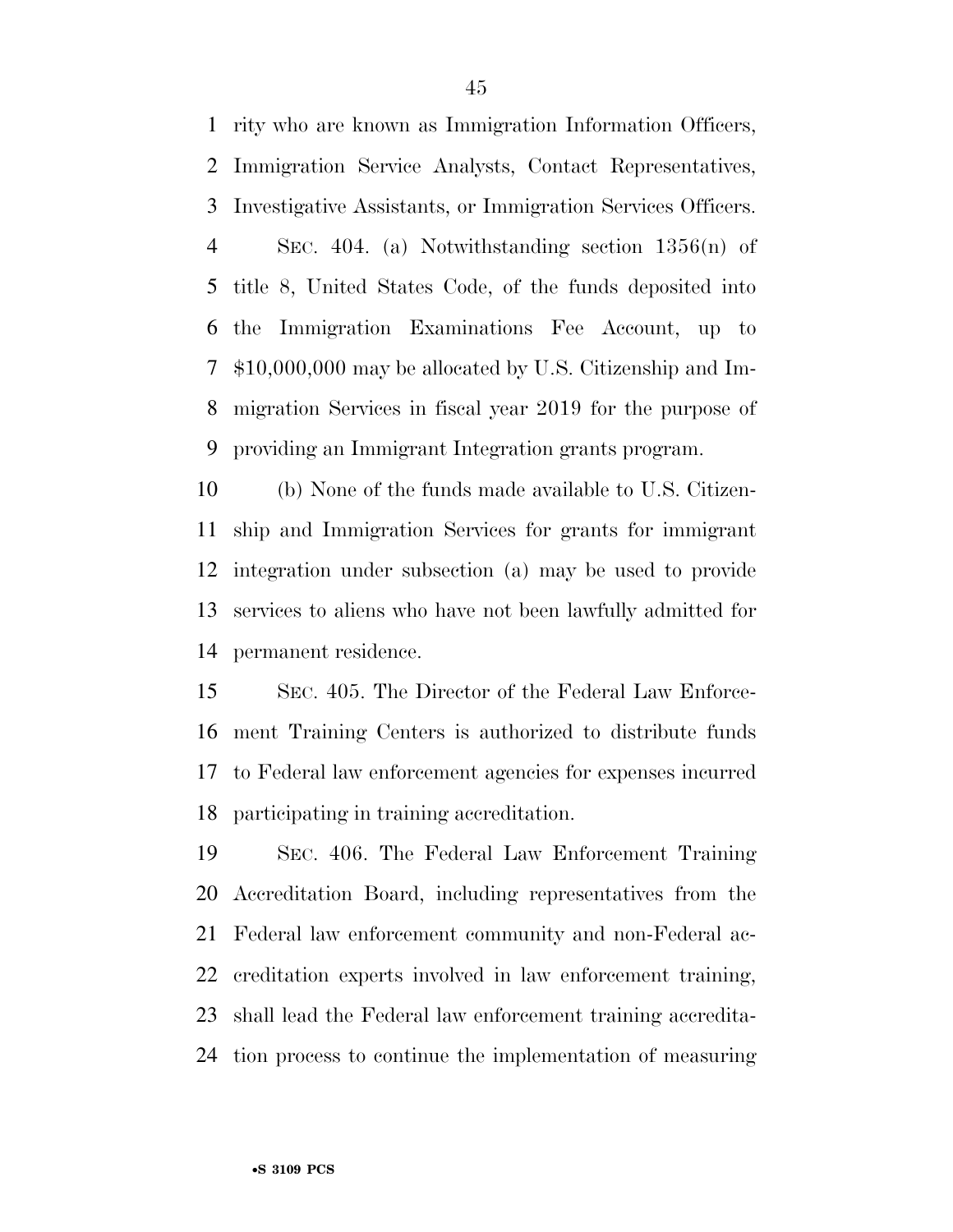and assessing the quality and effectiveness of Federal law enforcement training programs, facilities, and instructors. SEC. 407. The Director of the Federal Law Enforce- ment Training Centers may accept transfers to the ac- count established by section 407(a) of division F of the Consolidated Appropriations Act, 2018 (Public Law 115– 141) from Government agencies requesting the construc- tion of special use facilities, as authorized by the Economy Act (31 U.S.C. 1535(b)): *Provided*, That the Federal Law Enforcement Training Centers maintain administrative control and ownership upon completion of such facilities. SEC. 408. The functions of the Federal Law Enforce- ment Training Centers instructor staff shall be classified as inherently governmental for the purpose of the Federal

 Activities Inventory Reform Act of 1998 (31 U.S.C. 501 note).

 SEC. 409. Up to \$15,000,000 in unexpended balances of appropriations made by division F of the Consolidated Appropriations Act, 2018 (Public Law 115–141) under the heading ''Science and Technology—Operations and Support'' may be transferred to the United States Depart- ment of Agriculture for the purpose of contract support of the operations of the National Bio and Agro-defense Facility.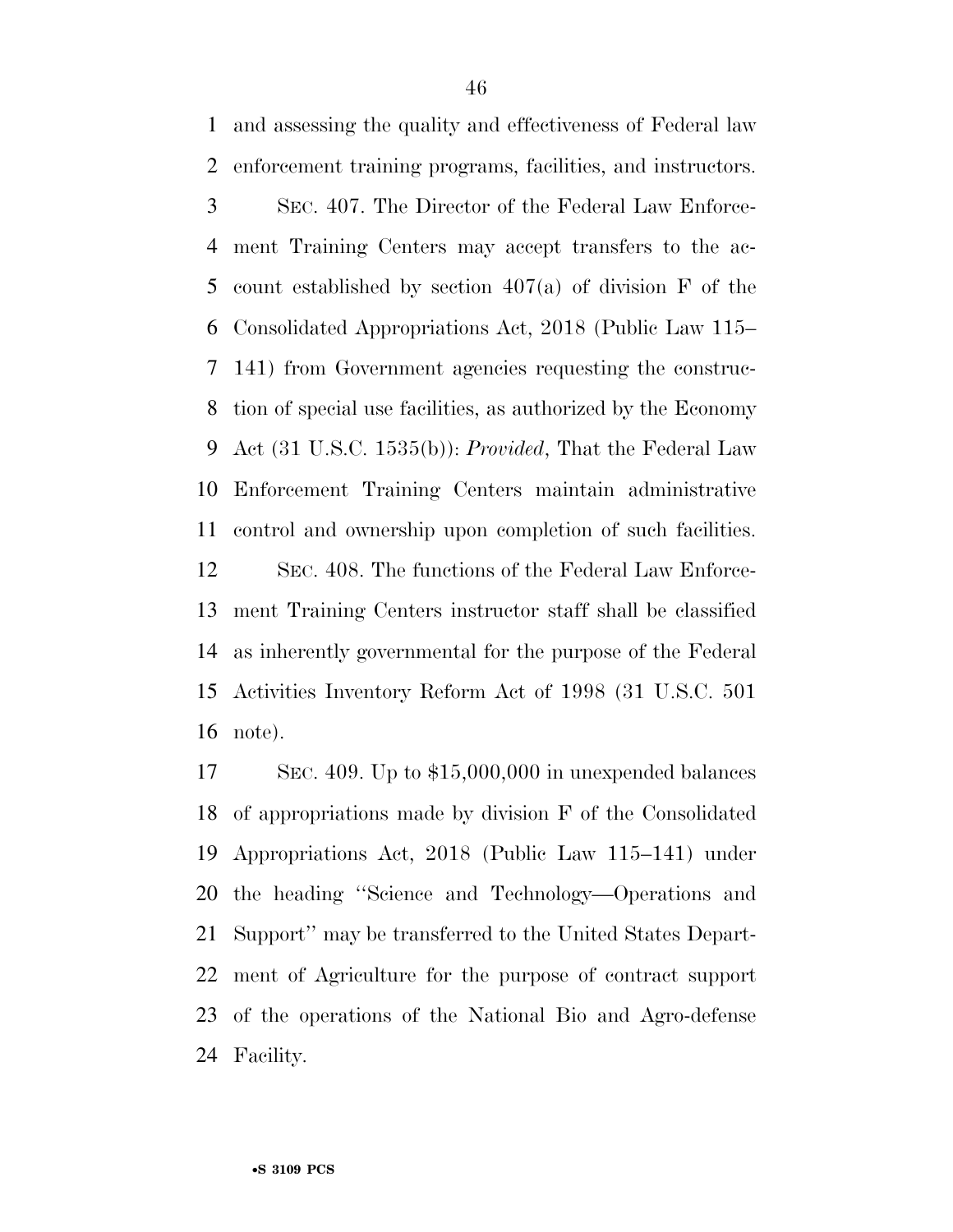## 1 TITLE V

#### GENERAL PROVISIONS

(INCLUDING TRANSFERS AND RESCISSIONS OF FUNDS)

 SEC. 501. No part of any appropriation contained in this Act shall remain available for obligation beyond the current fiscal year unless expressly so provided herein.

 SEC. 502. Subject to the requirements of section 503 of this Act, the unexpended balances of prior appropria- tions provided for activities in this Act may be transferred to appropriation accounts for such activities established pursuant to this Act, may be merged with funds in the applicable established accounts, and thereafter may be ac- counted for as one fund for the same time period as origi-nally enacted.

 SEC. 503. (a) None of the funds provided by this Act, provided by previous appropriations Acts to the compo- nents in or transferred to the Department of Homeland Security that remain available for obligation or expendi- ture in fiscal year 2019, or provided from any accounts in the Treasury of the United States derived by the collec- tion of fees available to the components funded by this Act, shall be available for obligation or expenditure through a reprogramming of funds that—

 (1) creates or eliminates a program, project, or activity, or increases funds for any program, project,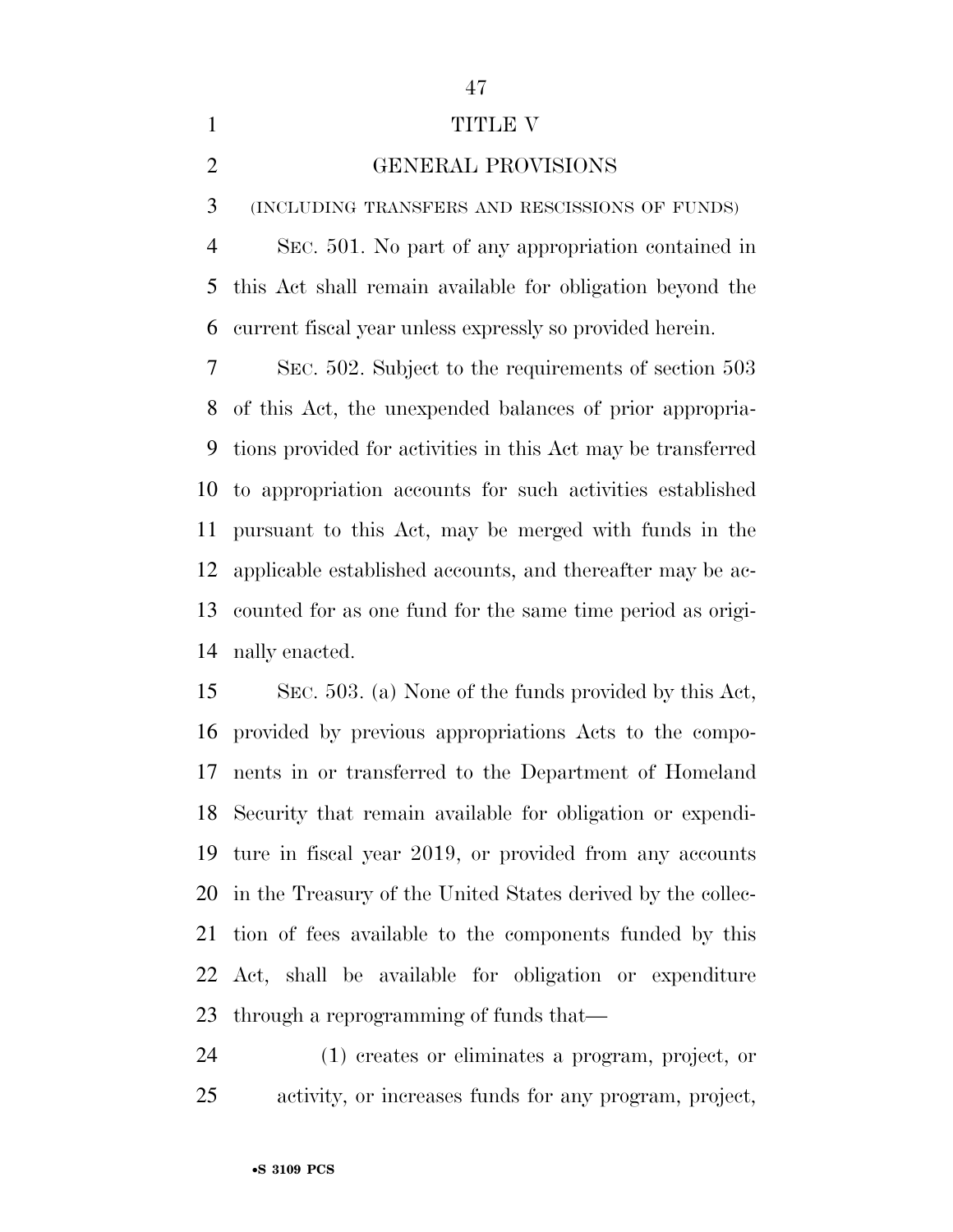| $\mathbf{1}$   | or activity for which funds have been denied or re-      |
|----------------|----------------------------------------------------------|
| $\overline{2}$ | stricted by the Congress;                                |
| 3              | (2) contracts out any function or activity pres-         |
| $\overline{4}$ | ently performed by Federal employees or any new          |
| 5              | function or activity proposed to be performed by         |
| 6              | Federal employees in the President's budget pro-         |
| 7              | posal for fiscal year 2019 for the Department of         |
| 8              | Homeland Security;                                       |
| 9              | (3) augments funding for existing programs,              |
| 10             | projects, or activities in excess of $$5,000,000$ or 10  |
| 11             | percent, whichever is less;                              |
| 12             | (4) reduces funding for any program, project,            |
| 13             | or activity, or numbers of personnel, by 10 percent      |
| 14             | or more; or                                              |
| 15             | (5) results from any general savings from a re-          |
| 16             | duction in personnel that would result in a change       |
| 17             | in funding levels for programs, projects, or activities  |
| 18             | as approved by the Congress.                             |
| 19             | (b) Subsection (a) shall not apply if the Committees     |
| 20             | on Appropriations of the Senate and the House of Rep-    |
| 21             | resentatives are notified at least 15 days in advance of |
| 22             | such reprogramming.                                      |
| 23             | (c) Up to 5 percent of any appropriation made avail-     |
| 24             | able for the current fiscal year for the Department of   |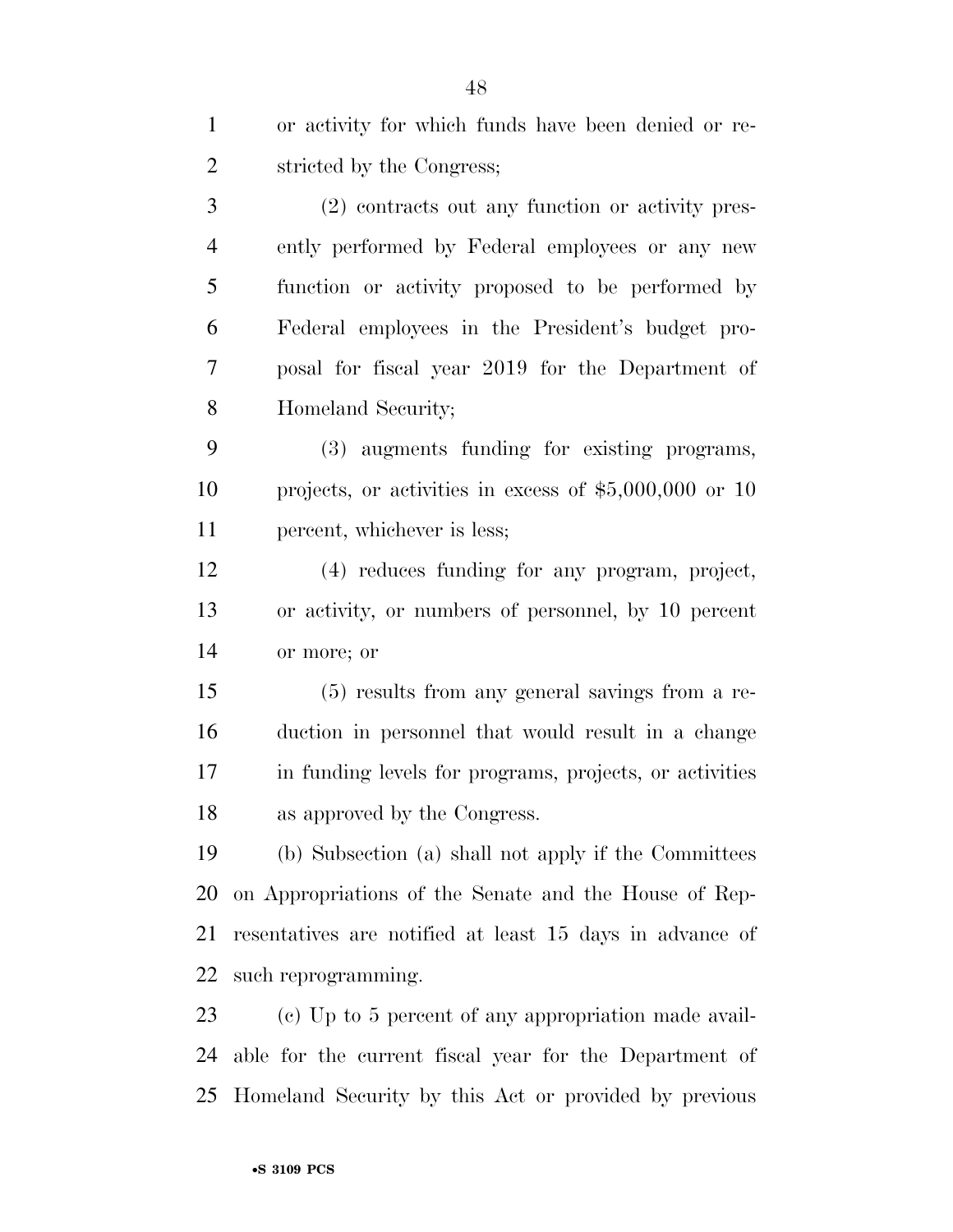appropriations Acts may be transferred between such ap- propriations if the Committees on Appropriations of the Senate and the House of Representatives are notified at least 30 days in advance of such transfer, but no such appropriation, except as otherwise specifically provided, shall be increased by more than 10 percent by such trans-fer.

 (d) Notwithstanding subsections (a), (b), and (c), no funds shall be reprogrammed within or transferred be- tween appropriations based upon an initial notification provided after June 30, except in extraordinary cir- cumstances that imminently threaten the safety of human life or the protection of property.

 (e) The notification thresholds and procedures set forth in subsections (a), (b), (c), and (d) shall apply to any use of deobligated balances of funds provided in pre- vious Department of Homeland Security Appropriations Acts.

 (f) Notwithstanding subsection (c), the Secretary of Homeland Security may transfer to the fund established by 8 U.S.C. 1101 note, up to \$20,000,000 from appro- priations available to the Department of Homeland Secu- rity: *Provided*, That the Secretary shall notify the Com-mittees on Appropriations of the Senate and the House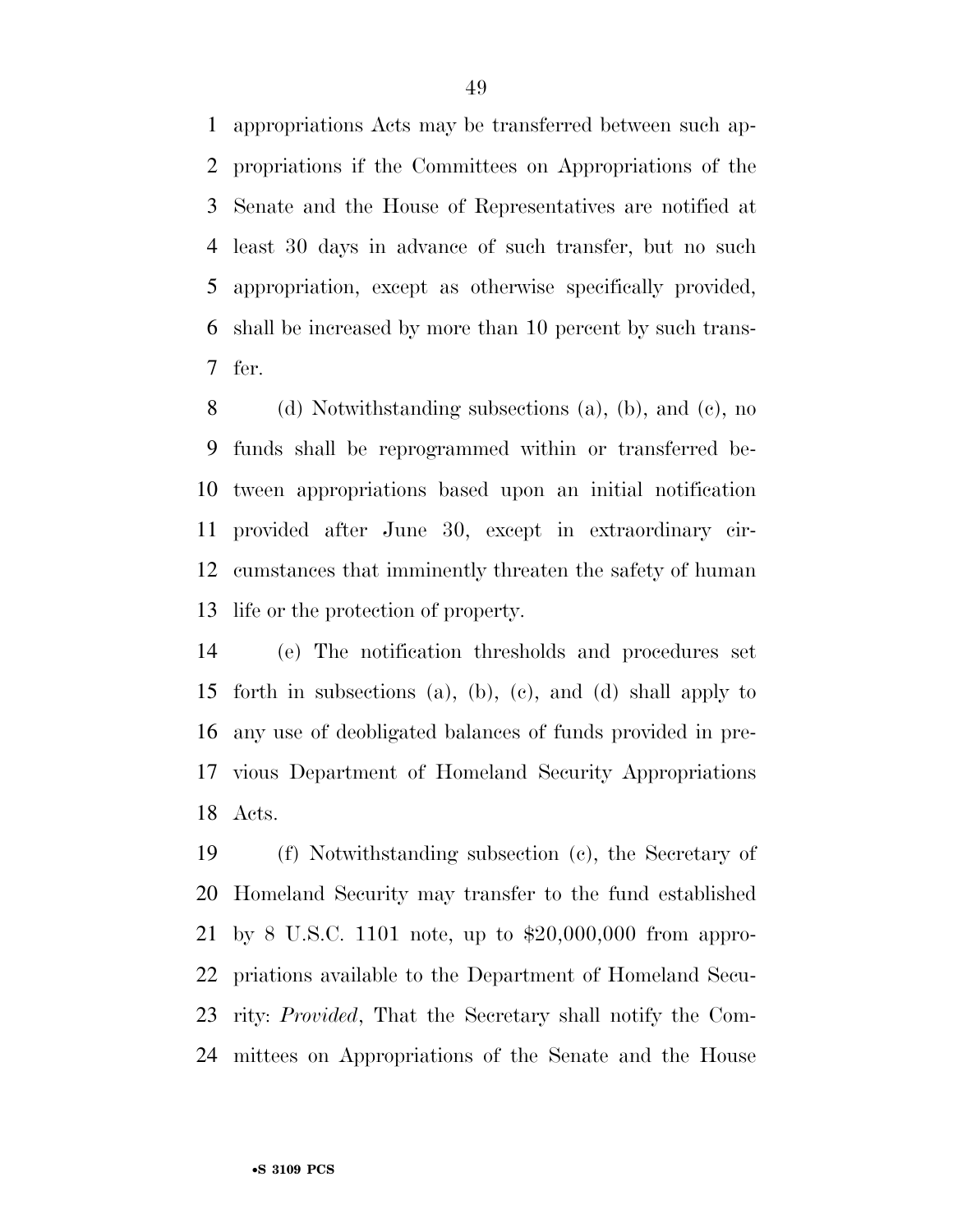of Representatives at least 5 days in advance of such transfer.

 SEC. 504. Section 504 of the Department of Home- land Security Appropriations Act, 2017 (division F of Public Law 115–31), related to the operations of a work- ing capital fund, shall apply with respect to funds made available in this Act in the same manner as such section applied to funds made available in that Act.

 SEC. 505. Except as otherwise specifically provided by law, not to exceed 50 percent of unobligated balances remaining available at the end of fiscal year 2019, as re- corded in the financial records at the time of a reprogram- ming notification, but not later than June 30, 2020, from appropriations for ''Operations and Support'' for fiscal year 2019 in this Act shall remain available through Sep- tember 30, 2020, in the account and for the purposes for which the appropriations were provided: *Provided*, That prior to the obligation of such funds, a notification shall be submitted to the Committees on Appropriations of the Senate and the House of Representatives in accordance with section 503 of this Act.

 SEC. 506. Funds made available by this Act for intel- ligence activities are deemed to be specifically authorized by the Congress for purposes of section 504 of the Na-tional Security Act of 1947 (50 U.S.C. 414) during fiscal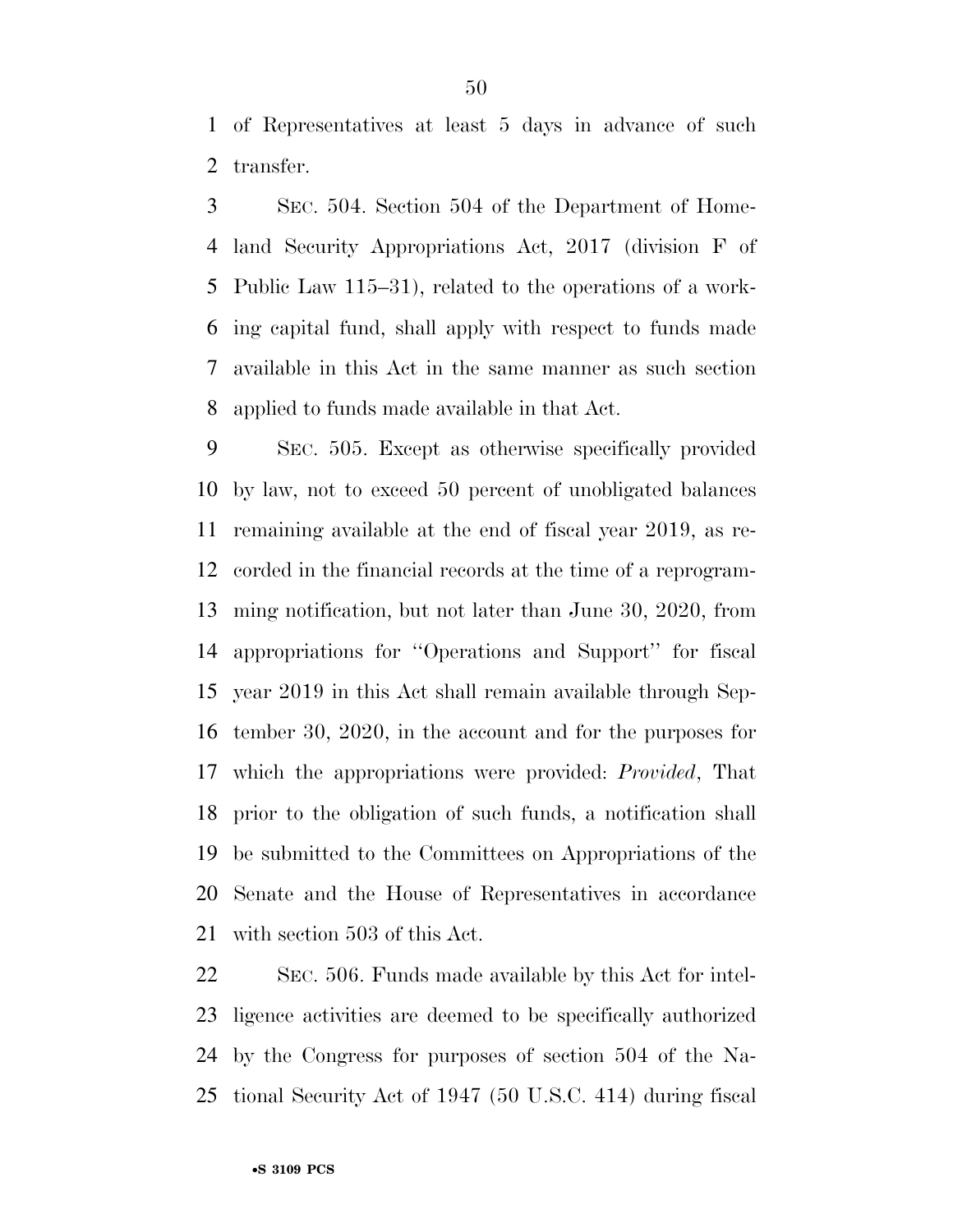year 2019 until the enactment of an Act authorizing intel-ligence activities for fiscal year 2019.

 SEC. 507. (a) The Secretary of Homeland Security, or the designee of the Secretary, shall notify the Commit- tees on Appropriations of the Senate and the House of Representatives at least 3 full business days in advance of—

 (1) making or awarding a grant allocation, grant, contract, other transaction agreement, or task or delivery order on a Department of Homeland Se- curity multiple award contract, or to issue a letter of intent totaling in excess of \$1,000,000;

 (2) awarding a task or delivery order requiring an obligation of funds in an amount greater than \$10,000,000 from multi-year Department of Home-land Security funds;

(3) making a sole-source grant award; or

 (4) announcing publicly the intention to make or award items under paragraph (1), (2), or (3), in- cluding a contract covered by the Federal Acquisi-21 tion Regulation.

 (b) If the Secretary of Homeland Security determines that compliance with this section would pose a substantial risk to human life, health, or safety, an award may be made without notification, and the Secretary shall notify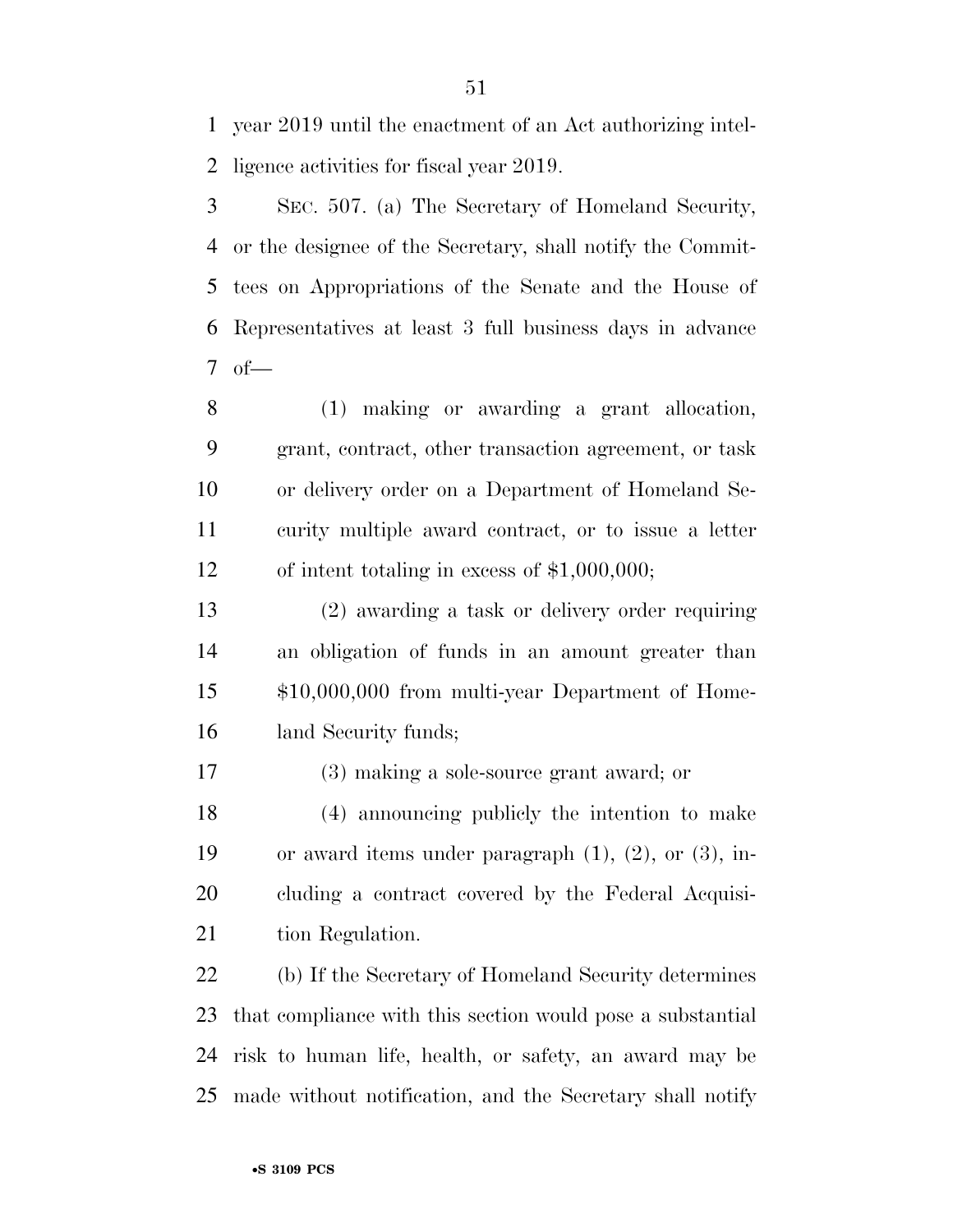the Committees on Appropriations of the Senate and the House of Representatives not later than 5 full business days after such an award is made or letter issued.

- (c) A notification under this section—
- (1) may not involve funds that are not available for obligation; and

 (2) shall include the amount of the award; the fiscal year for which the funds for the award were appropriated; the type of contract; and the account from which the funds are being drawn.

 SEC. 508. Notwithstanding any other provision of law, no agency shall purchase, construct, or lease any ad- ditional facilities, except within or contiguous to existing locations, to be used for the purpose of conducting Federal law enforcement training without advance notification to the Committees on Appropriations of the Senate and the House of Representatives, except that the Federal Law Enforcement Training Centers is authorized to obtain the temporary use of additional facilities by lease, contract, or other agreement for training that cannot be accommo-dated in existing Centers facilities.

 SEC. 509. None of the funds appropriated or other- wise made available by this Act may be used for expenses for any construction, repair, alteration, or acquisition project for which a prospectus otherwise required under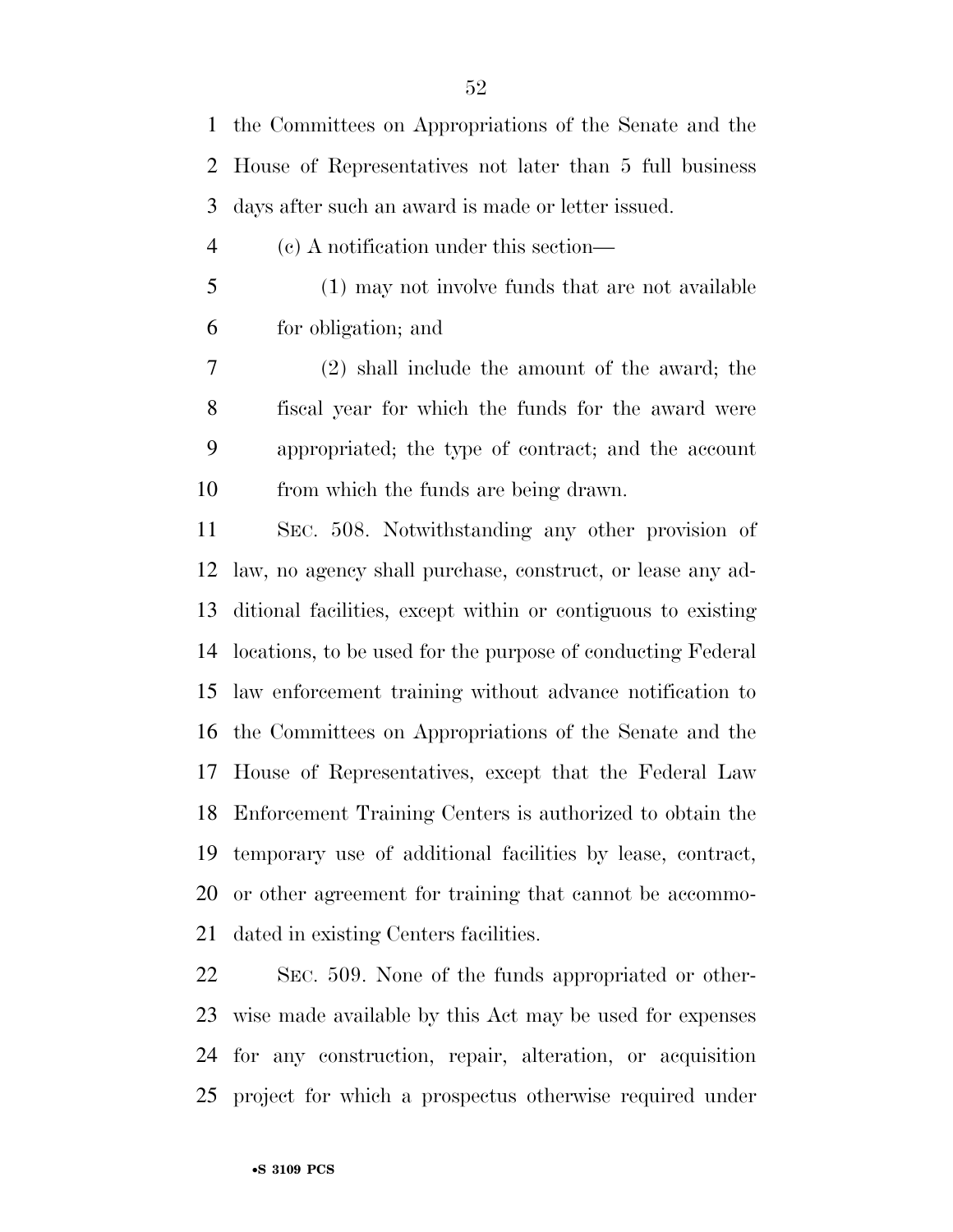chapter 33 of title 40, United States Code, has not been approved, except that necessary funds may be expended for each project for required expenses for the development of a proposed prospectus.

 SEC. 510. Sections 520, 522, and 530 of the Depart- ment of Homeland Security Appropriations Act, 2008 (di- vision E of Public Law 110–161; 121 Stat. 2073 and 2074) shall apply with respect to funds made available in this Act in the same manner as such sections applied to funds made available in that Act.

 SEC. 511. None of the funds made available in this Act may be used in contravention of the applicable provi- sions of the Buy American Act: *Provided*, That for pur- poses of the preceding sentence, the term ''Buy American Act'' means chapter 83 of title 41, United States Code. SEC. 512. None of the funds made available in this Act may be used to amend the oath of allegiance required by section 337 of the Immigration and Nationality Act (8 U.S.C. 1448).

 SEC. 513. None of the funds provided or otherwise made available in this Act shall be available to carry out section 872 of the Homeland Security Act of 2002 (6 U.S.C. 452) unless explicitly authorized by the Congress.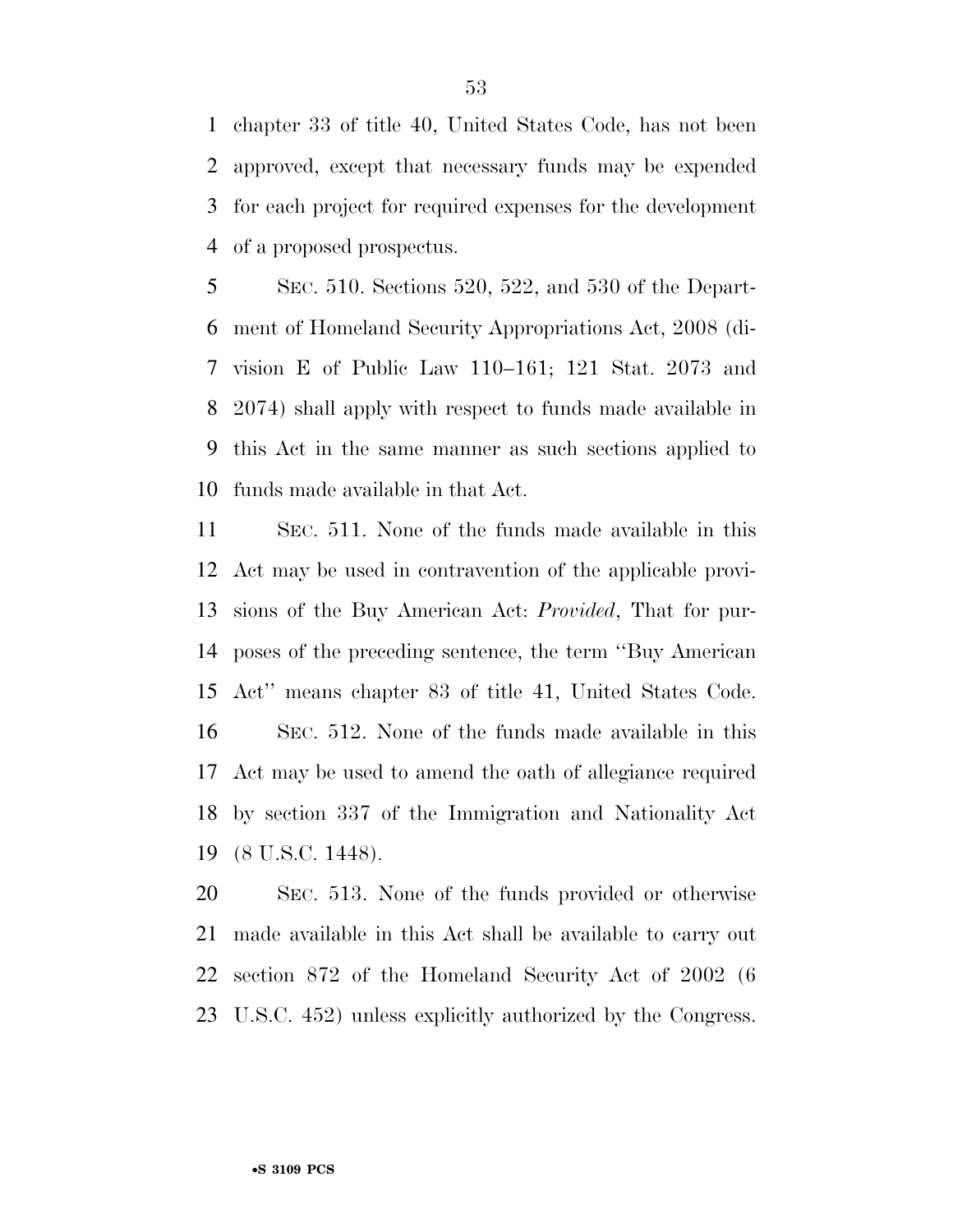SEC. 514. None of the funds made available in this Act may be used for planning, testing, piloting, or devel-oping a national identification card.

 SEC. 515. Any official that is required by this Act to report or to certify to the Committees on Appropria- tions of the Senate and the House of Representatives may not delegate such authority to perform that act unless spe-cifically authorized herein.

 SEC. 516. None of the funds appropriated or other- wise made available in this or any other Act may be used to transfer, release, or assist in the transfer or release to or within the United States, its territories, or possessions Khalid Sheikh Mohammed or any other detainee who— (1) is not a United States citizen or a member of the Armed Forces of the United States; and

 (2) is or was held on or after June 24, 2009, at the United States Naval Station, Guantanamo Bay, Cuba, by the Department of Defense.

 SEC. 517. None of the funds made available in this Act may be used for first-class travel by the employees of agencies funded by this Act in contravention of sections 301–10.122 through 301–10.124 of title 41, Code of Fed-eral Regulations.

 SEC. 518. None of the funds made available in this Act may be used to employ workers described in section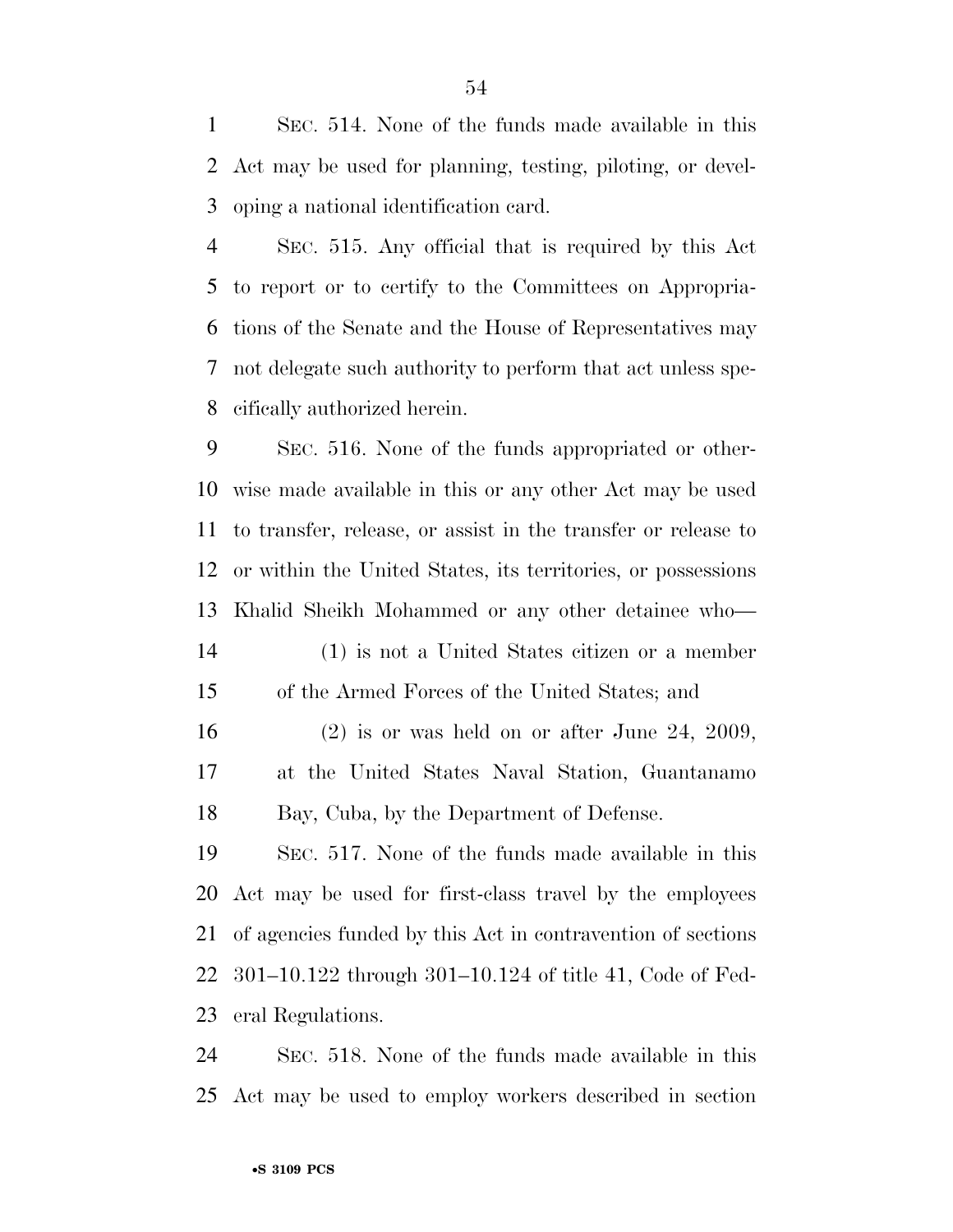274A(h)(3) of the Immigration and Nationality Act (8 2 U.S.C.  $1324a(h)(3)$ ).

 SEC. 519. Notwithstanding any other provision of this Act, none of the funds appropriated or otherwise made available by this Act may be used to pay award or incentive fees for contractor performance that has been judged to be below satisfactory performance or perform- ance that does not meet the basic requirements of a con-tract.

 SEC. 520. None of the funds appropriated or other- wise made available by this Act may be used by the De- partment of Homeland Security to enter into any Federal contract unless such contract is entered into in accordance with the requirements of subtitle I of title 41, United States Code, or chapter 137 of title 10, United States Code, and the Federal Acquisition Regulation, unless such contract is otherwise authorized by statute to be entered into without regard to the above referenced statutes.

 SEC. 521. (a) For an additional amount for financial systems modernization, \$39,000,000, to remain available until September 30, 2020.

 (b) Funds made available in subsection (a) for finan- cial systems modernization may be transferred by the Sec- retary of Homeland Security between appropriations for the same purpose, notwithstanding section 503 of this Act.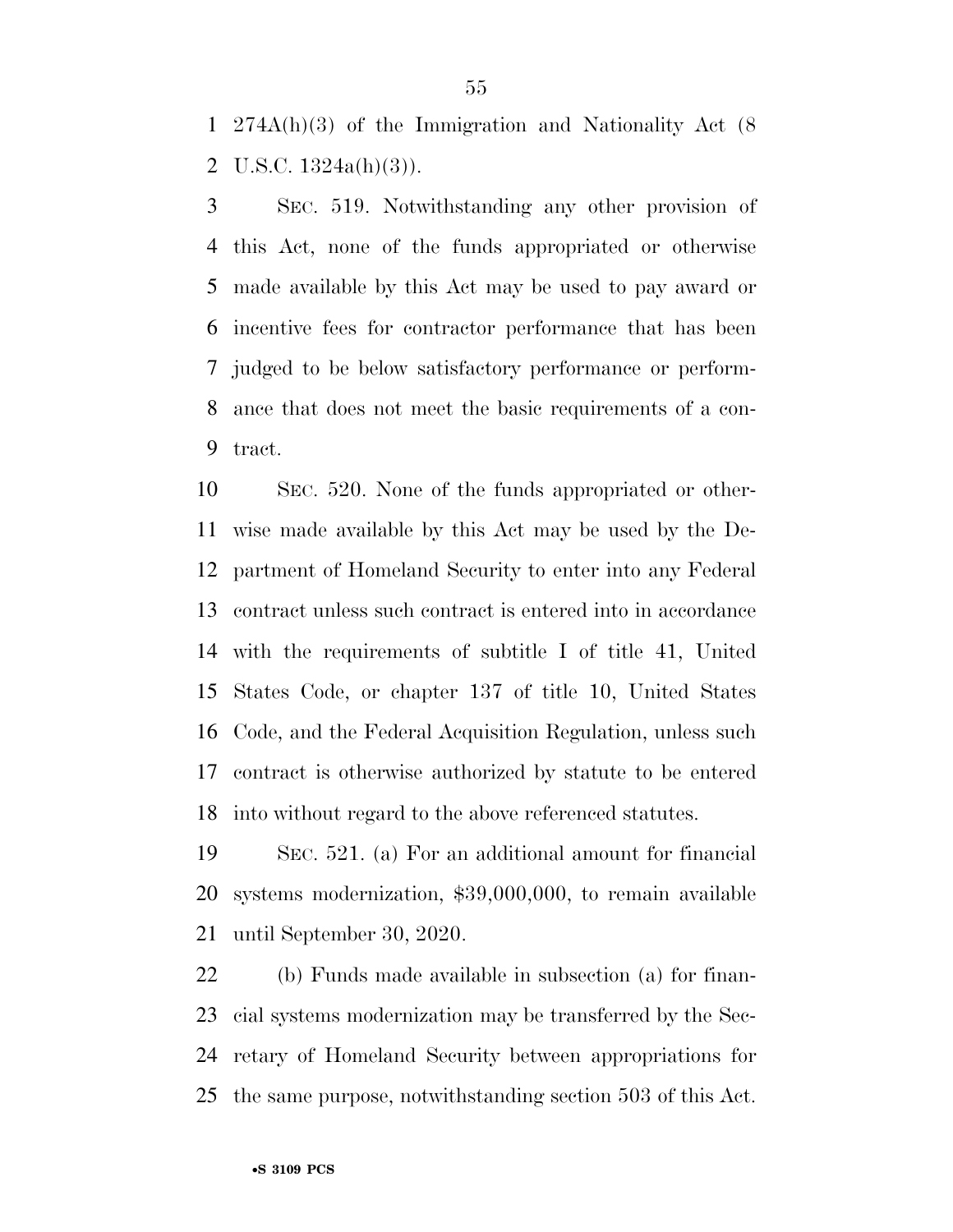(c) No transfer described in subsection (b) shall occur until 15 days after the Committees on Appropriations of the Senate and the House of Representatives are notified of such transfer.

 SEC. 522. (a) The funds appropriated to the Depart- ment of Homeland Security in this Act for ''Operations and Support'' shall be hereby reduced, as determined by the Chief Financial Officer, by a total of \$39,000,000 to realize administrative savings, including savings from re- quirements, supplies, or materials that were funded by the Department using fiscal year 2018 appropriations for con-tracts with periods of performance in fiscal year 2019.

 (b) Funds may only be reduced for the respective ap- propriations from amounts identified in the budget appen- dix, as modified by the report accompanying this Act, by object classes 25.1, 25.2, 25.3, and 26.2.

 (c) No funds may be reduced from amounts provided under the following headings and activities:

- (1) ''National Protection and Programs Direc-torate—Operations and Support'';
- (2) ''Coast Guard—Operations and Support'' for defense-related activities; and
- (3) ''Federal Emergency Management Agen-cy—Operations and Support'' for National Con-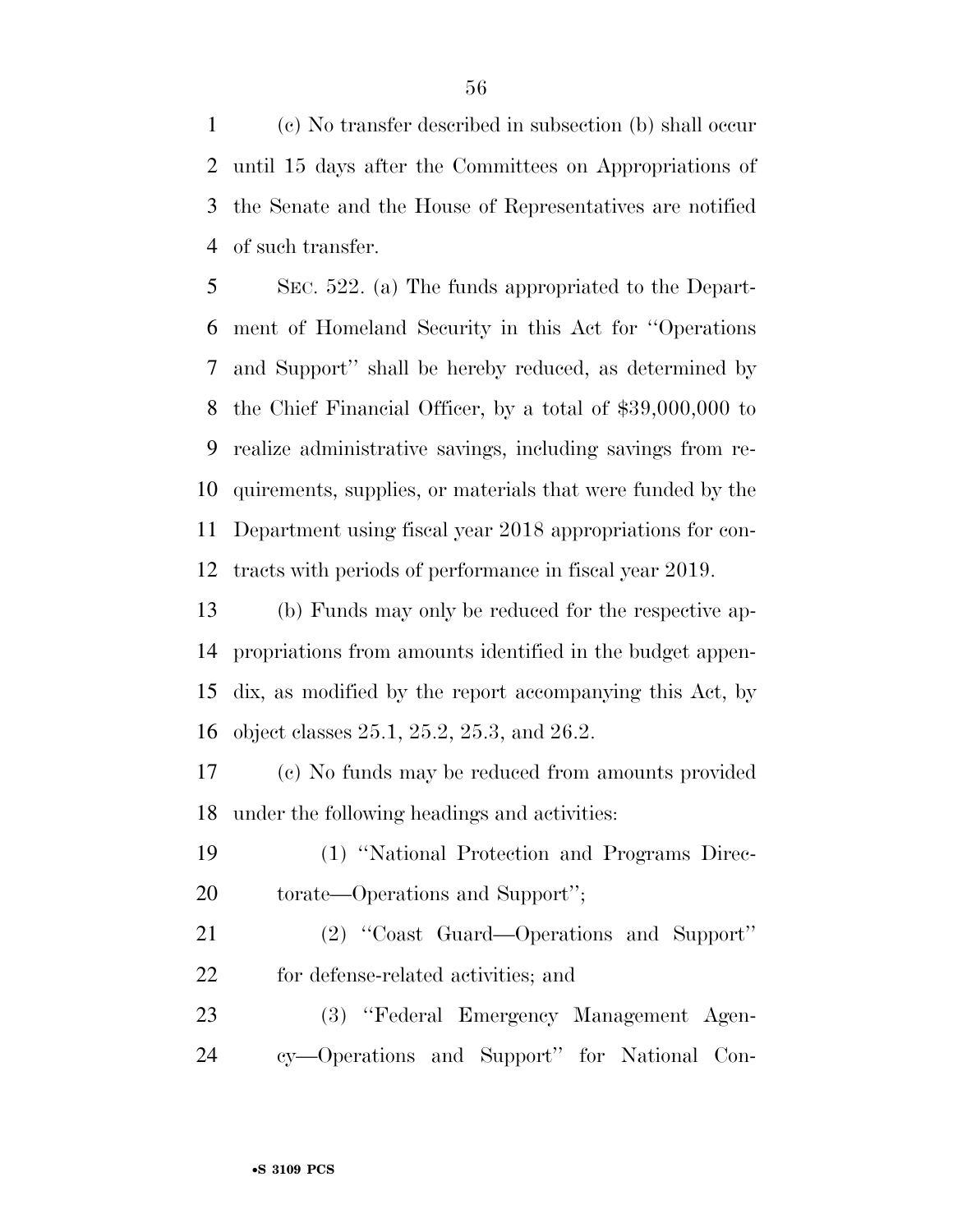tinuity Programs in the Preparedness and Protec-2 tion program, project and activity.

 (d) No amounts may be reduced from amounts that were designated by the Congress for Overseas Contingency Operations/Global War on Terrorism or as an emergency requirement pursuant to a concurrent resolution on the budget or section 251(b)(2)(A) of the Balanced Budget and Emergency Deficit Control Act of 1985 or from amounts that were designated by the Congress as being 10 for disaster relief pursuant to section  $251(b)(2)(D)$  of the Balanced Budget and Emergency Deficit Control Act of 1985.

 (e) The Secretary shall submit a notification to the Committees on Appropriations of the Senate and the House of Representatives specifying the account and amount of each reduction made pursuant to this section. SEC. 523. (a) None of the funds made available in this Act may be used to maintain or establish a computer network unless such network blocks the viewing, downloading, and exchanging of pornography.

 (b) Nothing in subsection (a) shall limit the use of funds necessary for any Federal, State, tribal, or local law enforcement agency or any other entity carrying out crimi-nal investigations, prosecution, or adjudication activities.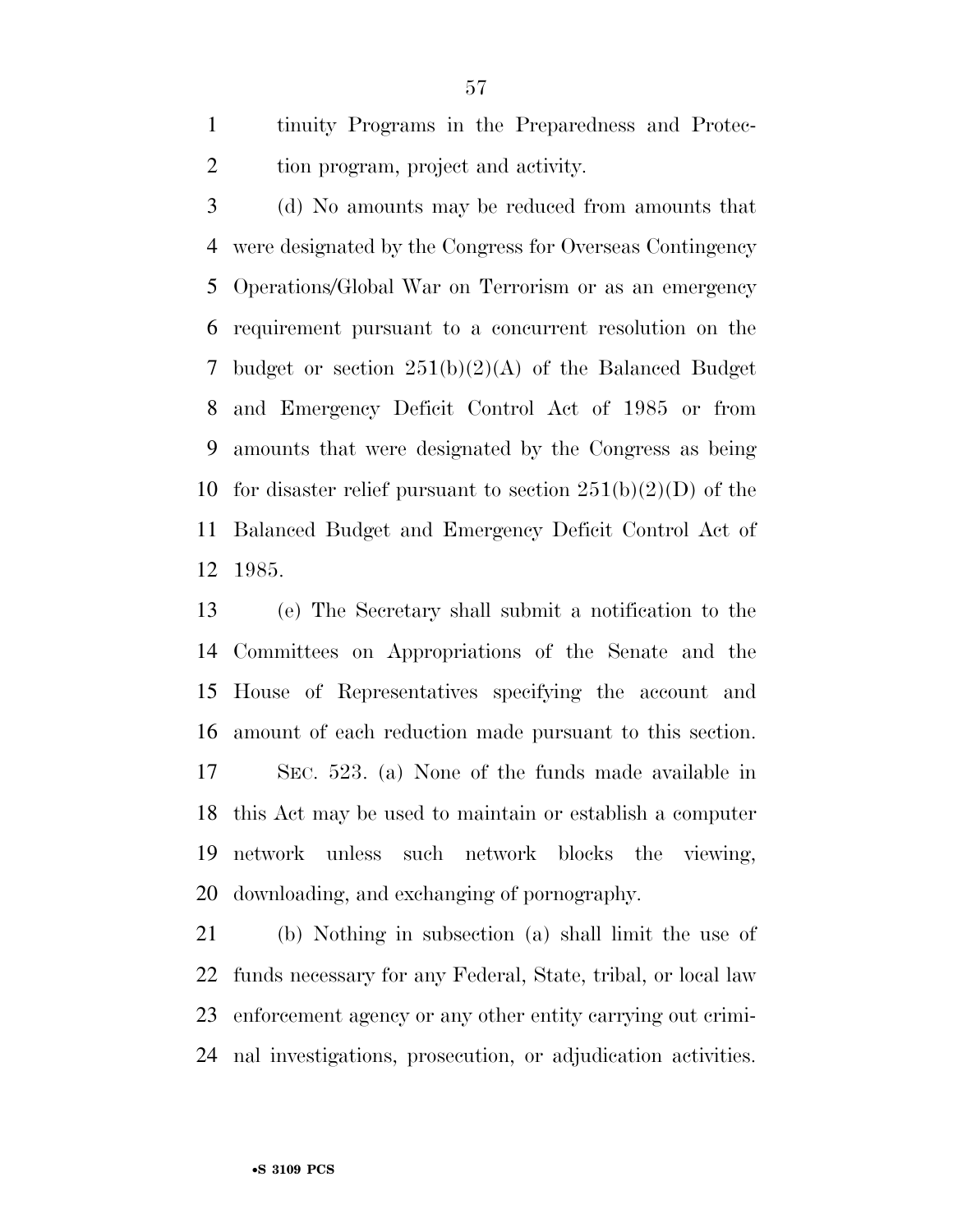SEC. 524. None of the funds made available in this Act may be used by a Federal law enforcement officer to facilitate the transfer of an operable firearm to an indi- vidual if the Federal law enforcement officer knows or sus- pects that the individual is an agent of a drug cartel unless law enforcement personnel of the United States continu-ously monitor or control the firearm at all times.

 SEC. 525. None of the funds made available in this Act may be used to pay for the travel to or attendance of more than 50 employees of a single component of the Department of Homeland Security, who are stationed in the United States, at a single international conference un- less the Secretary of Homeland Security, or a designee, determines that such attendance is in the national interest and notifies the Committees on Appropriations of the Sen- ate and the House of Representatives within at least 10 days of that determination and the basis for that deter- mination: *Provided*, That for purposes of this section the term ''international conference'' shall mean a conference occurring outside of the United States attended by rep- resentatives of the United States Government and of for- eign governments, international organizations, or non- governmental organizations: *Provided further*, That the total cost to the Department of Homeland Security of any such conference shall not exceed \$500,000.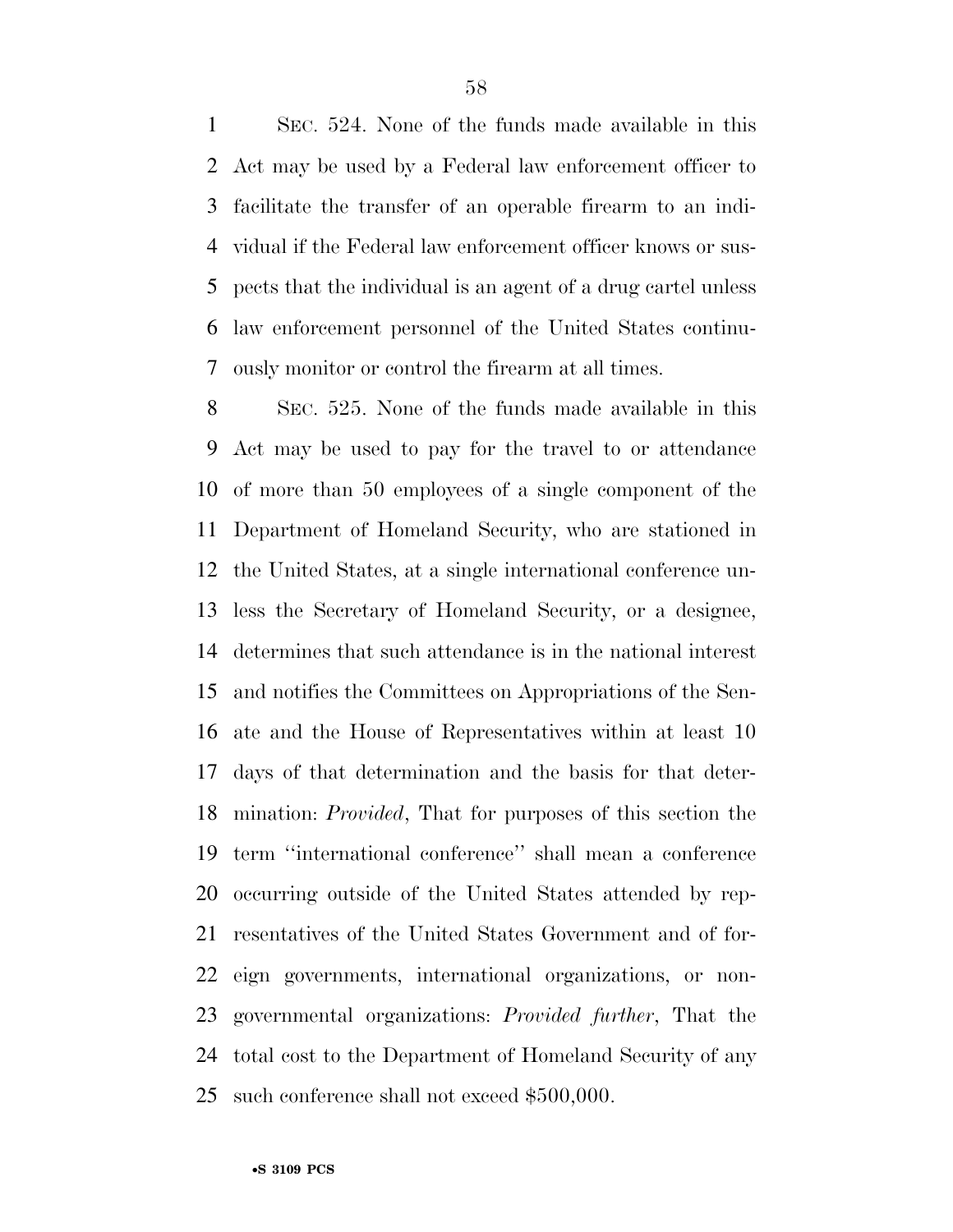SEC. 526. None of the funds made available in this Act may be used to reimburse any Federal department or agency for its participation in a National Special Secu-rity Event.

 SEC. 527. None of the funds made available to the Department of Homeland Security by this or any other Act may be obligated for any structural pay reform that affects more than 100 full-time positions or costs more than \$5,000,000 in a single year before the end of the 30-day period beginning on the date on which the Sec- retary of Homeland Security submits to Congress a notifi-cation that includes—

 (1) the number of full-time positions affected by such change;

 (2) funding required for such change for the current year and through the Future Years Home-land Security Program;

(3) justification for such change; and

 (4) an analysis of compensation alternatives to such change that were considered by the Depart-ment.

 SEC. 528. (a) Any agency receiving funds made avail- able in this Act shall, subject to subsections (b) and (c), post on the public website of that agency any report re-quired to be submitted by the Committees on Appropria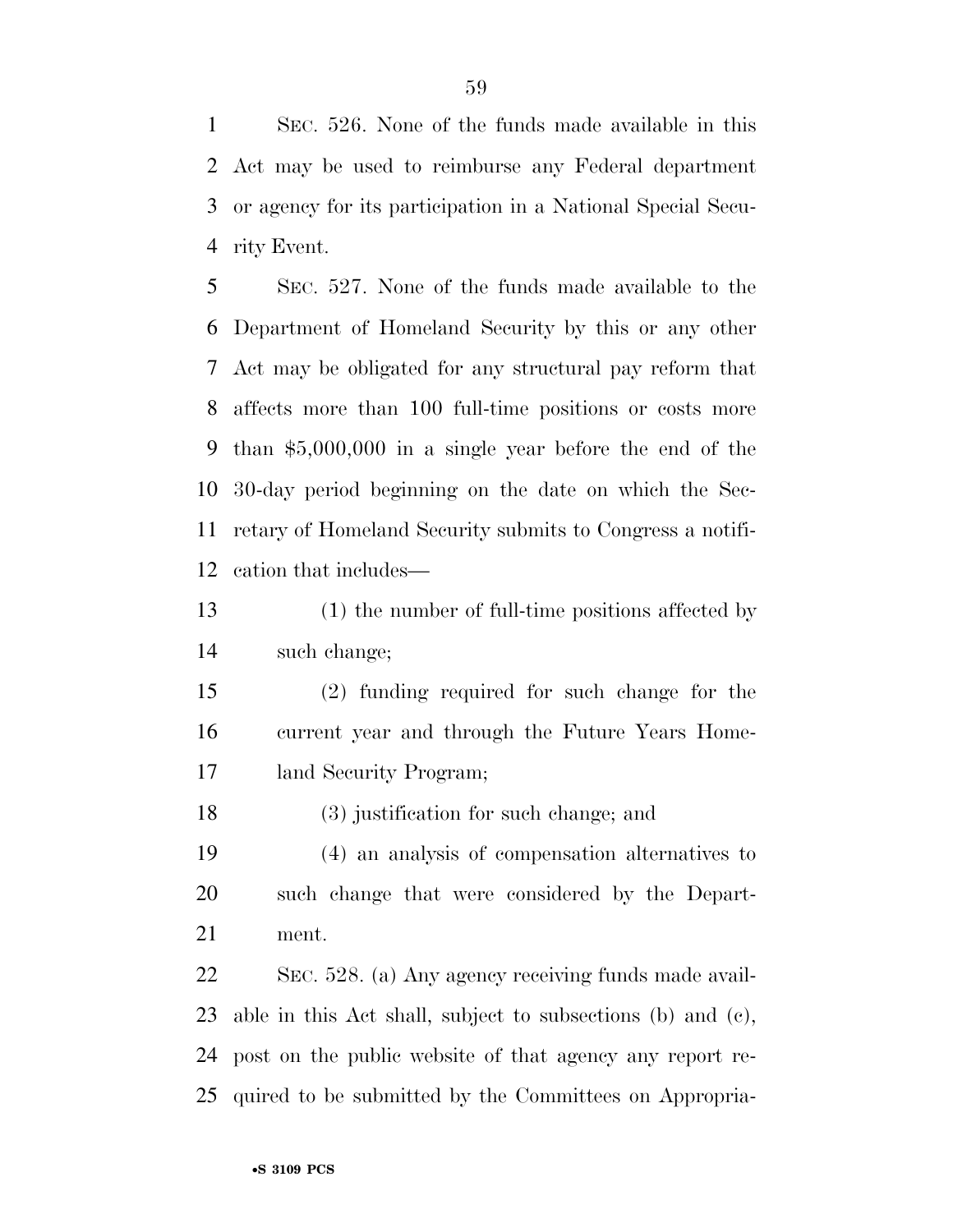tions of the Senate and the House of Representatives in this Act, upon the determination by the head of the agency that it shall serve the national interest.

 (b) Subsection (a) shall not apply to a report if— (1) the public posting of the report com-promises homeland or national security; or

 (2) the report contains proprietary information. (c) The head of the agency posting such report shall do so only after such report has been made available to the Committees on Appropriations of the Senate and the House of Representatives for not less than 45 days except as otherwise specified in law.

 SEC. 529. (a) Funding provided in this Act for ''Op- erations and Support'' may be used for minor procure-ment, construction, and improvements.

 (b) For purposes of subsection (a), ''minor'' refers to end items with a unit cost of \$250,000 or less for per- sonal property, and \$2,000,000 or less for real property. SEC. 530. None of the funds made available by this Act may be obligated or expended to implement the Arms Trade Treaty until the Senate approves a resolution of ratification for the Treaty.

 SEC. 531. For fiscal year 2019, the Secretary of Homeland Security may provide, out of discretionary funds available to the Department of Homeland Security,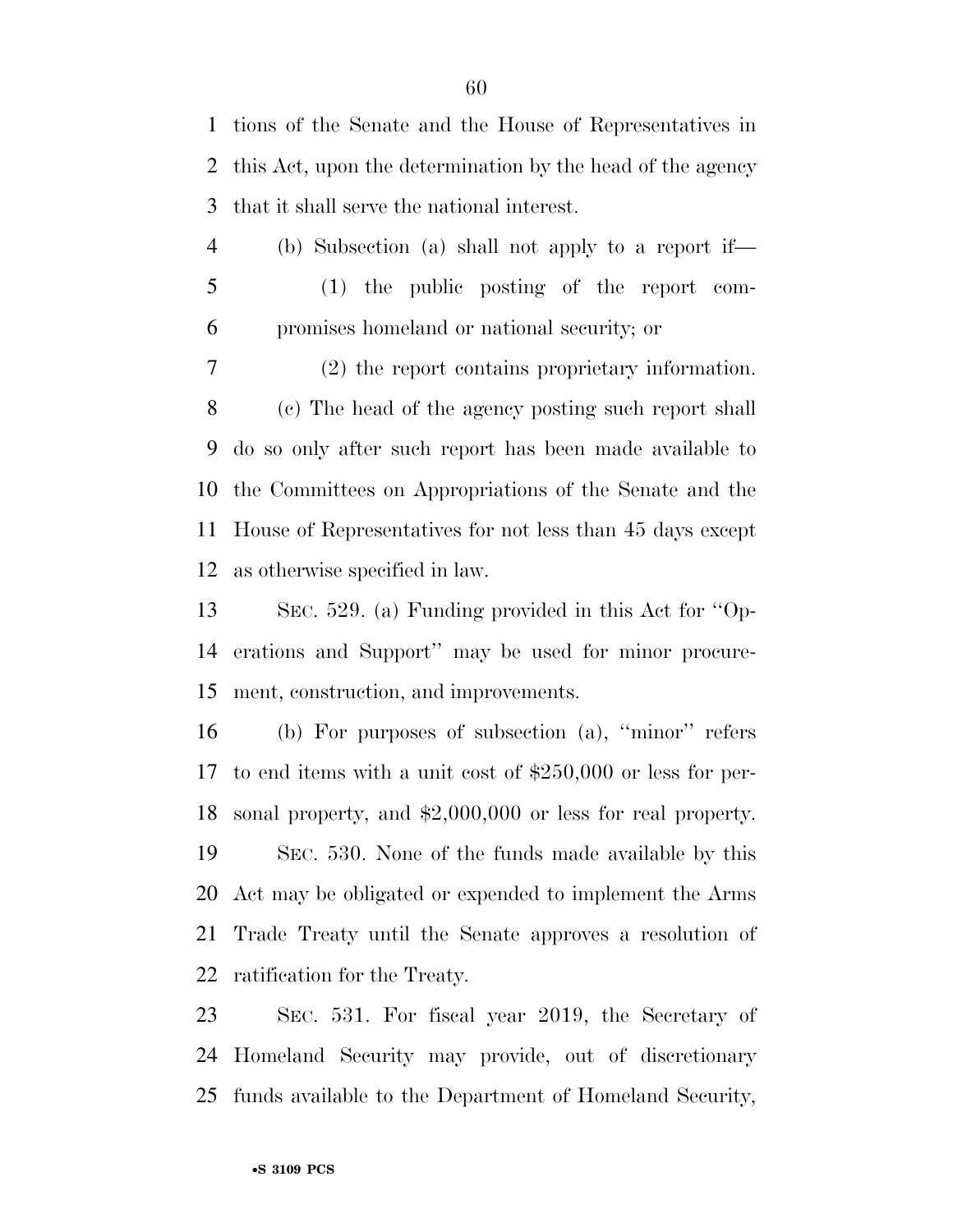for the primary and secondary schooling of dependents of Department of Homeland Security personnel who are sta- tioned outside the continental United States and for the transportation of such dependents in the same manner and to the same extent that, pursuant to section 544 of title 14, United States Code, the Secretary may provide, out of funds appropriated to or for the use of the Coast Guard, for the primary and secondary schooling of, and the transportation of, dependents of Coast Guard per- sonnel stationed outside the continental United States: *Provided*, That no amounts may be provided from amounts that were designated by the Congress for Over- seas Contingency Operations/Global War on Terrorism or as an emergency requirement pursuant to a concurrent 15 resolution on the budget or section  $251(b)(2)(A)$  of the Balanced Budget and Emergency Deficit Control Act of 1985: *Provided further*, That no amounts may be provided from amounts that were designated by the Congress as 19 being for disaster relief pursuant to section  $251(b)(2)(D)$  of the Balanced Budget and Emergency Deficit Control Act of 1985.

 SEC. 532. Within 60 days of any budget submission for the Department of Homeland Security for fiscal year 2020 that assumes revenues or proposes a reduction from the previous year based on user fees proposals that have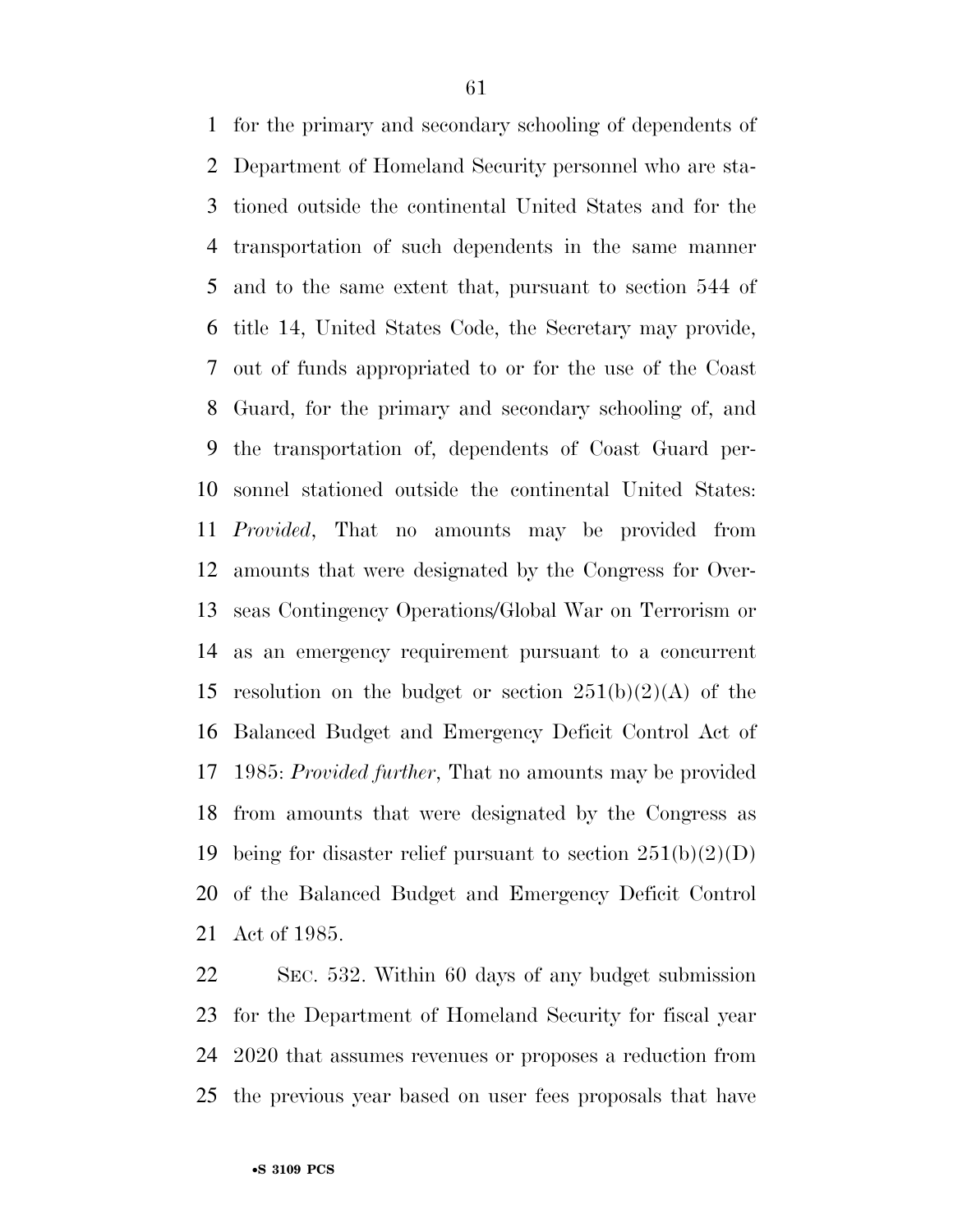not been enacted into law prior to the submission of the budget, the Secretary of Homeland Security shall provide the Committees on Appropriations of the Senate and the House of Representatives specific reductions in proposed discretionary budget authority commensurate with the revenues assumed in such proposals in the event that they are not enacted prior to October 1, 2019.

 SEC. 533. (a) If Congress enacts a law on or after the date of enactment of this Act that specifically author- izes the Countering Weapons of Mass Destruction Office and such authorization identifies the functions that are authorized to be transferred to such Office, the Secretary of Homeland Security may immediately after enactment of such law—

 (1) create new programs, projects, and activi- ties in accordance with the President's budget pro- posal fiscal year 2019, submitted pursuant to section 1105(a) of title 31, United States Code, and accom- panying justification materials, for the Countering Weapons of Mass Destruction Office; and

 (2) transfer any funds made available to the Department of Homeland Security under the head- ings ''Domestic Nuclear Detection Office'' and ''Of- fice of Health Affairs'' by any appropriations Acts for functions that are authorized to be transferred to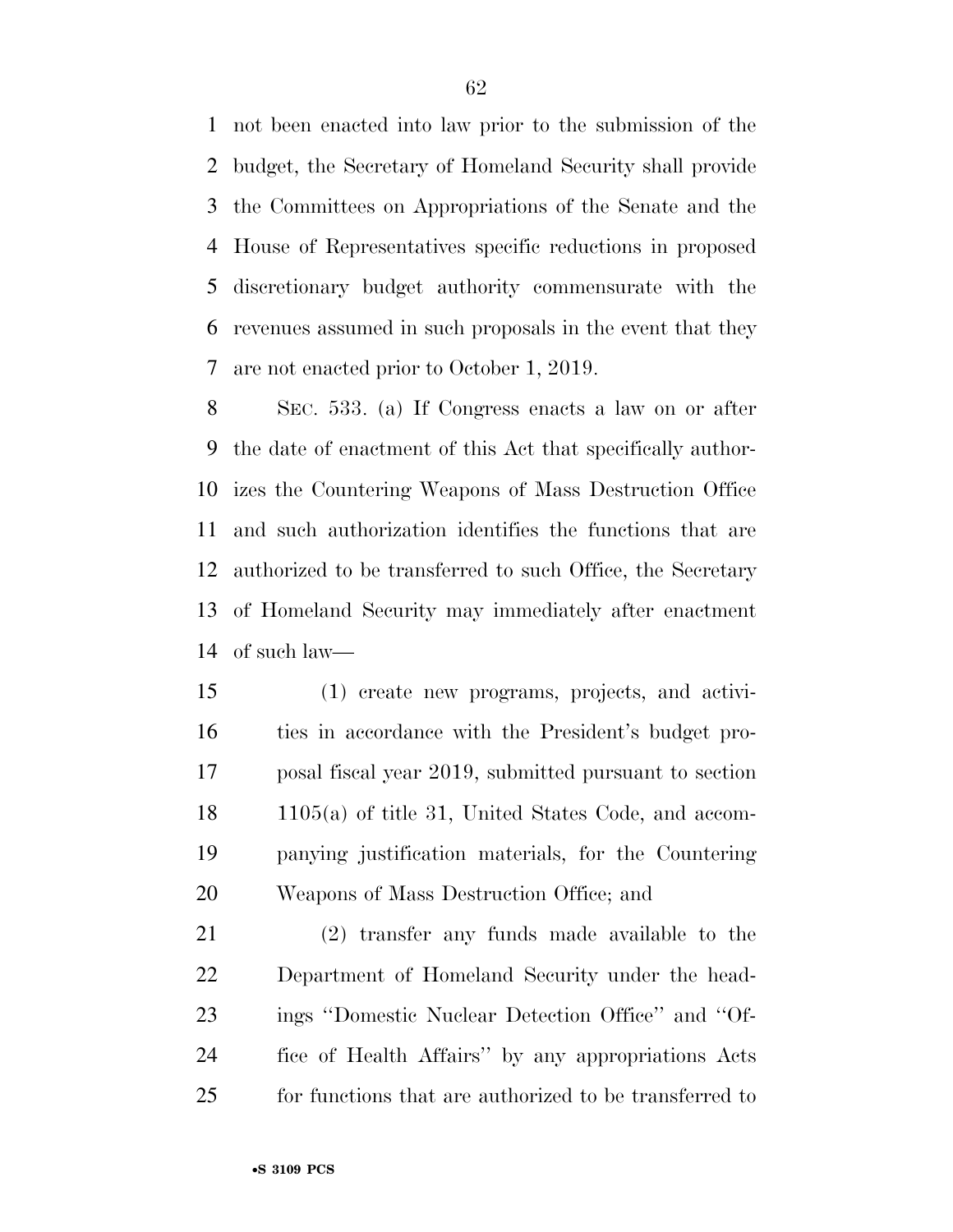such Office and to be used for the purpose of exe- cuting authorization of such Office to a Countering Weapons of Mass Destruction account that is estab-lished in the Treasury of the United States.

 (b) The authority provided in subsection (b)(2) shall only be available if the Secretary has notified the Commit- tees on Appropriations of the Senate and the House of Representatives at least 15 days in advance of each such transfer.

(RESCISSION)

 SEC. 534. Of the available unobligated balances from Public Law 115–31 under the heading ''Coast Guard— Research and Development, Test, and Evaluation'', \$17,471,912 are hereby rescinded: *Provided*, That no amounts may be rescinded from amounts that were des- ignated by the Congress as an emergency requirement pursuant to a concurrent resolution on the budget or the Balanced Budget and Emergency Deficit Control Act of 1985 (Public Law 99–177).

(RESCISSION)

 SEC. 535. From the unobligated balances available in the Department of the Treasury Forfeiture Fund estab- lished by section 9703 of title 31, United States Code (added by section 638 of Public Law 102–393),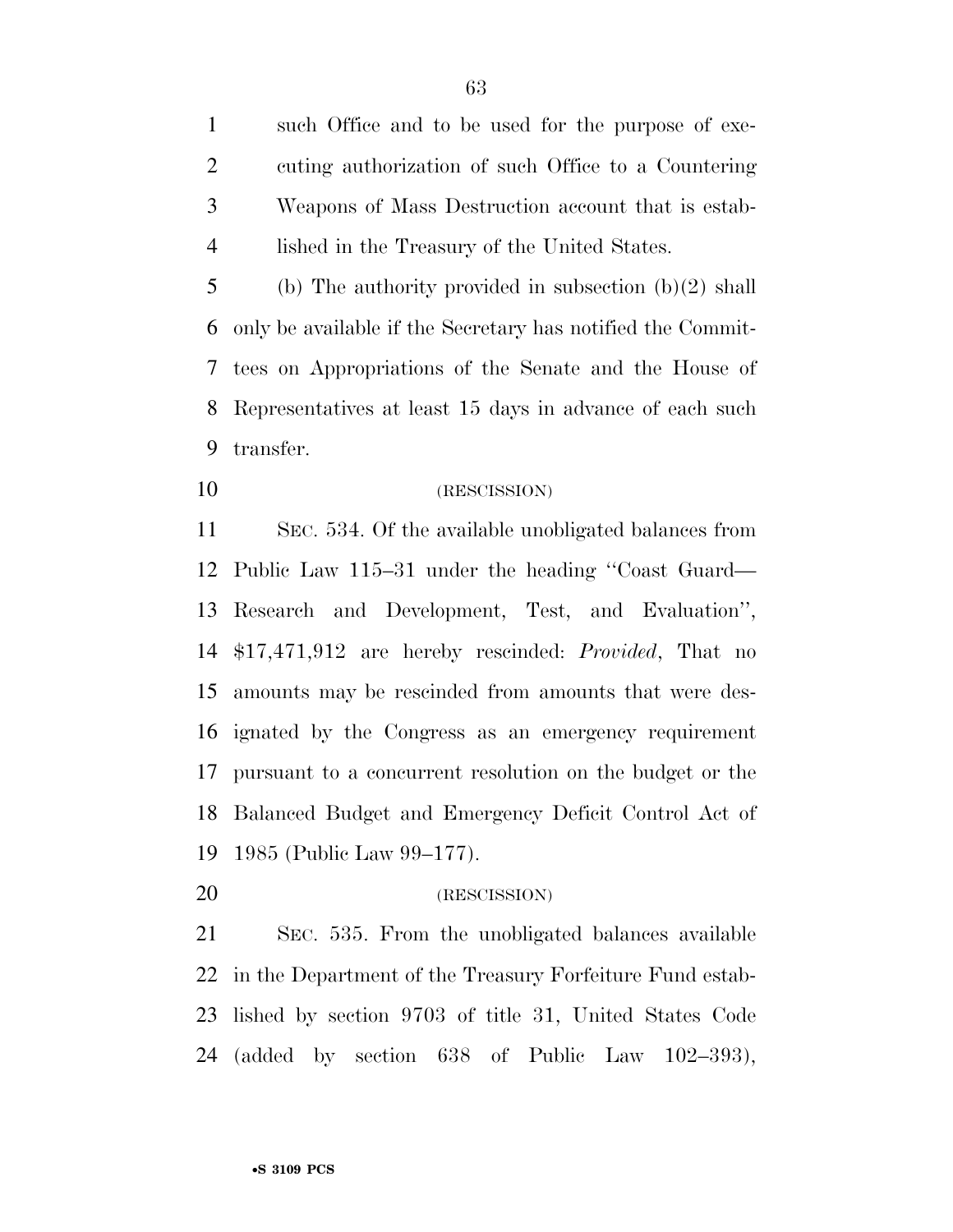This Act may be cited as the ''Department of Home-land Security Appropriations Act, 2019''.